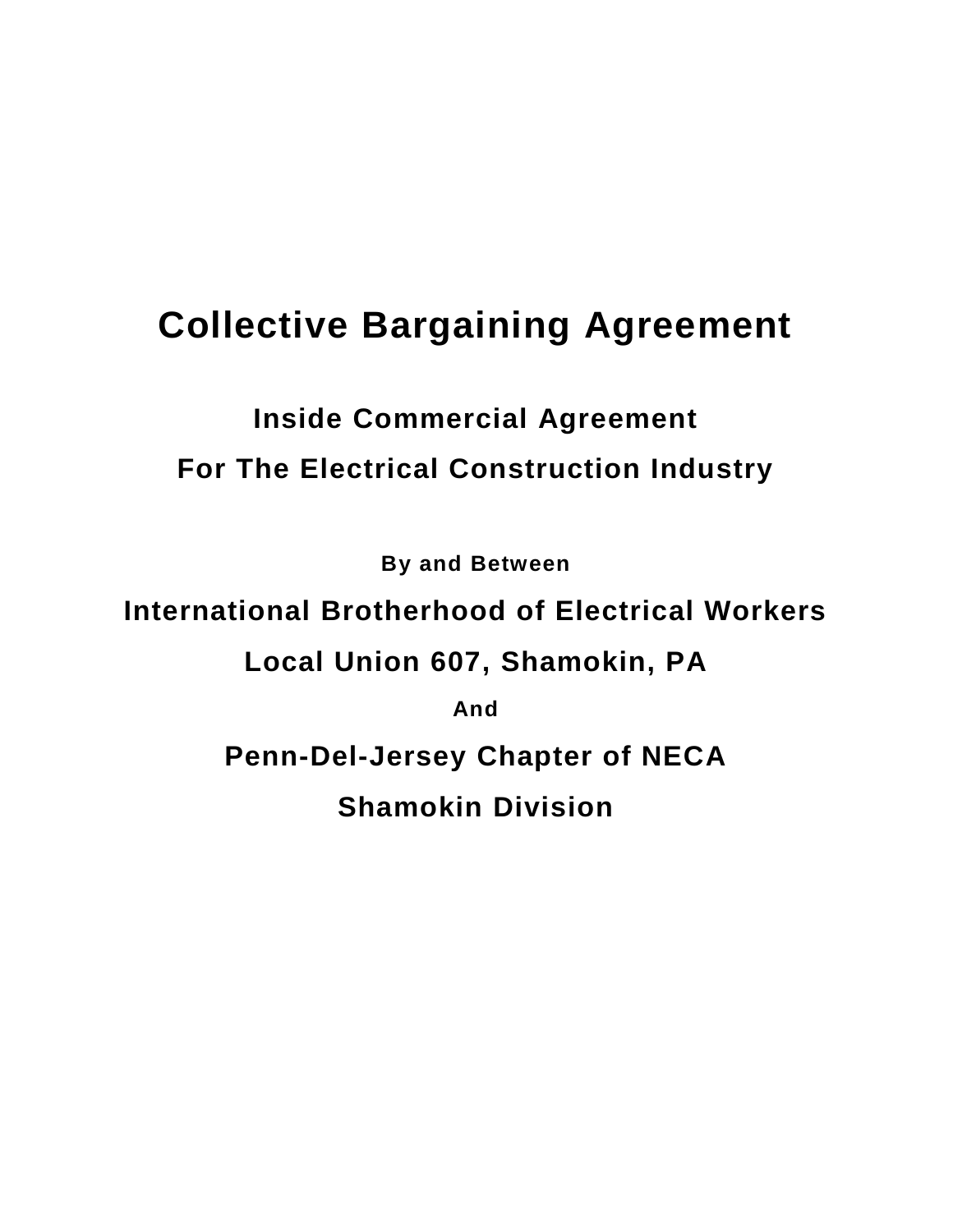# **TABLE OF CONTENTS**

| First Clause                                             |               | Page<br>1<br>1   |
|----------------------------------------------------------|---------------|------------------|
| <b>Basic Principles</b>                                  |               |                  |
| ARTICLE I: EFFECTIVE DATE/ CHANGES/ GRIEVANCES/ DISPUTES |               |                  |
|                                                          | Section       | Page             |
| Effective Date                                           | 1.01          | 2                |
| Change                                                   | $1.02 - 1.03$ | $\mathbf{2}$     |
| Disputes                                                 | $1.04 - 1.05$ | $\boldsymbol{2}$ |
| Grievances                                               | 1.06-1.09     | 3                |
| ARTICLE II: EMPLOYER RIGHTS - UNION RIGHTS               |               |                  |
|                                                          | Section       | Page             |
| Management Rights                                        | $2.01 - 2.02$ | 4                |
| Union Recognition                                        | 2.03          | 4                |
| Union Security                                           | 2.04          | 4                |
| Employer Responsibility                                  | 2.05          | 4                |
| Worker Compensation Insurance                            | 2.06          | 4                |
| Union Right to Discipline members                        | 2.07          | 5                |
| Picket Language                                          | $2.08 - 2.09$ | 5                |
| Annulment/Subcontracting                                 | 2.10          | 5                |
| Foreman Call out                                         | 2.11          | 6                |
| Employee Portability                                     | 2.12          | 6                |
| Safety Training                                          | 2.13          | 6                |
| Joint-Venture Employer                                   | 2.14          | 6                |
| Transfer between employers                               | 2.15          | 6                |
| ARTICLE III: HOURS - WAGE PAYMENT - WORKING CONDITIONS   |               |                  |
|                                                          | Section       | Page             |
| Normal Work Hours                                        | 3.01          | 7                |
| Overtime & Holidays                                      | 3.02          | 7                |
| Emergency & Maintenance work                             | 3.03          | 7                |
| Shift work                                               | 3.04          | 7                |
| Four ten hour days                                       | 3.05          | 8                |
| Travel Time                                              | 3.06          | 8                |
| Use of Vehicle                                           | 3.07          | 8                |
| Weekly Wage payment                                      | 3.08          | 8                |
| Lay-Off provisions                                       | 3.09          | 8<br>8           |
| Safety                                                   | 3.10          | 8                |
| Travel pay<br>Use of vehicle prohibited                  | 3.11<br>3.12  | 8                |
| Ratio of Foremen to Journeymen                           | 3.13          | 9                |
| Age requirement                                          | 3.14          | 9                |
| Tool List                                                | 3.15          | 9                |
| Employee responsibility                                  | 3.16          | 10               |
| Safe, Heated location & Rain gear                        | 3.17          | 10               |
| Employee Work Requirements                               | $3.18 - 3.30$ | $10 - 11$        |
| Wage payment by Classification                           | 3.31          | 11               |
| Wage & Benefit Sheet                                     | 3.31          | 12               |
| Benefit payments                                         | 3.32          | 13               |
| Overtime assignment                                      | 3.33          | 13               |
| Prefabrication of materials                              | 3.34          | 13               |
| Cell phone restriction                                   | 3.35          | 13               |
| Foremen Training                                         | 3.36          | 13               |
| Payment for required Testing                             | 3.37          | 13               |
| ARTICLE IV: REFERRAL PROCEDURE                           |               |                  |
|                                                          | Section       | Page             |
| Referral procedure                                       | $4.01 - 4.20$ | $14 - 17$        |
| ARTICLE V: APPRENTICESHIP AND TRAINING                   |               |                  |
|                                                          | Section       | Page             |
| Rules and Regulations                                    | $5.01 - 5.16$ | $18 - 20$        |
| ARTICLE VI: RELATED WORK RULE                            |               |                  |
|                                                          | Section       | Page             |
| Coffee Break                                             | 6.01          | 21               |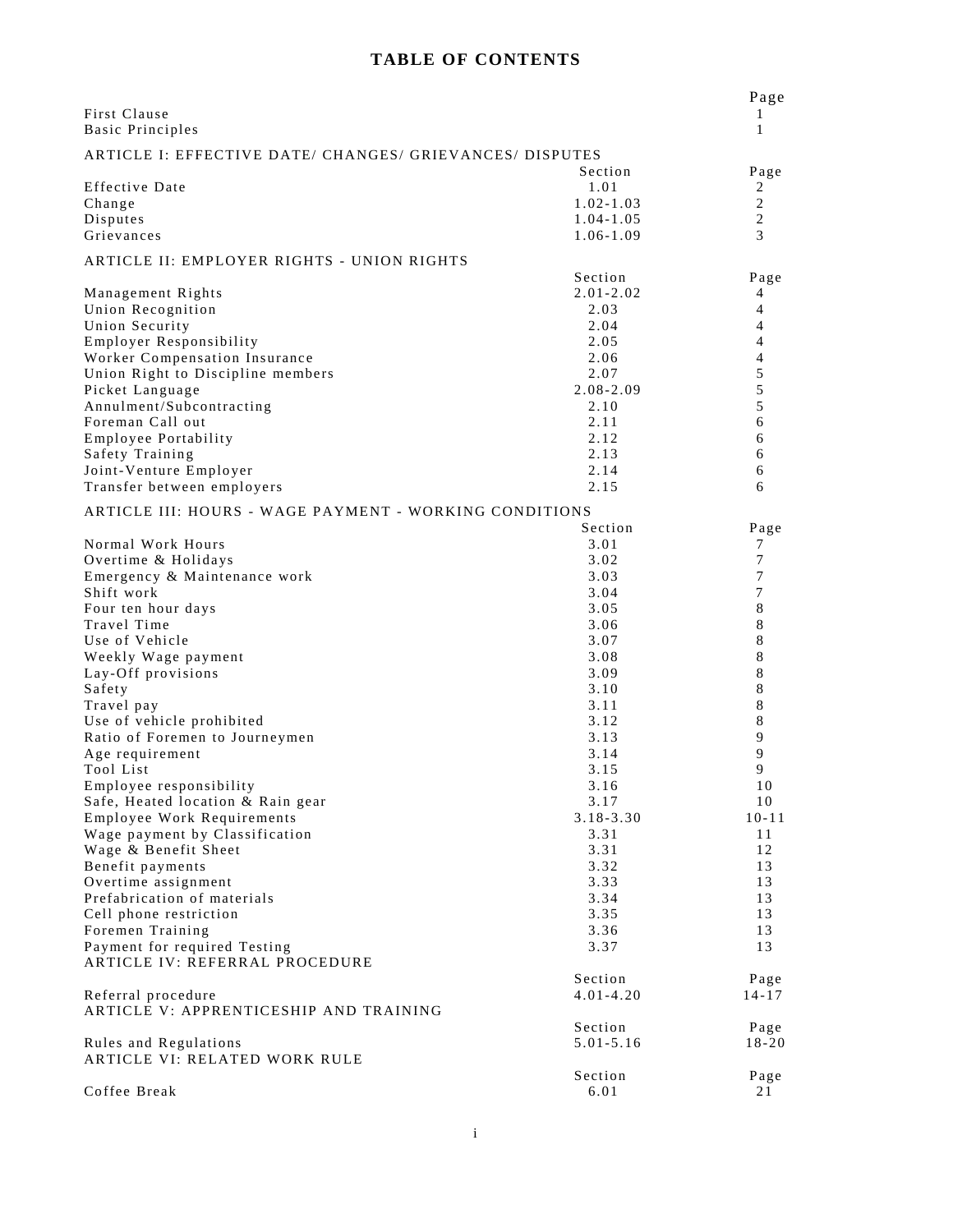| ARTICLE VII: HEALTH AND WELFARE                              |               |                 |
|--------------------------------------------------------------|---------------|-----------------|
|                                                              | Section       | Page            |
|                                                              | 7.01-7.02     | 22              |
| <b>ARTICLE VIII: PENSION</b>                                 |               |                 |
|                                                              | Section       | Page            |
|                                                              | $8.01 - 8.02$ | 23              |
| <b>ARTICLE IX: ANNUITY</b>                                   |               |                 |
|                                                              |               |                 |
|                                                              | Section       | Page            |
|                                                              | $9.01 - 9.02$ | 24              |
| ARTICLE X: WORKING DUES DEDUCTIONS                           |               |                 |
|                                                              | Section       | Page            |
|                                                              | 10.01         | 25              |
| ARTICLE XI: JURISDICTION - INSIDE                            |               |                 |
|                                                              | Section       | Page            |
|                                                              | 11.01-11.04   | 26              |
| ARTICLE XII: FUNDS REQUIRED PAYMENTS                         |               |                 |
|                                                              | Section       | Page            |
|                                                              | 12.01-12.06   | 27              |
| ARTICLE XIII: LOCAL LABOR MANAGEMENT COOPERATION COMMITTEE   |               |                 |
|                                                              | Section       | Page            |
|                                                              | 13.01-13.04   | 28              |
|                                                              |               |                 |
| ARTICLE XIV: ADMINISTRATIVE FUND                             |               |                 |
|                                                              | Section       | Page            |
|                                                              | 14.01         | 29              |
| ARTICLE XV: NATIONAL ELECTRICAL INDUSTRIAL FUND              |               |                 |
|                                                              | Section       | Page            |
|                                                              | 15.01         | 30              |
| ARTICLE XVI: NATIONAL ELECTRICAL BENEFIT FUND                |               |                 |
|                                                              | Section       | $\rm Page$      |
|                                                              | 16.01-16.02   | 31              |
| <b>ARTICLE XVII: SAFETY</b>                                  |               |                 |
|                                                              | Section       | Page            |
|                                                              | 17.01-17.10   | 32              |
| ARTICLE XVIII: SUBSTANCE ABUSE                               |               |                 |
|                                                              | Section       | Page            |
|                                                              | 18.01         | 33              |
|                                                              |               |                 |
| ARTICLE XIX: NATIONAL LABOR MANAGEMENT COOPERATION COMMITTEE |               |                 |
|                                                              | Section       | $\mathbf{Page}$ |
|                                                              | 19.01-19.04   | 34              |
| ARTICLE XX: CODE OF EXCELLENCE                               |               |                 |
|                                                              | Section       | Page            |
|                                                              | 20.01         | 35              |
| ARTICLE XXI: SOLAR AND WIND GENERATION                       |               |                 |
|                                                              | Section       | Page            |
|                                                              | 21.01-21.03   | 36              |
| <b>SIGNATURE PAGE</b>                                        |               |                 |
|                                                              |               | Page            |
|                                                              |               | 38              |
|                                                              |               |                 |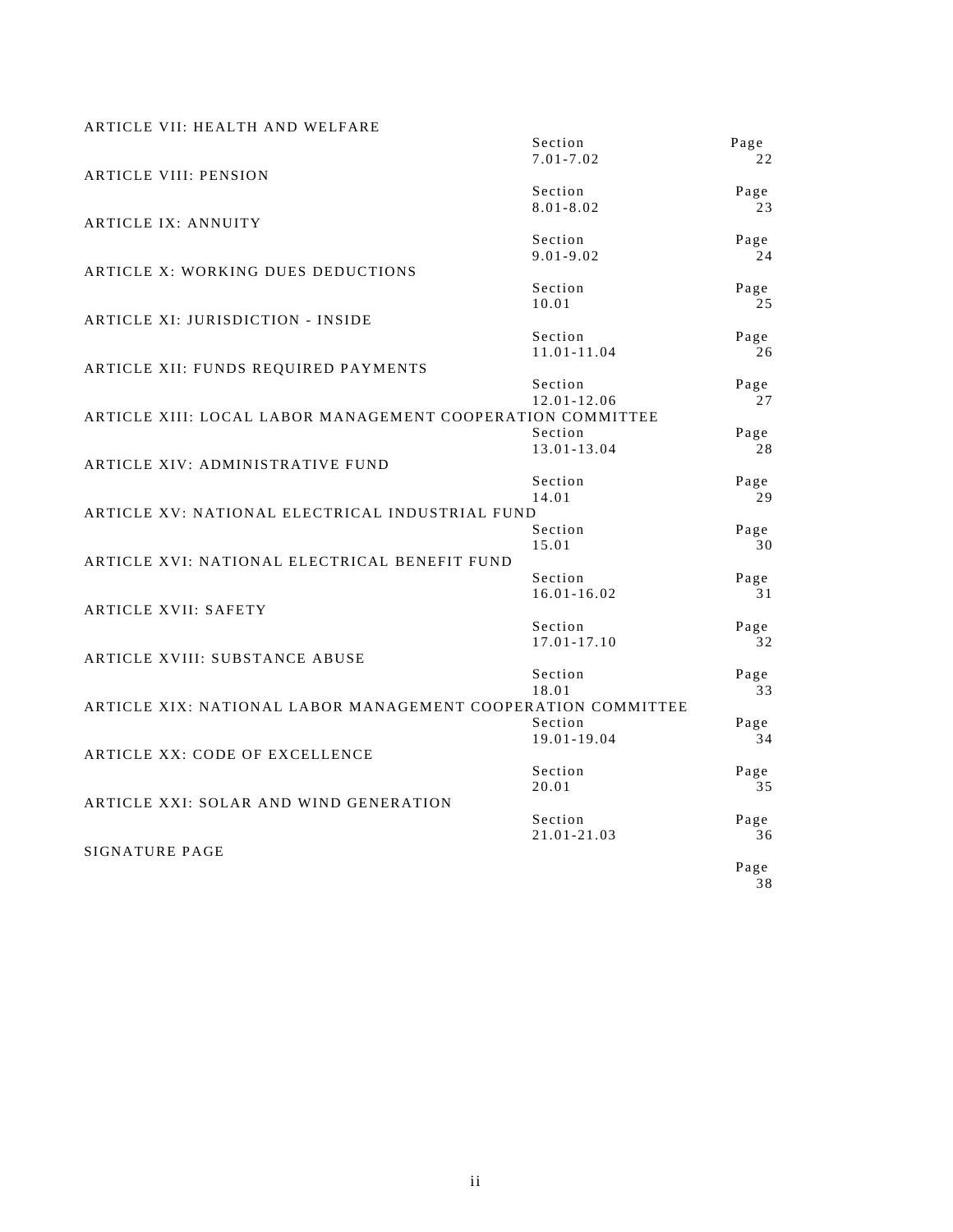# PRINCIPLE AGREEMENT

Agreement by and between the Shamokin Division of the Penn -Del-Jersey Chapter of the National Electrical Contractors Association and Local Union 607, of the International Brotherhood of Electrical Workers.

It shall apply to all firms who sign a Letter of Assent to be bound by the terms of this Agreement.

As used hereinafter in this Agreement, the term Chapter shall mean the Penn -Del-Jersey Chapter of the National Electrical Contractors Association and the term "Union" shall mean Local Union 607, IBEW.

The term "Employer" shall mean an individual firm who has been recognized by an assent to this Agreement.

# BASIC PRINCIPLES

The Employer and the Union have a common and sympathetic interest in the Electrical Industry. Therefore, a working system and harmonious relations are necessary to improve the relationship between the Employer, The Union, and the Public. Progress in industry demands a mutuality of confidence between the Employer and the Union. All will benefit by continuous peace and by adjusting any differences by rational, common sense methods. Now, therefore, in consideration of the mutual promises and agreements herein contained, the parties hereto agree as follows: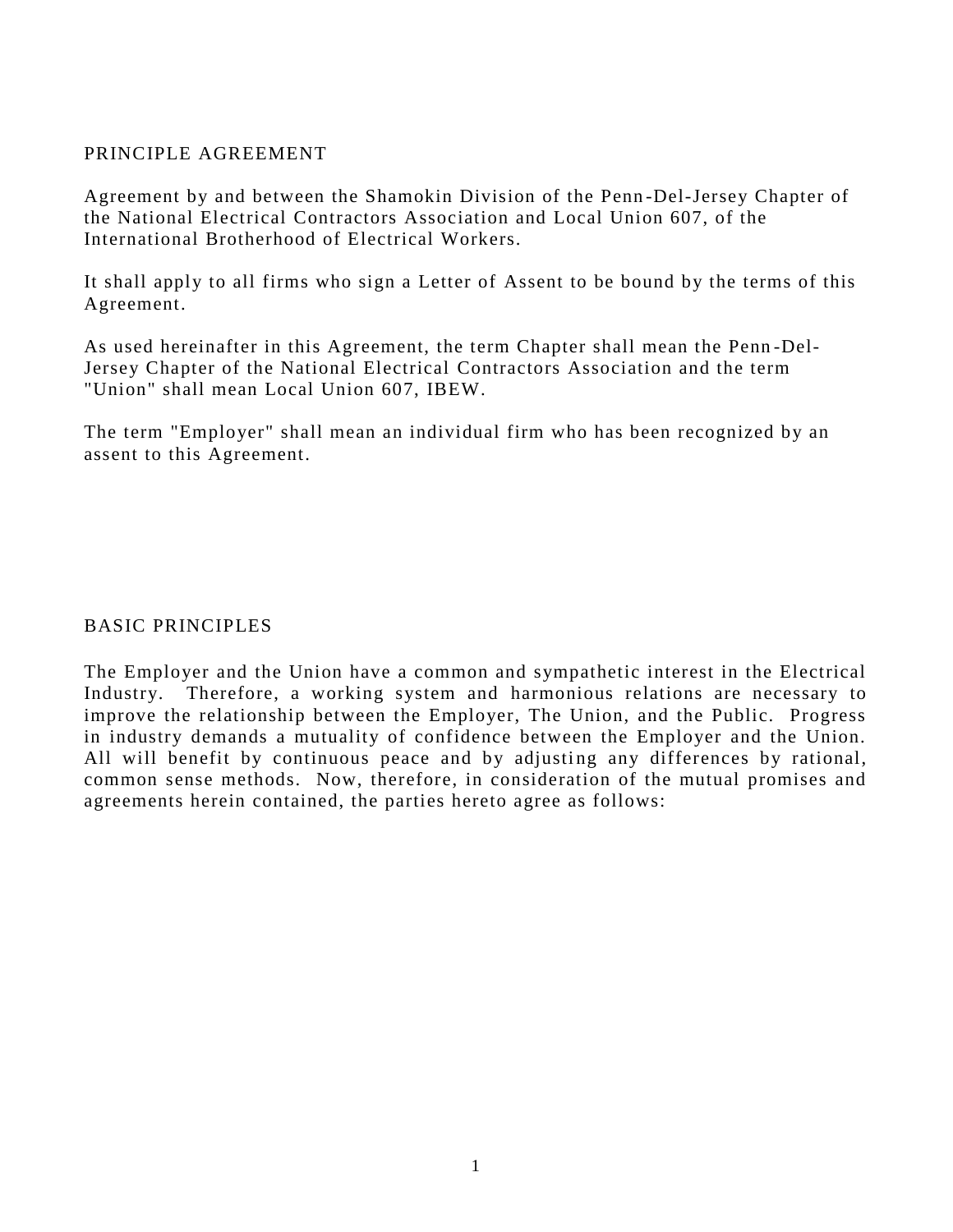# **ARTICLE I**

# **EFFECTIVE DATE - CHANGES - GRIEVANCES - DISPUTES**

#### **SECTION 1.01**

This Agreement shall take effect September 1, 2018 and shall remain in effect until August 31, 2021 unless otherwise specifically provided for herein. It shall continue in effect from year to year thereafter, from September  $1^{st}$  through August  $31^{st}$  of each year, unless changed or terminated in the way later provided herein.

#### **SECTION 1.02**

(a) Either party or an Employer withdrawing representation from the Chapter or not represented by the Chapter, desiring to change or terminate this Agreement must provide written notification at least 90 days prior to the expiration date of the Agreement or any anniversary date occurring thereafter.

(b) Whenever notice is given for changes, the nature of the changes desired must be specified in the notice, or no later than the first negotiating meeting unless mutually agreed otherwise.

(c) The existing provisions of the Agreement, including this Article, shall remain in full force and effect until a conclusion is reached in the matter of proposed changes.

(d) Unresolved issues or disputes arising out of the failure to negotiate a renewal or modification of this agreement that remain on the 20th of the month preceding the next regular meeting of the Council on Industrial Relations for the Electrical Contracting Industry (CIR) may be submitted jointly or unilaterally to the Council for adjudication. Such unresolved issues or disputes shall be submitted no later than the next regular meeting of the Council following the expiration date of this agreement or any subsequent anniversary date. The Council's decisions shall be final and binding.

(e) When a case has been submitted to the Council, it shall be the responsibility of the negotiating committee to continue to meet weekly in an effort to reach a settlement on the local level prior to the meeting of the Council.

(f) Notice of a desire to terminate this Agreement shall be handled in the same manner as a proposed change.

#### **SECTION 1.03**

This Agreement shall be subject to change or supplement at any time by mutual consent of the parties hereto. Any such change or supplement agreed upon shall be reduced to writing, signed by the parties hereto and submitted to the International Office of the IBEW for approval, the same as this Agreement.

#### **SECTION 1.04**

There shall be no stoppage of work either by strike or by lockout because of any proposed changes in this Agreement or dispute over matters relating to this Agreement. All such matters must be handled as stated herein.

#### **SECTION 1.05**

There shall be a Labor-Management Committee of three representing the Union and three representing the Employers. It shall meet regularly at such stated times as it may decide. However, it shall also meet within 48 hours when notice is given by either party. It shall select its own Chairman and Secretary. The Local Union shall select the Union representatives and the Chapter shall select the management representative.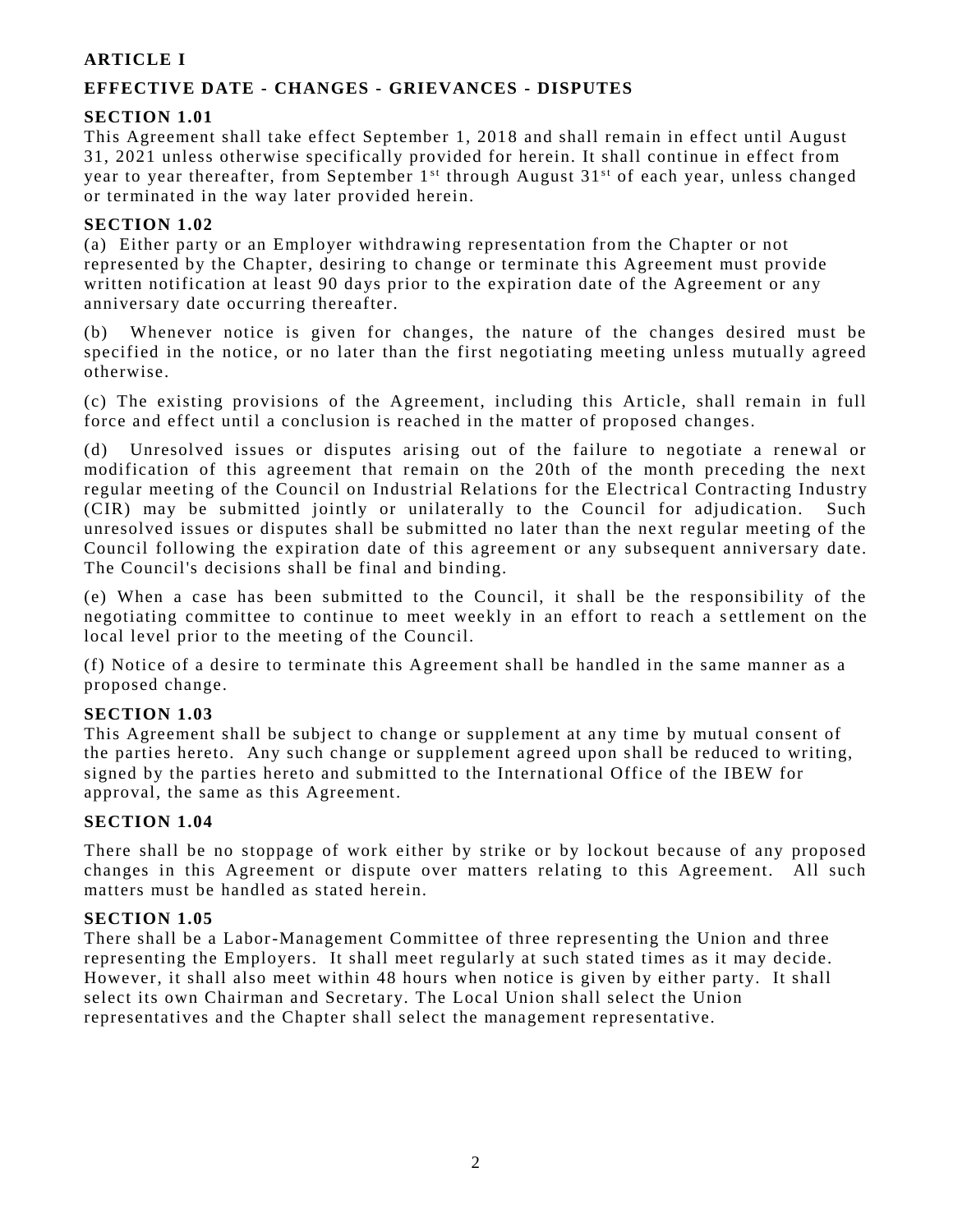# **SECTION 1.06**

All grievances or questions in dispute shall be adjusted by the duly authorized representative of each of the parties to this Agreement. In the event that these two are unable to adjust any matter within 48 hours, they shall refer the same to the Labor-Management Committee.

#### **SECTION 1.07**

All matters coming before the Labor-Management Committee shall be decided by a majority vote. Four members of the Committee, two from each of the parties hereto, shall be a quorum for the transaction of business, but each party shall have the right to cast the full vote of its membership and it shall be counted as though all were present and voting.

#### **SECTION 1.08**

Should the Labor-Management Committee fail to agree or to adjust any matter, such shall then be referred to the Council on Industrial Relations for the Electrical Contracting Industry for adjudication. The Council's decisions shall be final and binding.

#### **SECTION 1.09**

When any matter in dispute has been referred to conciliation or arbitration for adjustment, the provisions and conditions prevailing prior to the time such matter arose shall not be changed or abrogated until agreement has been reached or a ruling has been made.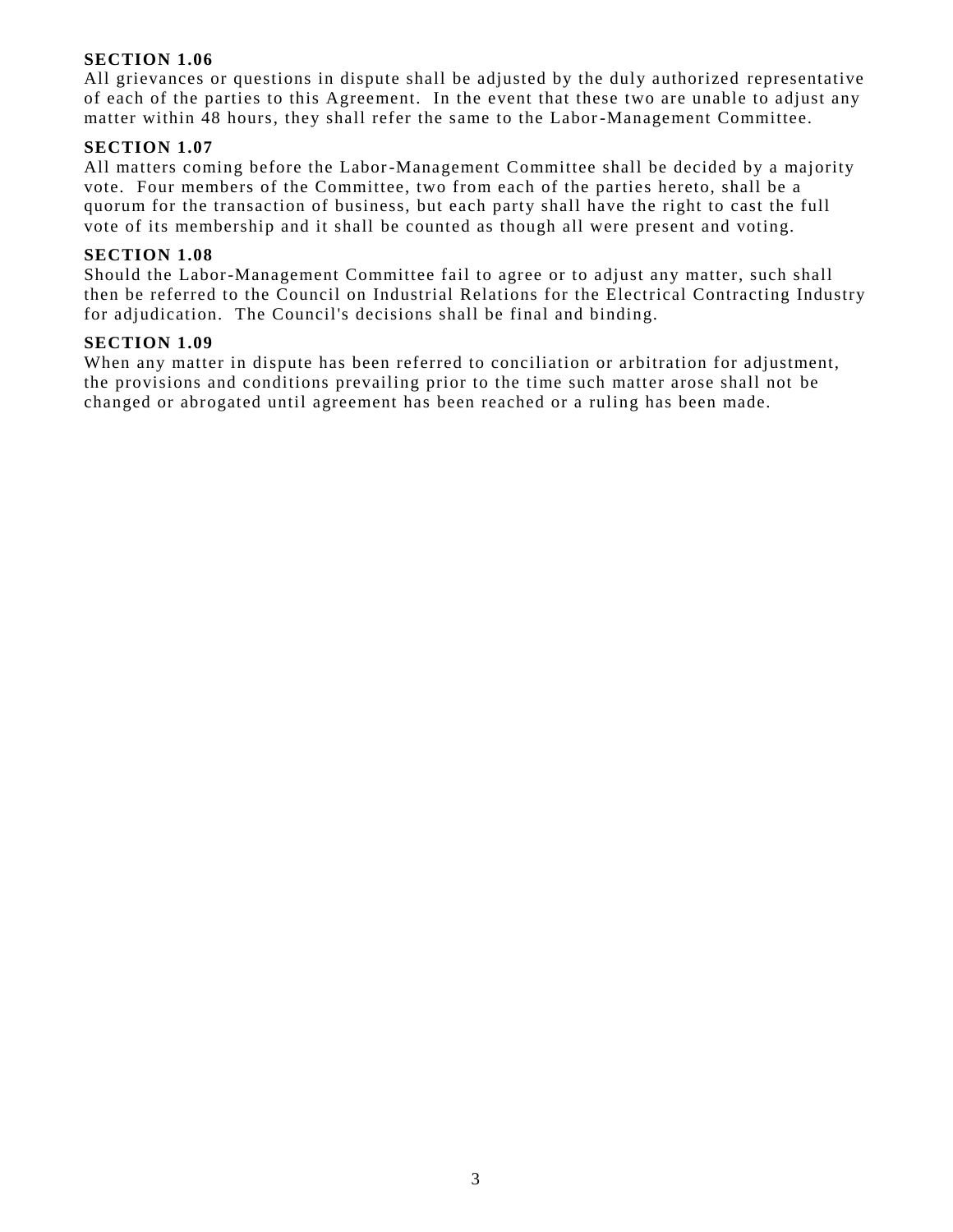# **ARTICLE II**

# **EMPLOYER RIGHTS - UNION RIGHTS**

### **SECTION 2.01**

No member of Local Union 607, IBEW while he remains a member of such local and subject to employment by Employers operating under this Agreement, shall himself become a contractor for the performance of any electrical work.

#### **SECTION 2.02**

(a) The Union agrees that if, during the life of this Agreement, it grants to any other Employer in the Electrical Contractors Industry on work covered by this Agreement, any better terms or conditions than those set forth by this Agreement, such better terms or conditions shall be made available to the Employer under this Agreement and the Union shall immediately notify the Employer of any such concession.

(b) "The Union understands the Employer is responsible to perform work required by the owner. The employer shall therefore have no restrictions, except those specifically provided for in the collective bargaining agreement in planning, directing and controlling the operation of all his work, in deciding the numbers and kinds of employees to properly perform the work, in hiring and laying off employees, in transferring employees from job to job within the local union's geographical jurisdiction, in determining the need and number as well as the person who will act as foreman, in requiring all employees to observe the employer's and/or owner's rules and regulations not inconsistent with Agreement, in requiring all employees to observe all safety regulations, and in discharging employees for proper cause".

### **SECTION 2.03**

The Employer recognizes the Union as the exclusive representative of all its employees performing work within the jurisdiction of the Union for the purpose of collective bargaining in respect to rates of pay, wages, hours of employment and other conditions of employment.

#### **SECTION 2.04**

All employees covered by the terms of this Agreement shall be required to become and remain members of the Union as a condition of employment from and after the eighth day following the date of their employment or the effective date of this Agreement, whichever is later.

#### **SECTION 2.05**

Certain qualifications, knowledge, experience and financial responsibility are required to everyone desiring to be an Employer in the Electrical Industry. Therefore, an Employer who contracts for electrical work is a person, firm or corporation having these qualifications and maintaining a permanent place of business and a suitable financial status to meet payroll requirements.

#### **SECTION 2.06**

For all employees covered by this Agreement the Employer shall carry Workman's Compensation Insurance with a company authorized to do business in this state, Social Security and such other protective insurance as may be required by the laws of this state, and shall furnish satisfactory proof of such to the Union, he shall also make contributions to the Pennsylvania Unemployment Compensation Commission.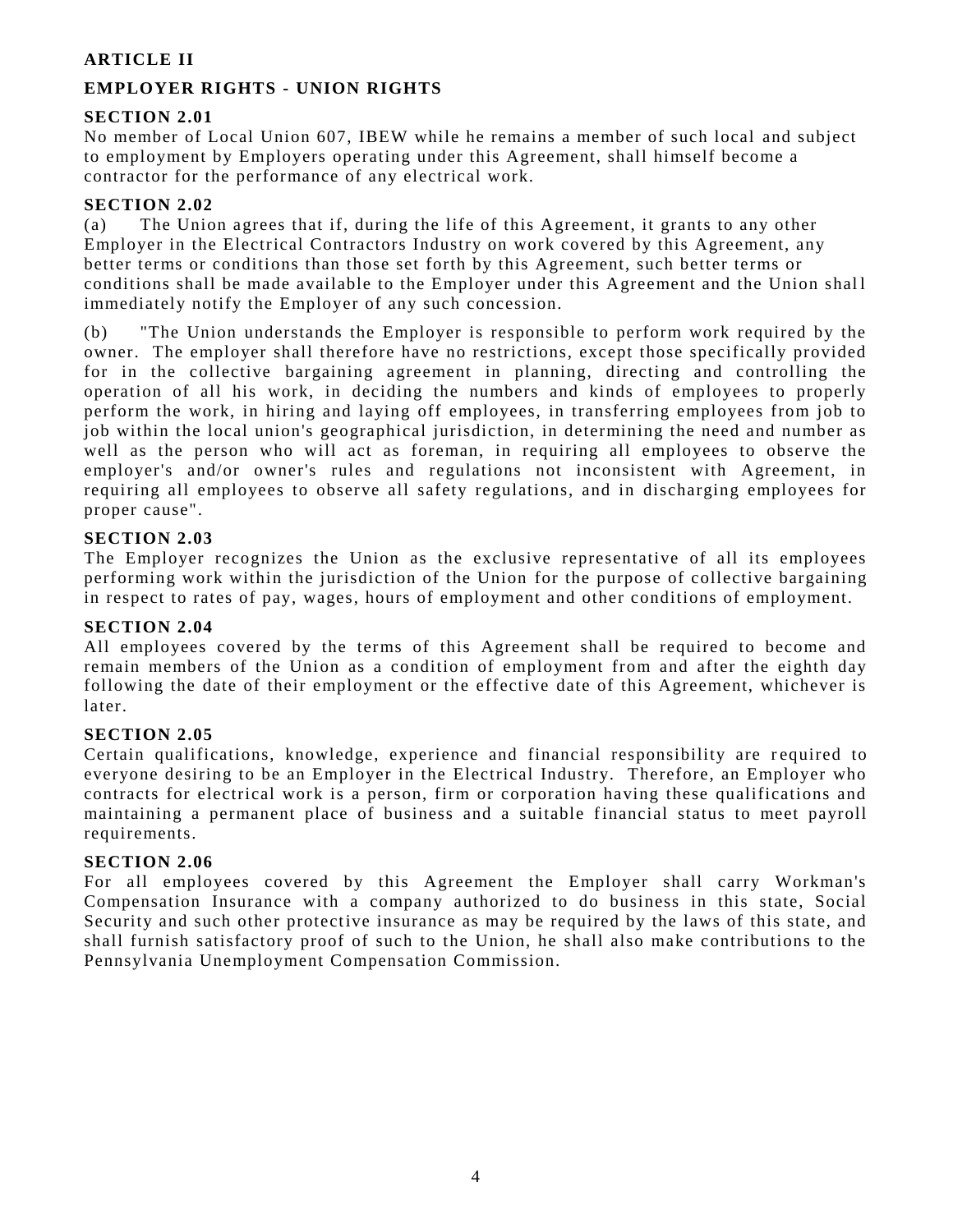# **SECTION 2.07**

The Union reserves the right to discipline its members for violation of its laws, rules and agreements.

#### **SECTION 2.08**

This Agreement does not deny the right of the Union or its representatives to render assistance to other labor organizations by removal of its members from jobs when necessary and when the Union or its proper representatives decide to do so; but no removal shall take place until notice is first given to the Employer involved.

#### **SECTION 2.09**

When such removal takes place, the Union, or its representatives shall direct the workmen on such jobs to carefully put away any tools, materials, equipment, or any other property of the Employer in a safe manner. The Union will be financially responsible for any loss to the Employer for neglect in carrying out this provision but only when a safe place is provided for these by the Employer.

#### **SECTION 2.10**

(a) The Local Union is a part of the International Brotherhood of Electrical Workers, and any violation or annulment by an individual employer of the Approved Agreement of this or any other Local Union of the IBEW, other violations of paragraph 2 of this section, will be sufficient cause for the cancellation of this Agreement by the Local Union, after a finding has been made by the International President of the Union that such a violation or annulment has occurred.

The subletting, assigning or transfer by an individual employer of any work or any work in connection with electrical work to any person, firm or corporation not recognizing the IBEW or one of its local unions as the c ollective bargaining representative of its employees or any electrical work in the jurisdiction of this or any other local union to be performed at the site of the construction, alterations, painting or repair of a building structure or other work, will be deemed a material breach of this Agreement.

All charges of violations of paragraph 2 of this section shall be considered as a dispute and shall be processed in accordance with provisions of this Agreement covering the procedure for the handling of grievances and the final and binding resolution of disputes.

(b) Should any Employer at any time during the term of this Agreement, or any extension thereof, fail to meet his payroll, including fringe benefits and all funds deducted from employee's wages, he shall thereafter furnish a cash bond or certified check the sum of \$50,000.00, before the Union shall again furnish him workmen. Said bond or certified check to be held by any bank acceptable by both Employer and Union Executive Board. Any and all bank interest derived from said bond or certified check, while on deposit, shall be credited to the Contractor supplying same. This bond in case of recurrence of the failure to meet payroll, including fringe benefits, shall be used by the said bank to pay wages and fringe due upon order furnished by the Union and signed by each employee involved, under the terms of this contract.

The bond provided herein shall be non -cancelable except by permission of the Union and shall provide for immediate payment of all wages and fringe benefits due workmen under the terms of this Agreement.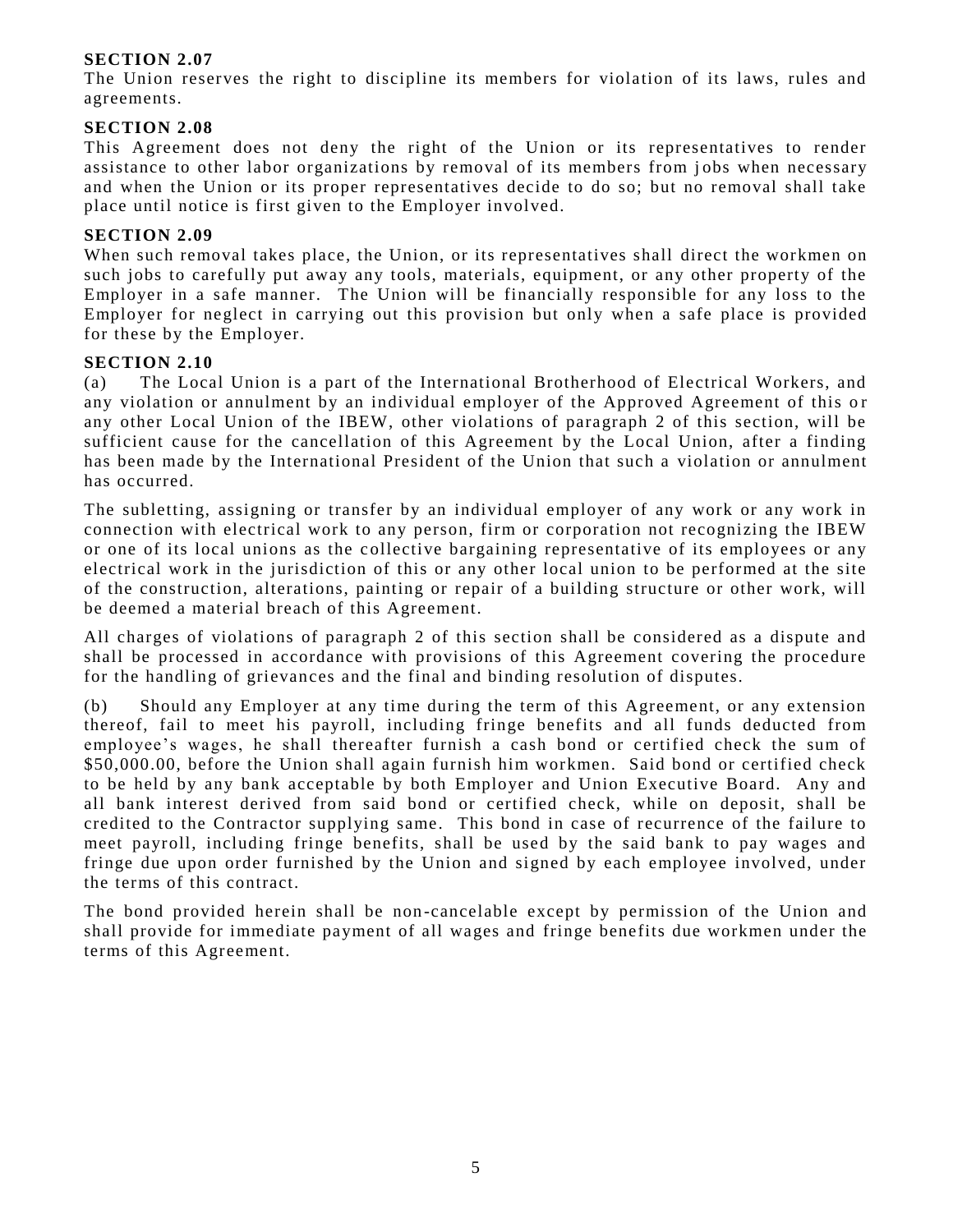# **SECTION 2.11**

The employer shall have the right to call a Foreman by name provided:

(a) The employee has not quit his previous employer within the past two weeks.

(b) The employer shall notify the business manager in writing of the name of the individual who is to be requested for employment as a Foreman. Upon such request, the business manager shall refer said Foreman provided the name appears on the highest priority group.

(c) When an employee is called as a Foreman, he must remain as a Foreman for 1,000 hours or must receive a reduction in force.

### **SECTION 2.12**

An Employer signatory to a collective bargaining agreement or to a letter of assent to an agreement with another IBEW Local Union, who signs an assent to this Agreement, may bring up to four bargaining unit employees employed in that Local Union's jurisdiction into this Local's jurisdiction and up to two bargaining unit employees per job from that Local's jurisdiction to this Local's jurisdiction for specialty or service and maintenance work. All charges of violations of this section shall be considered as a

Dispute and shall be processed in accordance with the provisions of this agreement for the handling of grievances with the exception that any decision of a local labor-management committee that may be contrary to the intent of the parties to the National Agreement on Employee Portability, upon recommendation of either or both the appropriate IBEW International Vice President or NECA Regional Executive Director, is subject to review, modification, or rescission by the Council on Industrial Relations.

### **SECTION 2.13**

All local union 607 apprenticeship trainees shall be required to attend the OSHA 30 hour course and NFPA-70E training course as part of the mandatory apprenticeship curriculum. Journeymen Wiremen are recommended to attend OSHA 30 hour and NFPA -70E training.

#### **SECTION 2.14**

Employers engaged in joint-venture jobs shall be considered as a new and separate individual Employer, with all rights herein as they apply to an individual participating Employer. The new Joint-Venture Employer may bring a combination of 4 employees' (maximum) under the standard portability language. There shall be no transfer of workers between the new join tventure employer and any or all of the Employers comprising the joint-venture unless done in accordance with portability language

#### **SECTION 2.15**

Employers shall not loan their employees to another Employer without first securing the permission of the Business Manager and then only when applicants possessing the required skills are not available through the Referral Procedure.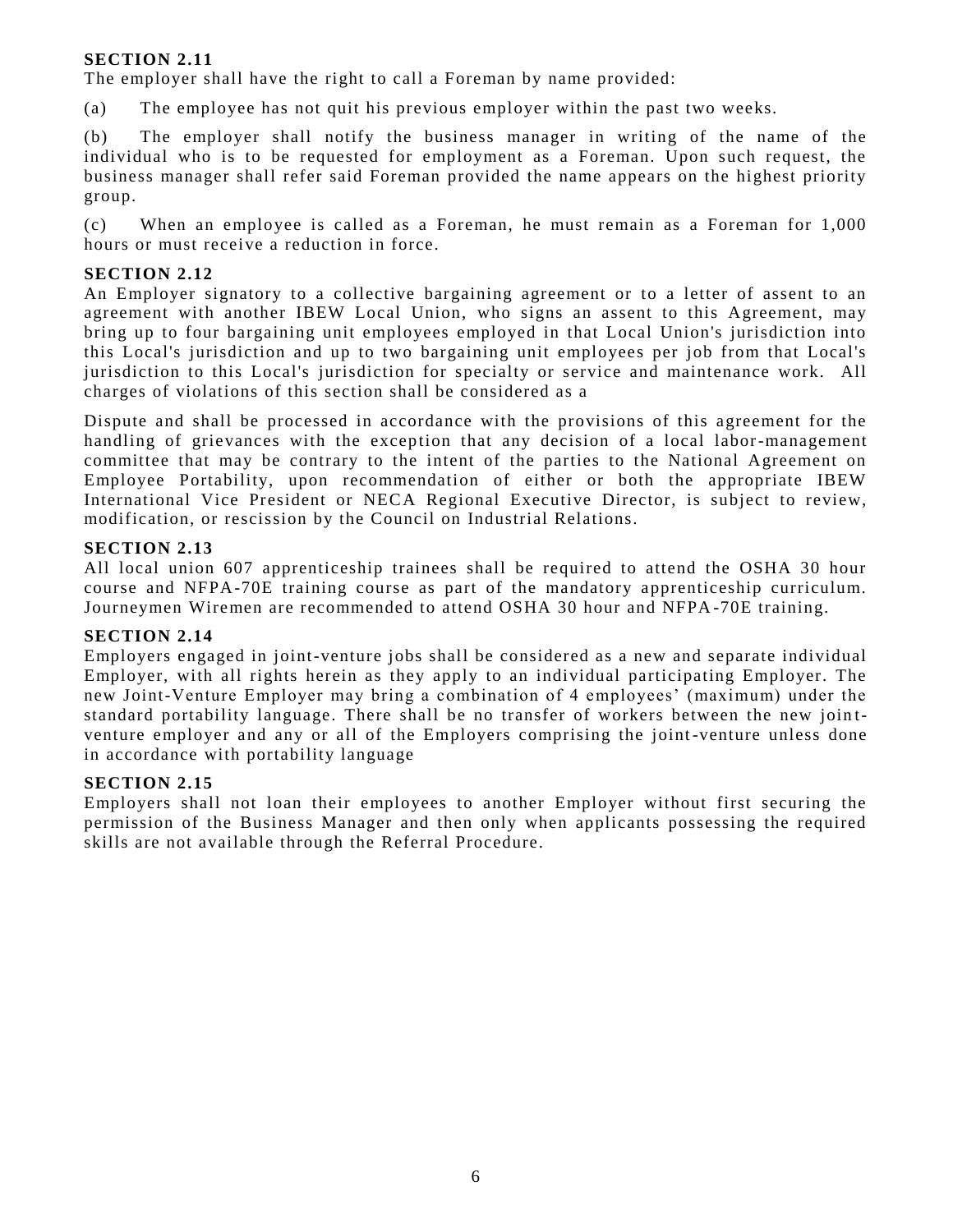# **ARTICLE III**

#### **HOURS - WAGE PAYMENT - WORKING CONDITIONS**

#### **SECTION 3.01**

Eight hours work between the hours of 8:00 A.M. and 4:30 P.M., with thirty minutes for lunch period between 12:00 and 12:30 shall constitute the workday. Five such days, Monday through Friday, shall constitute the workweek. The normal workday may be varied by no more than two (2) hours by mutual agreement between the Union and the Employer. Once the starting time and quitting time is established A FIVE (5) DAY Notice of any change shall be required.

#### **SECTION 3.02**

Worked performed for the first two hours of overtime Monday through Friday and the first eight hours on Saturday shall be paid at one and one-half  $(1\ 1/2)$  times the straight time hourly rate. Over ten (10) hours Monday through Friday and over eight (8) hours on Saturday, all day Sunday, and the following holidays, New Year's Day, Memorial Day, Independence Day, Labor Day, Veterans Day, Thanksgiving Day and Christmas Day, shall be paid for at the rate of double time. Holidays will be celebrated to coincide with the Federal Government. If a Holiday falls on a Saturday, it will be celebrated on Friday. If a Holiday falls on Sunday, it will be celebrated on Monday.

#### **SECTION 3.03**

Emergency, maintenance or repair work for other than new construction will be co mpensated for at the rate of one and one-half  $(1\ 1/2)$  times the regular straight time hourly rate for overtime and Saturday and Sunday work.

(a) The term "emergency" as used herein shall mean: an unforeseen occurrence.

(b) The term "maintenance" as used herein shall mean: the act of keeping property or integral parts thereof in existence or to provide for its continuance.

(c) The term "repair work" as used herein shall mean: to restore something which has been decayed or damaged to a good or sound condition as distin guished from replacement of the element involved except where a repair can only be affected by replacement.

(d) The installation, maintenance, connecting, and repairing of all wiring for temporary lighting, heat, or power shall be done by workers employed under the terms of this Agreement as long as the scope of this work is included in the employers' contract

#### **SECTION 3.04**

When so elected by the Contractor, multiple shifts of at least five-(5) day's duration may be worked. When two (2) or three (3) shifts are worked:

(a) The first shift (Day Shift) shall be worked between the hours of 8:00 A.M. and 4:30 P.M. Workmen on the day shift shall receive eight  $(8)$  hours pay at the regular hourly rate for eight  $(8)$ hours worked.

(b) The second shift (Swing Shift) shall be worked between the hours of 4:30 P.M. and 12:30 P.M. Workmen on the (Swing Shift) shall receive eight (8) hours pay at the regular hourly rate plus seven and one-half percent  $7.5\%$  for seven and one-half  $(7\frac{1}{2})$  hours worked". Benefits are to be paid based on an eight-(8) hour shift.

(c) The third shift (Graveyard Shift) shall be worked between the hours of 12:30 A.M. and 8:00 A.M. Workmen on the (Graveyard Shift) shall receive eight hours pay at regular hourly rate plus fifteen percent 15% for seven-(7) hours' work. Benefits are to be paid based on an eight-(8) hour shift.

(d) A lunch period of thirty (30) minutes shall be allowed on each shift. A thirty (30) minute paid lunch must be granted at six (6) hour intervals when workmen are employed beyond twelve thirty (12:30) PM in any one given day. Overtime is to be paid as per Section 3.02.

(e) There shall be no pyramiding of overtime rates and double the straight time rate shall be the maximum compensation for any hour worked. There shall be no requirement for a day shift when either the second or third shift is worked."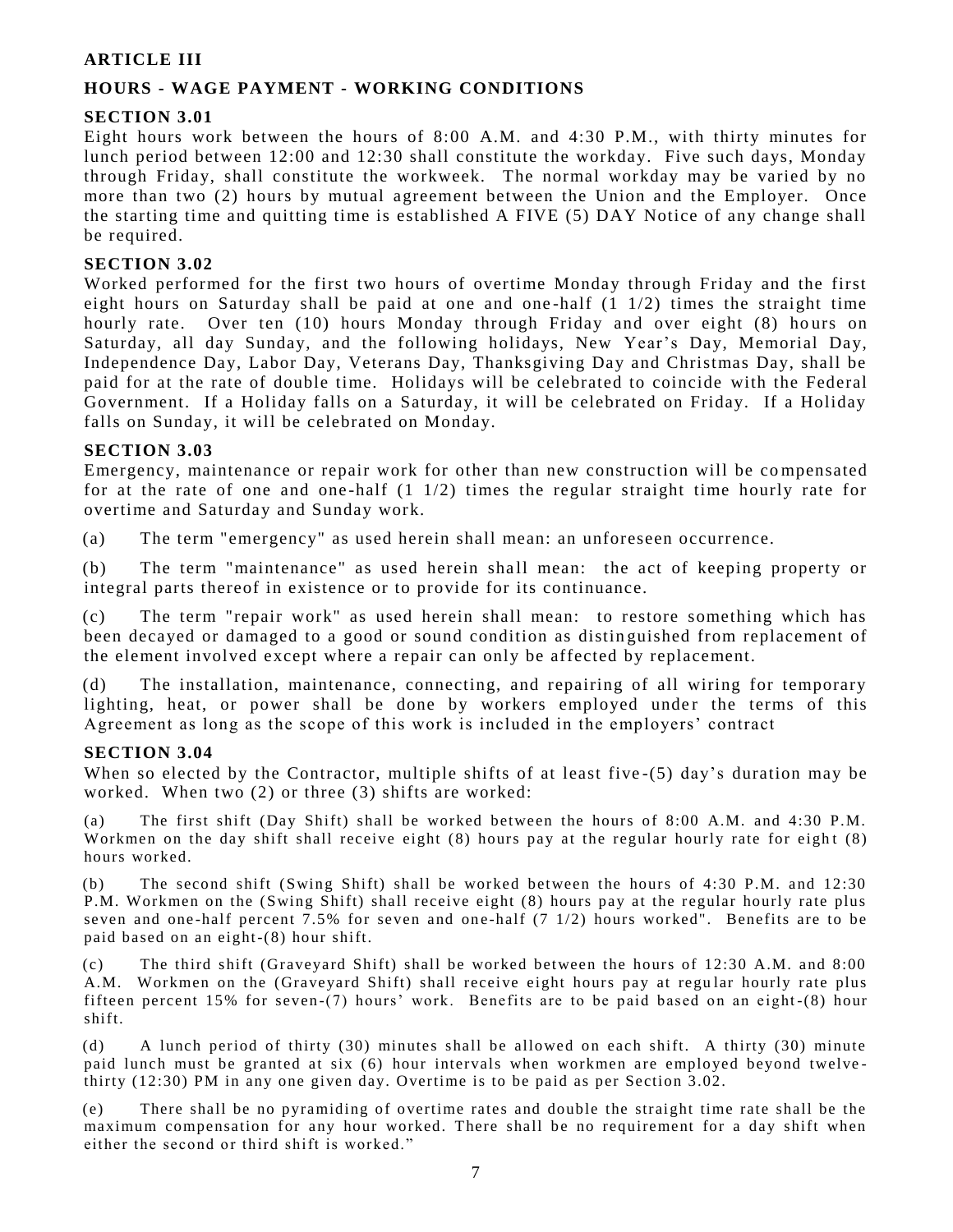The Employer, with 24-hour prior notice to the Union, may institute a workweek consisting of four consecutive 10-hour days between the hours of 7 a.m. and 6 p.m., Monday through Thursday, with one -half hour allowed for a lunch period. Friday may be used as a make -up day, and if utilized, a minimum of eight hours must be scheduled. After 10 hours in a workday, or 40 hours in a workweek, overtime shall be paid.

### **SECTION 3.06**

Workmen shall report to shop or job at the regular starting time and remain at work during the regular working hours unless otherwise ordered by the Employer.

#### **SECTION 3.07**

The Employer shall furnish transportation, board and all other necessary expenses on all jobs located outside the jurisdiction of the local union.

#### **SECTION 3.08**

(a) Wages shall be paid in cash or by check weekly not later than quitting time on Friday, and not more than two (2) days wages may be withheld at any time. Wages shall be paid during regular working hours on the job. When an Employer pays by check and a legal holiday falls on the regular payday, the Employer shall pay the day proceeding the holiday. Waiting time for wages shall be charged at the regular rate of wages.

(b) Employees may voluntarily allow for direct electronic deposit of wages on a weekly basis to the bank or credit union of the employee's choice. This manner of payment, once adopted, may not be changed except upon 14 -day advance written notification between the employee and employer with notification copied to the union.

### **SECTION 3.09**

The workmen must be given at least one (1) hour notice when being discharged or laid off and paid for that hour at the time of the notice. When said workmen are laid off or discharged they shall be paid no later than the end of the regular workday. Waiting time at the regular straight time rate shall be charged until such payment is made, but waiting time may not exceed eight (8) hours in any o ne 24 hour period. (Lay off is Pay off.)

#### **SECTION 3.10**

All workmen working under this Agreement shall abide by the safety regulations under Federal Law by William-Steiger O.S.H.A. Act of 1970 under the U.S. Department of Labor.

#### **SECTION 3.11**

No traveling time shall be paid to workmen traveling to or from the job in the jurisdiction of the Union when workmen are ordered to report to the job. The

Employer shall furnish transportation to and from all jobs within the jurisdiction of the Union on maintenance work.

#### **SECTION 3.12**

No workmen shall use any automobile or motorcycle or other vehicle in a manner considered to be unfair to other workmen, or against the interest of the Union.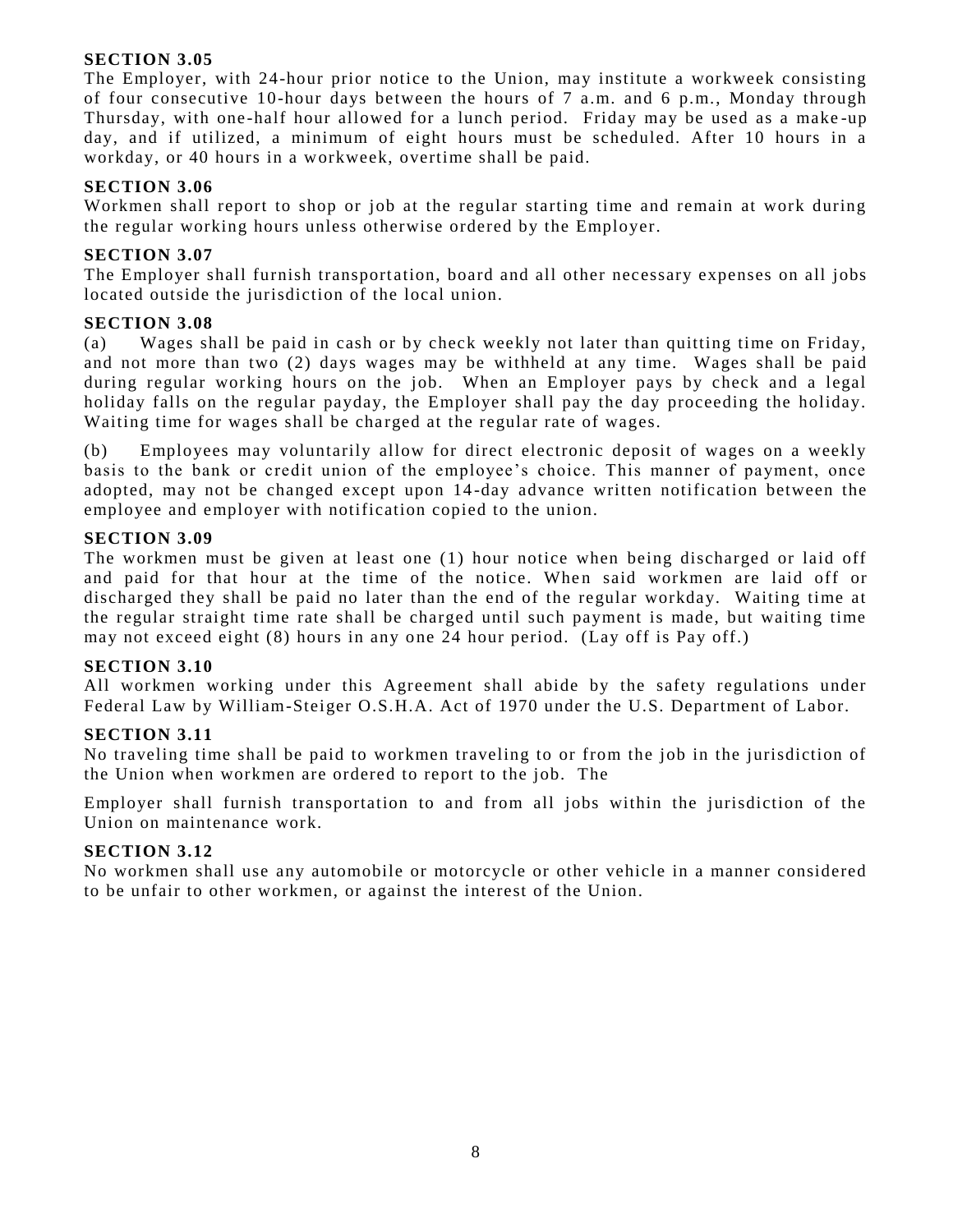a) When one (1) or more workmen are employed on any job, one (1) Journeyman shall be designated as the Foreman. The Foreman may work with the tools until nine (9) workmen are employed, including himself; when the ninth (9) man is employed the Foreman shall become a non-working Foreman.

1) At no time shall a Foreman, handle more than eight (8) men.

2) A Foreman is required to be an Inside Journeyman Wireman

3) A non-working Foreman may occasionally assist the workmen when the need arises.

b) When Thirty-Two (32) men are employed on any job, a General Foreman shall be appointed in addition to the required number of Foremen.

1) At no time shall a General Foreman, handle more than Four (4) Foremen.

2) A General Foreman is required to be an Inside Journeyman Wireman

| # Workman | Foreman        | General Foreman  | Total # Workers |
|-----------|----------------|------------------|-----------------|
|           | 1              | $\overline{0}$   | 2               |
| 8         | 1              | $\overline{0}$   | 9               |
| 16        | $\overline{2}$ | $\boldsymbol{0}$ | 18              |
| 24        | 3              | 1                | 28              |
| 32        | $\overline{4}$ | 1                | 37              |
| 40        | 5              | $\overline{2}$   | 47              |
| 48        | 6              | $\overline{2}$   | 56              |
| 56        | 7              | $\overline{2}$   | 65              |
| 64        | 8              | $\overline{2}$   | 74              |
| 72        | 9              | 3                | 84              |
| 80        | 10             | 3                | 93              |
| 88        | 11             | 3                | 102             |
| 96        | 12             | 3                | 111             |
| 104       | 13             | $\overline{4}$   | 121             |
| 112       | 14             | $\overline{4}$   | 130             |
| 120       | 15             | 4                | 139             |
| 128       | 16             | $\overline{4}$   | 148             |
| 136       | 17             | 5                | 158             |

#### **SECTION 3.14**

For every five (5) Journeymen employed on any job at least one (1) Journeymen shall be fifty years of age or older if available.

#### **SECTION 3.15**

No Journeyman or Apprentice shall move his or the employer's tools or materials from job to job, or job to shop on their own time. Journeymen shall provide themselves with the following tools:

| Tool Pouch & Belt                        | Plumb Bob                   | 9 inch wireman's plier        |
|------------------------------------------|-----------------------------|-------------------------------|
| 6 foot folding ruler                     | Pencil                      | $(2)$ 9 inch slip joint plier |
| 25 foot x $\frac{3}{4}$ " measuring tape | Continuity & Voltage Tester | Assorted screw drivers        |
| 9 inch magnetic torpedo level            | 12 inch hacksaw frame       | 8 inch adjustable wrench      |
| 12 inch combination square               | <b>Wood Chisel</b>          | 14 inch pipe wrench           |
| <b>Electricians Pocket Knife</b>         | <b>Center Punch</b>         | Set of open end wrenches      |
| Flashlight                               | Electrician's Hammer        | Wood drilling bits            |
|                                          |                             |                               |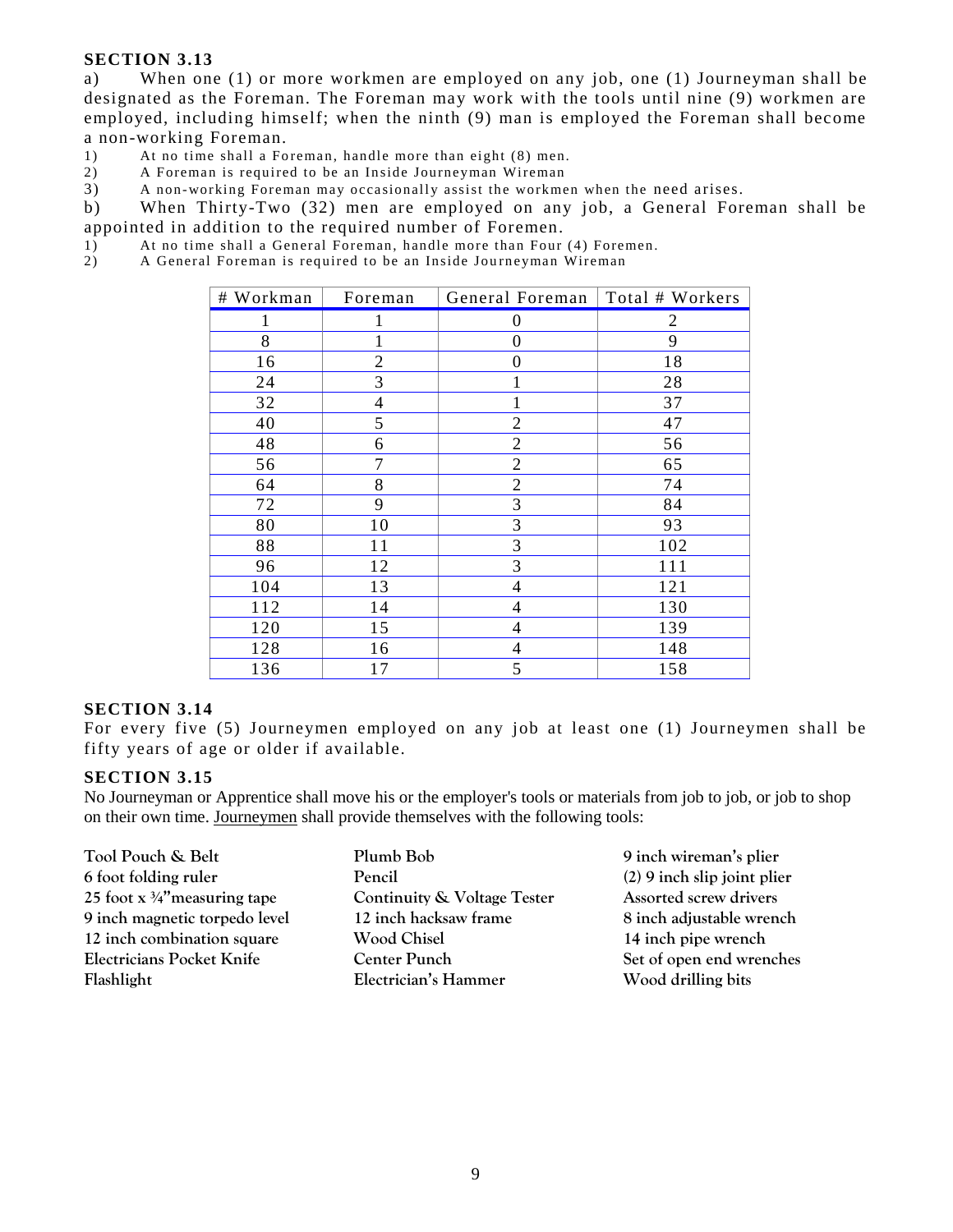Workmen shall be held responsible for the Employer's tools and equipment, providing the Employer furnishes a toolbox with proper lock or other safe for storing such tools or equipment.

# **SECTION 3.17**

The Employer agrees to provide a suitable place on the job for the storage of workers' tools and clothes. If the Employer provides and employee utilizes proper facilities for storage of tools, but loss or theft of any employee tool(s) occurs the Employer shall replace lost or stolen tool(s) with the same tool(s) by the same manufacturer(s) or provide to the employee monetary reimbursement up to \$800. Heat will be provided when needed. In case of fire on the job, the employer shall settle all fire loss for the benefit of himself and his employees. Employees required to work outside in rainy weather (only in case of emergency) will be furnished rain gear by the employer. The Employer's job headquarters on every project must have a completely equipped Class "A" First Aid Kit at all times. Employer will provide all protective clothing, tools, equipment, and materials such as, but not limited to: Hard Hats, Safety Glasses, Gloves, Arc Flash gear as required by the latest addition of the NFPA-70e requirement for energized work.

### **SECTION 3.18**

Workmen shall install electrical work in accord with the municipal rules and requirements; also the contract specifications and in a safe and workman -like manner.

### **SECTION 3.19**

Journeymen shall be required to make corrections on improper workmanship, for which they are responsible, and on their own time and during regular working hours unless errors were made by order of the Employer or Employer's representative.

### **SECTION 3.20**

When men are directed to report on a job and do not start due to weather conditions, lack of materials or other causes beyond their control, they shall receive two -(2) hours pay.

### **SECTION 3.21**

The representatives of the Union shall be allowed access to any shop or jobs at any reasonable time where members of the Union are employed.

#### **SECTION 3.22**

The policy of the members of the Local Union is to promote the use of materials and equipment manufactured, processed or repaired under economically sound wage, hour and working conditions by their fellow members of the International Brotherhood of Electrical Workers.

#### **SECTION 3.23**

Workmen are not to take directions or orders, or accept the layout of any job from anyone except their immediate foreman.

#### **SECTION 3.24**

When pipe cutting and threading machines are used, such machines shall be operated by a journeyman or apprentice under journeyman direction. All cutting, threading and bending of conduit, to be used in jurisdiction of Local Union, shall be done by IBEW members.

#### **SECTION 3.25**

All pulling of wire or cable shall be done by hand, by manually operated winch or by power drive as is within the jurisdictional rights of IBEW.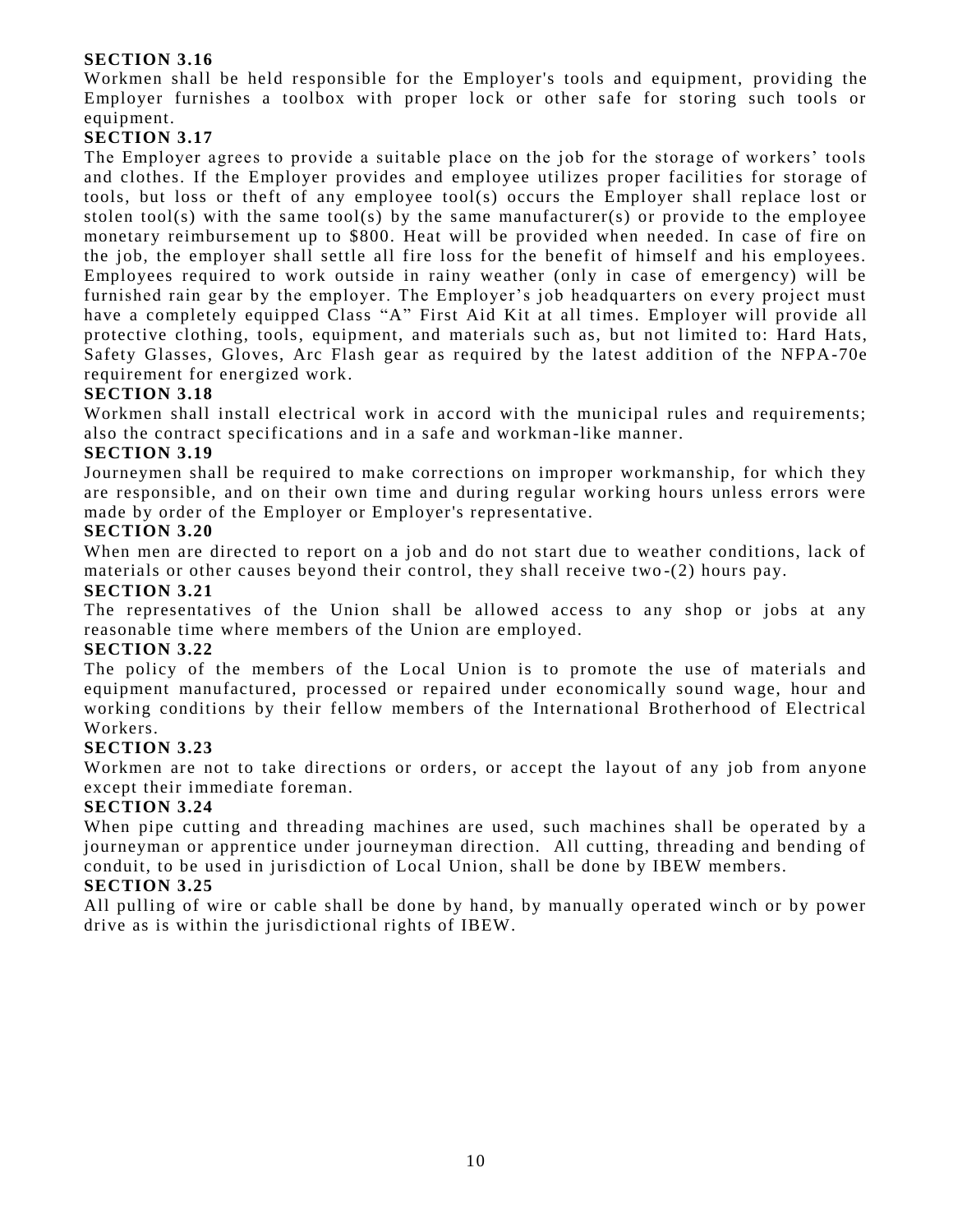No period of employment shall consist of less than four (4) consecutive hours.

### **SECTION 3.27**

Journeymen Wireman shall install all electrical work in a safe and workmanlike manner and in accordance with applicable code and contract specifications. When necessary to use temporary light and/or power on any foundation or building work, such temporary work shall be installed in a safe manner under the terms of this agreement.

### **SECTION 3.28**

The Union shall have the right to appoint a shop steward at any shop, or on any job where members of the Union are employed, who shall see to it that the all sections of this Agreement are enforced in his shop or on his job, for which he shall at all times be held responsible by this Union. At no time shall the shop or job steward be discriminated against for the faithful performance of his duties. Workmen shall not leave any job because of a dispute that may exist for any reason unless such permission is granted by the Business Manager of the Union or his designated representative. All members appointed as Stewards shall be required to have had Steward training or signed -up for such training provided by the International Office of the IBEW. Failure to attend training when offered shall be reason for replacement at any shop, or on any project.

#### **SECTION 3.29**

The foreman and stewards shall be notified two (2) hours prior to the regular quitting time for men to work overtime except in case of a breakdown.

#### **SECTION 3.30**

On all energized circuits or where safety requires, two or more journeymen shall work together and abide by all regulations of the NFPA 70 -E.

#### **SECTION 3.31**

The minimum base hourly wage rate shall be:

|                                                                          |         | $9/1/18 \cdot 8/31/19$ $9/1/19 \cdot 8/31/20$ $9/1/20 \cdot 8/31/21$ |         |
|--------------------------------------------------------------------------|---------|----------------------------------------------------------------------|---------|
| Journeyman Wireman                                                       | \$33.15 | \$34.15                                                              | \$35.15 |
| All other classifications are detailed on Page 12 Wage and Benefit Sheet |         |                                                                      |         |

#### **SECTION 3.32**

The minimum base hourly Fringe Benefit rates shall be:

|                            | $9/1/18 \cdot 8/31/19$ | $9/1/19 - 8/31/20$ | 9/1/20.8/31/21   |
|----------------------------|------------------------|--------------------|------------------|
| Health & Welfare Fund      | \$10.65                | \$10.65            | \$10.65          |
| <b>Local Union Pension</b> | \$6.00                 | \$6.30             | \$6.60           |
| <b>Local Union Annuity</b> | \$5.80                 | \$6.15             | \$6.55           |
| Apprenticeship & Training  | \$0.42                 | \$0.49             | \$0.56           |
| <b>NLMCC</b>               | \$0.01                 | \$0.01             | \$0.01           |
| <b>NEBF</b>                | 3% of gross            | 3% of gross        | 3% of gross      |
| <b>SECAF</b>               | $.5\%$ of gross        | $.5\%$ of gross    | $.5\%$ of gross  |
| <b>NEIF</b>                | $.25\%$ of gross       | $.25\%$ of gross   | $.25\%$ of gross |
| Pac Fund                   | \$0.01                 | \$0.01             | \$0.01           |
|                            |                        |                    | .                |

All Benefits shall be paid as hours worked for all work performed after the established eight (8) hour work day

Refer to; Page 12 Wage and Benefit Sheet for detailed amounts

(Updates shall correspond with all changes made to this section)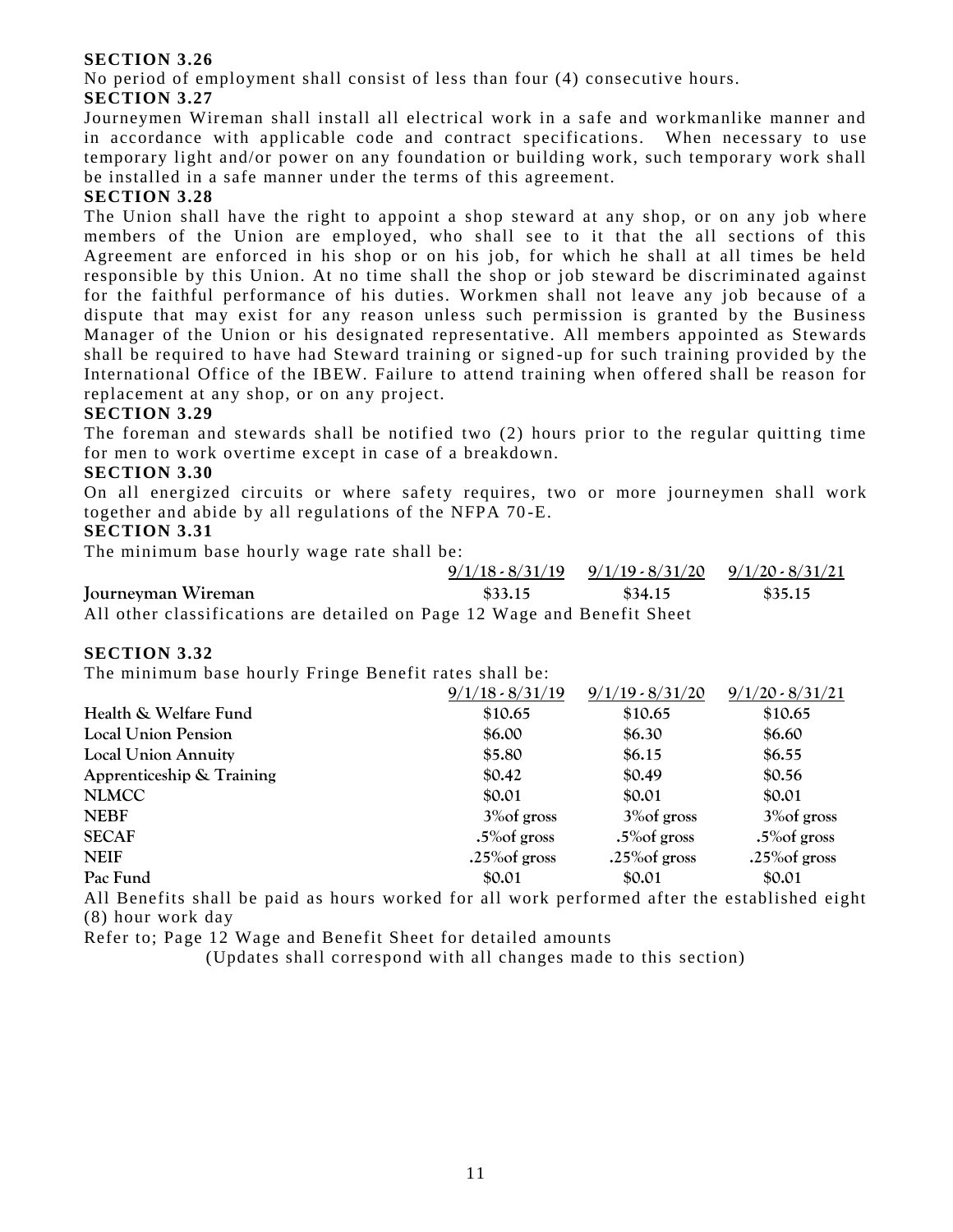

# *Inside Commercial Agreement for the Electrical Construction Industry*

**International Brotherhood of Electrical Workers**  Local Union 607, Shamokin, PA



**Penn-Del-Jersey Chapter of NECA Shamokin Division** 

**EFFECTIVE DATE: SEPTEMBER 1, 2018 ANNIVERSARY DATE: AUGUST 31, 2021** 

| <b>COMMERCIAL WAGE RATES</b>                                                             | $9/1/18-8/31/19$   | $9/1/19 - 8/31/20$ | 9/1/20.8/31/21     |
|------------------------------------------------------------------------------------------|--------------------|--------------------|--------------------|
| JOURNEYMAN WIREMAN WAGE RATE                                                             | \$33.15            | \$34.15            | \$35.15            |
| JOURNEYMAN WIREMAN FRINGE BENEFIT                                                        | \$24.12            | \$24.88            | \$25.69            |
| TOTAL WAGE & FRINGE BENEFIT RATE                                                         | \$57.27            | \$59.03            | \$60.84            |
| <b>FRINGE BENEFIT FUNDS</b>                                                              |                    |                    |                    |
| IBEW 607 MEDICAL FUND                                                                    | \$10.65            | \$10.65            | \$10.65            |
| *IBEW 607 PENSION FUND<br>*(exclude APPRENTICE 1ST & 2ND PERIOD)                         | \$6.00             | \$6.30             | \$6.60             |
| *IBEW 607 ANNUITY FUND<br>*(exclude APPRENTICE 1 <sup>ST</sup> & 2 <sup>ND</sup> PERIOD) | \$5.80             | \$6.15             | \$6.55             |
| IBEW/NECA (Apprentice Training)                                                          | \$0.42             | \$0.49             | \$0.56             |
| NECA (NLMCC)                                                                             | \$0.01             | \$0.01             | \$0.01             |
| NECA (NEBF)                                                                              | 3% of Gross        | 3% of Gross        | 3% of Gross        |
| <b>NECA (NEIF)</b>                                                                       | .25% of Gross      | .25% of Gross      | .25% of Gross      |
| NECA (SECAF)                                                                             | .5% of Gross       | .5% of Gross       | .5% of Gross       |
| ALL LISTED CLASSIFICATIONS<br>*(exclude APPRENTICE $1^{ST}$ & $2^{ND}$ PERIOD)           | $$22.88+3.75%$     | $$23.60 + 3.75\%$  | \$24.37+3.75%      |
| APPRENTICE $1^{ST}$ & $2^{ND}$ PERIOD ONLY                                               | $$11.08+3.75\%$    | \$11.15+3.75%      | $$11.22 + 3.75\%$  |
| PREMIUM WAGE RATES                                                                       |                    |                    |                    |
| <b>CABLE SPLICER</b>                                                                     | \$34.65            | \$35.65            | \$36.65            |
|                                                                                          |                    |                    |                    |
| FOREMAN (1-9 employed)                                                                   | \$36.15            | \$37.15            | \$38.15            |
| 100% JW rate +\$3.00<br>LEAD FOREMAN (10-27 employed)                                    | \$37.15            | \$38.15            | \$39.15            |
| 100% JW rate +\$4.00<br>GENERAL FOREMAN (28 or more employed)                            | \$37.65            | \$38.65            | \$39.65            |
| 100% JW rate +\$4.50                                                                     |                    |                    |                    |
| <b>APPRENTICE WAGE RATES</b><br><b>APPRENTICE PERIOD 1</b>                               |                    |                    |                    |
| $(1-1000 \text{ hours})$                                                                 | \$13.26            | \$13.66            | \$14.06            |
| APPRENTICE PERIOD 2 (1001-2000 hours)                                                    | \$14.92            | \$15.37            | \$15.82            |
| APPRENTICE PERIOD 3 (2001-3500 hours)                                                    | \$16.58            | \$17.08            | \$17.58            |
| APPRENTICE PERIOD 4 (3501-5000 hours)                                                    | \$19.89            | \$20.49            | \$21.09            |
| APPRENTICE PERIOD 5 (5001-6500 hours)<br>APPRENTICE PERIOD 6 (6501-8000 hours)           | \$23.21<br>\$26.52 | \$23.91<br>\$27.32 | \$24.61<br>\$28.12 |

\*Please take note: Apprentice Period (1&2) IBEW 607 BENEFIT FUNDS CONTRIBUTION EXCLUSION

**EMPLOYEE CHECK-OFF**:

IBEW COPE Fund voluntary Deduction \$0.01 per hour IBEW 607 General Fund Working Dues Deduction 6% of Gross Wage **\*\*Please take note:** Apprentice Period (1) is exempt from the Working Dues Deduction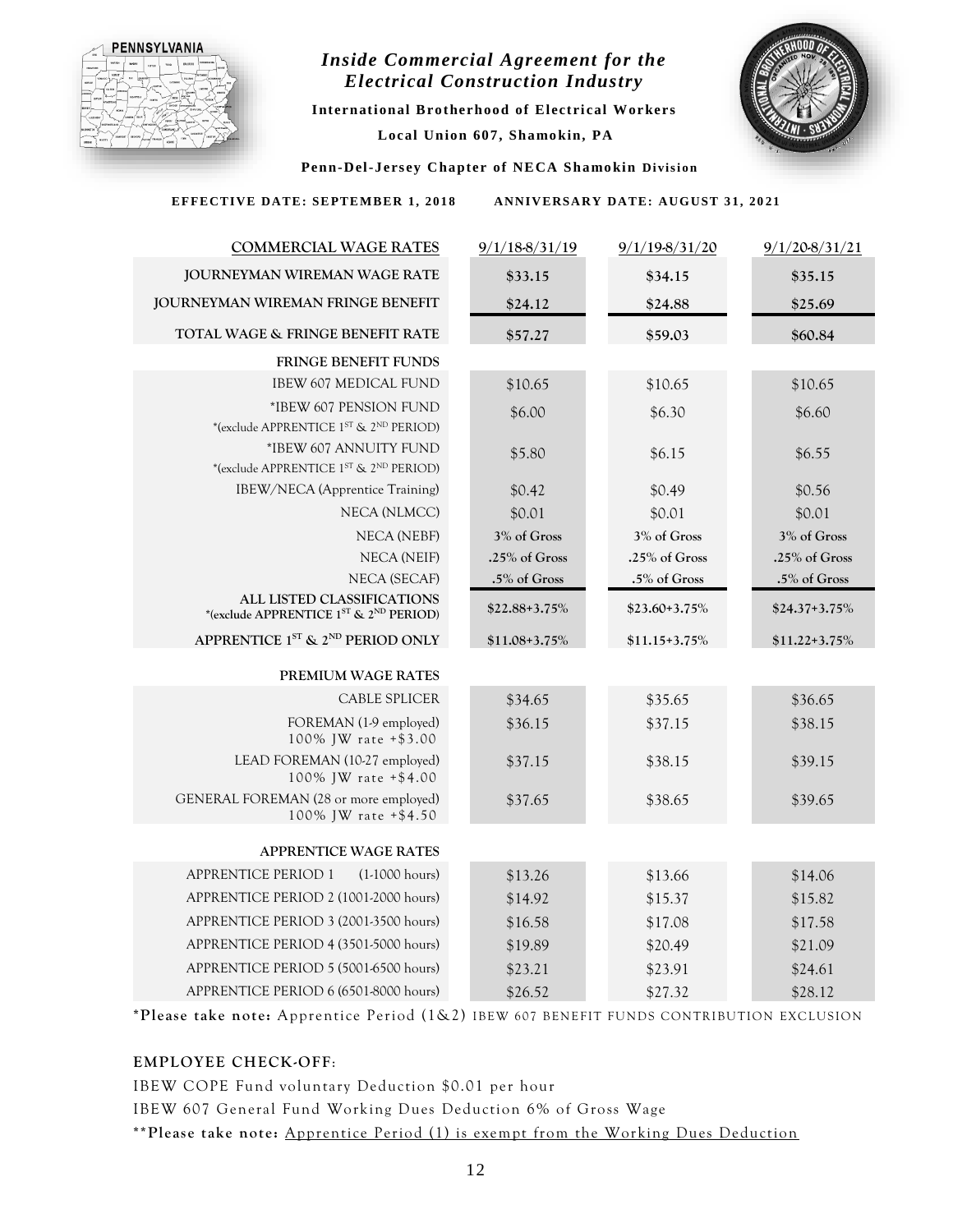There shall be no condition or circumstance that shall allow an employer to place an employee on any project in the jurisdiction of local union 607 to work overtime until all the employees on the project have been offered the opportunity to work the overtime.

When it is necessary to man the project with additional employee(s) on a project in addition to the regular crew to work overtime the Employer is require to distribute overtime equally to the entire workforce. The exception shall be a requirement of specialty skills or certification required to do the work.

### **SECTION 3.34**

Prefabrication of electrical materials, except standard catalogue items, shall be performed by workmen employed under the terms of an IBEW Collective Bargaining Agreement. Standard catalogue items do not include items made to the special specifications of the Employer or the Customer

# **SECTION 3.35**

Use of cell phone, PDA or communication devices during working -hours is restricted to Meal breaks and scheduled breaks.

- (a) An employee shall not carry a personal cell phone, PDA & communication device
- (b) Use of a company supplied cell phone is restricted to company business
- (c) Use of a cell phone by a Steward is restricted to jobsite issues

(d) Access or use of a restricted device during work-hours requires prior approval by the employer and shall only be requested when acute circumstances deem such use as necessary

#### **SECTION 3.36**

All Foremen and General Foremen shall have completed OSHA 30. All Foreman and General Foreman without OSHA 30 will have until August 31, 2019 to complete the training.

#### **SECTION 3.37**

The employer agrees to provide payment for all testing; Background, Drug, Alcohol, or any other testing that is a requirement of the employer or is a condition of employment for a job location.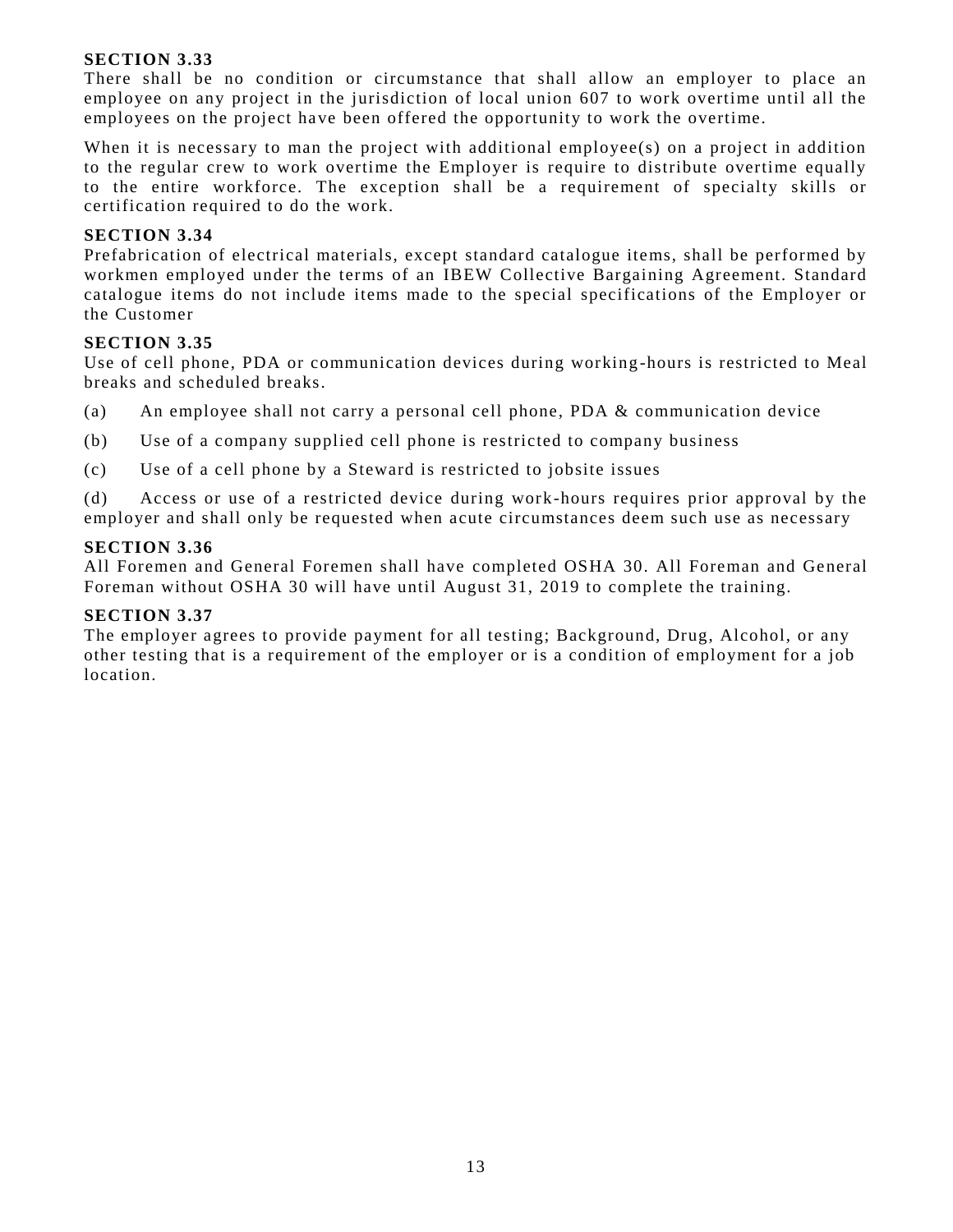#### **ARTICLE IV REFERRAL PROCEDURE**

# **SECTION 4.01**

In the interest of maintaining an efficient system of production in the industry providing for an orderly procedure of referral of applicants for employment, preserving the legitimate interests of the employees in their employment status within the area and of eliminating discrimination in employment because of membership or non-membership in the Union, the parties hereto agree to the following system of referral of applicants for employment.

#### **SECTION 4.02**

The Union shall be the sole and exclusive source of referrals of applicants for employment.

#### **SECTION 4.03**

The Employer shall have the right to reject any applicant for employment.

#### **SECTION 4.04**

The Union shall select and refer applicants for employment without discrimination against such applicants by reason of membership or non -membership in the Union and such selection and referral shall not be affected in any way by rules, regulations, by -laws, constitutional provisions or any other aspect or obligation of the Union membership policies or requirements. All selections and referral shall be in acc ordance with the following procedure.

#### **SECTION 4.05**

The Union shall maintain a register of applicants for employment established on the basis of the Groups listed below. Each applicant for employment shall be registered in the highest priority Group for which he qualifies.

JOURNEYMAN WIREMAN - JOURNEYMAN TECHNICIAN

#### **GROUP I**

All applicants for employment who have four or more years' experience in the trade; are residents of the geographical area constituting the normal construction labor market; have passed a Journeyman Wireman's examination given by a duly constituted Inside Construction Local Union of the IBEW or have been certified as a Journeyman Wireman by any Inside Joint Apprenticeship and Training Committee; and who have been employed in the trade for a period of at least one year in the last four years in the geographical area covered by the collective bargaining agreement.

Group I status shall be limited to one Local Union at one time. An applicant who qualifies for Group I in a local union shall be so registered electronically and remain on Group I in that local union unless and until the applicant designates another local union as his or her Group I local union. If an applicant qualifies for Group I status in a local union other than his or her home local union and designates that local as his or her Group I local union, the business manager of the new Group I status local union shall by electronic means notify the business manager of the applicant's former Group I status local union.

#### **GROUP II**

All applicants for employment who have four or more years' experience in the trade, and who have passed a Journeyman's examination given by a duly constituted Inside Construction Local Union of the IBEW or have been certified as a Journeyman Wireman by any Inside Joint Apprenticeship and Training Committee.

#### **GROUP III**

All applicants for employment, who have two or more years' experience in the trade, are residents of the geographical area constituting the normal construction labor market; and who have been employed for at least six months in the last three years in the geographical area covered by the collective bargaining agreement.

#### **GROUP IV**

All applicants for employment who have worked at the trade for more than one year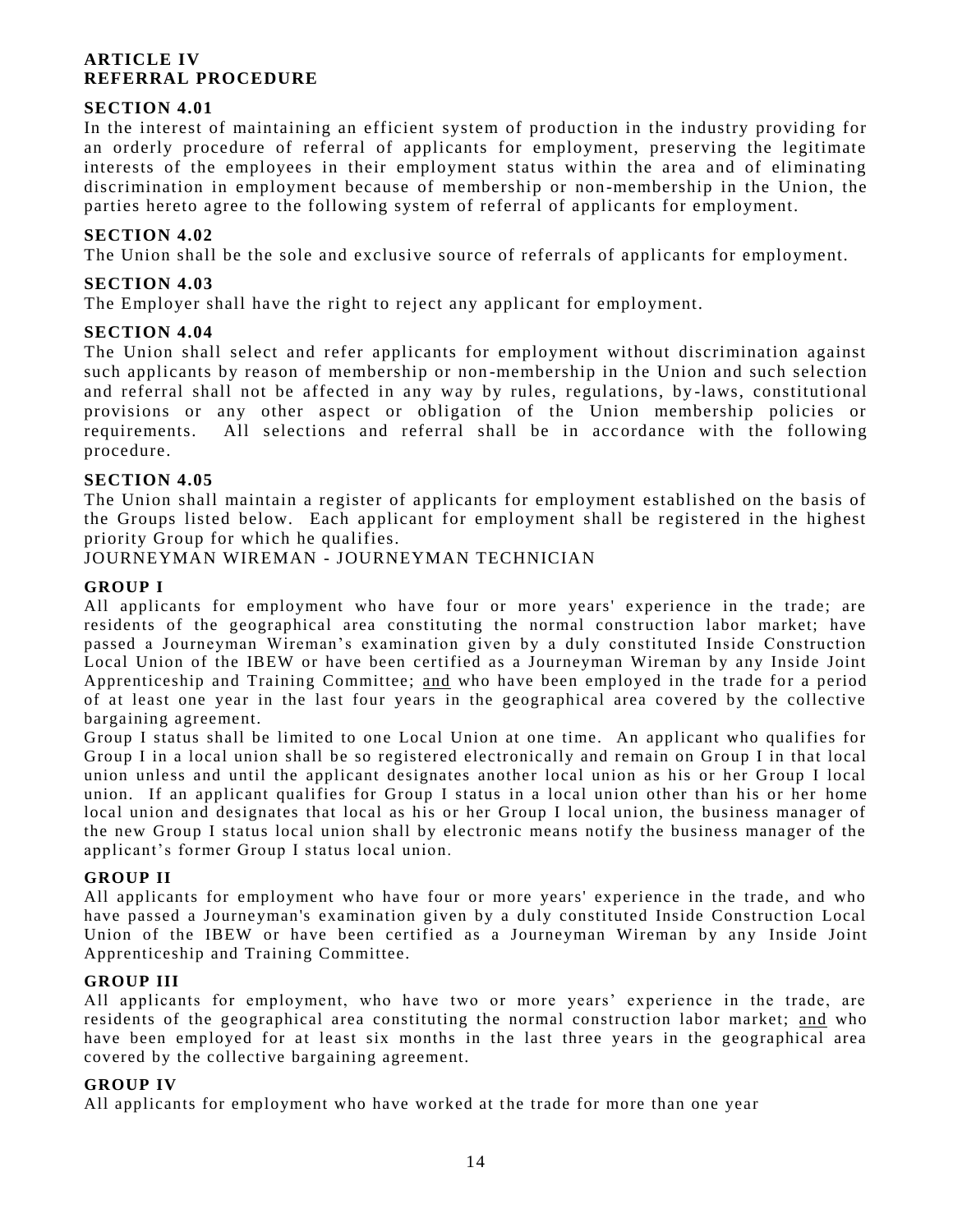# **SECTION 4.06**

If the registration list is exhausted and the Local Union is unable to refer applicants for employment to the Employer within 48 hours from the time of receiving the Employer's request, Saturdays, Sundays, and holidays excepted, the Employer shall be free to secure applicants without using the Referral Procedure, but such applicants, if hired, shall have the status of "temporary employees".

### **SECTION 4.07**

The employer shall notify the Business Manager promptly of the names and Social Security numbers of such "temporary employees" and shall replace such "temporary employees" as soon as registered applicants for employment are available under the Referral Procedure.

#### **SECTION 4.08**

"Normal construction labor market" is defined to mean the following geographical a rea plus the commuting distance adjacent thereto which includes that area from which the normal labor supply is secured:

In the State of Pennsylvania:

**Columbia County:** the entire county except Berwick Borough

**Montour County:** The entire county

**Northumberland County:** The entire county except Delaware, Lewis and Turbot Townships, and the Borough of Milton

**Schuylkill County:** Upper Mahantango, Eldred, Butler, Barry, Hegins, Union, New Cast le, East Norwegian, Cass, Branch, Foster, Reilly, Frailey, Hubley, Porter Townships and Frackville Borough in their entirety and that portion of Norwegian Township north of U.S. Highway 209 from Branch Township to Pottsville.

**Snyder County:** That portion north of U.S. Highway 522 and Selinsgrove Borough.

**Union County:** East Buffalo and Union Townships and Lewisburg Borough.

The above geographical area is agreed upon by the parties to include the area defined by the Secretary of Labor to be the appropriate wage areas under the Davis-Bacon Act to which the Agreement applies.

#### **SECTION 4.09**

"Resident" means a person who has maintained his permanent home in the above defined geographical area for a period of not less than one year or who, having a permanent home in this area, has temporarily left with the intention of returning to this area as his permanent home.

### **SECTION 4.10**

An "Examination" shall include experience rating tests if such examination shall have been given prior to the date of this procedure, but from and after the date of this procedure, shall include only written and/or practical examinations given by a duly constituted Inside Construction Local Union of the IBEW. Reasonable intervals of time for examinations are specified as ninety (90) days. An applicant shall be eligible for examination if he has four years' experience in the trade.

#### **SECTION 4.11**

The Union shall maintain an "Out of Work List" which shall list the applicants within each group in chronological order of the dates they registered their availability for employment.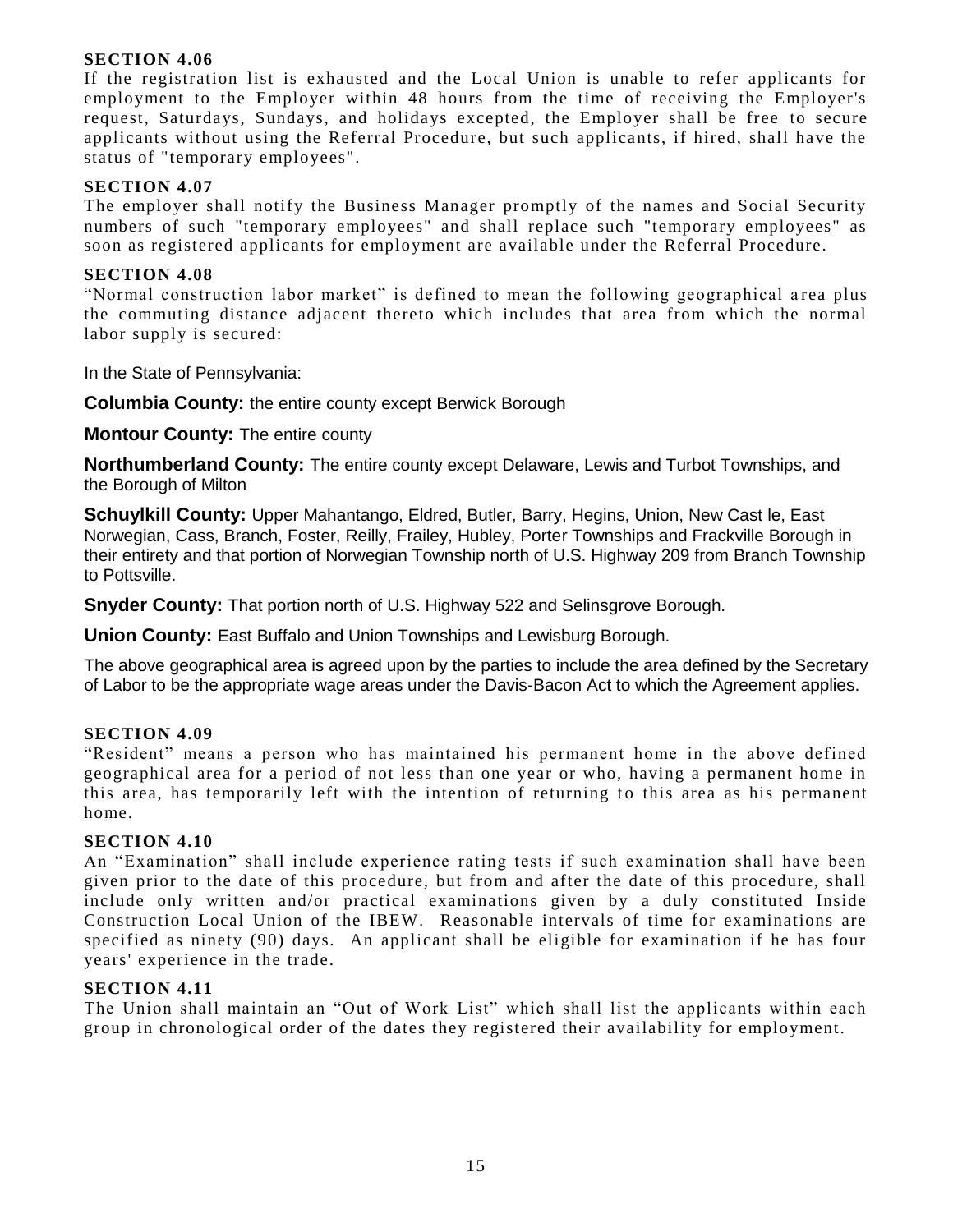# **SECTION 4.12**

An applicant who is hired and who receives, through no fault of his own, work of forty hours or less shall, upon registration, be restored to his appropriate place within his group.

# **SECTION 4.13(A)**

Employers shall advise the Business Manager of the Local Union of the number of applicants needed. The Business Manager shall refer applicants to the Employer by first referring applicants in Group I in the order of their place on the "Out of Work List" and then referring applicants in the same manner successively from the "Out of Work List" in Group II, then Group III, and then Group IV. Any applicant who is rejected by the Employer shall be returned to his appropriate place within his Group and shall be referred to other employment in accordance with the position of his Group and his place within his Group.

#### **SECTION 4.13(B)**

An applicant who is discharged for cause two times within a 12 -month period shall be referred to the neutral member of the Appeals Committee for a determination as to the applicant's continued eligibility for referral. The neutral member of the Appeals Committee shall, within three\* business days, review the qualifications of the applicant and the reasons for the discharges. The neutral member of the Appeals Committee may, in his or her sole discretion: (1) require the applicant to obtain further training from the JATC before again being eligible for referral; (2) disqualify the applicant for referral for a period of four weeks, or longer, depending on the seriousness of the conduct and/or repetitive nature of the conduct; (3) refer the applicant to an employee assistance program, if available, for evaluation and recommended action; or (4) restore the applicant to his/her appropriate place on the referral list.

#### **SECTION 4.14**

The only exceptions which shall be allowed in this order of referral are as follows:

(a) When the Employer states bona fide requirements for special skills and abilities in his request for applicants, the Business Manager shall refer the first applicant on the registration possessing such skills and abilities.

(b) The age ratio clause in the Agreement calls for the employment of an additional employee or employees on the basis of age. Therefore, the Business Manager shall refer the first applicant on the register satisfying the applicable age requirement provided, however, that all names in higher priority Groups, if any, shall first be exhausted before such coverage reference can be made.

#### **SECTION 4.15**

An Appeals Committee is hereby established composed of one member appointed by t he Union, one member appointed by the Employer or by the Association, as the case may be, and a Public member appointed by both of these members.

#### **SECTION 4.16**

It shall be the function of the Appeals Committee to consider any complaint of any employee or applicant for employment arising out of the Administration of the Local Union of Sections 4.04 through 4.14 of this Agreement. The Appeals Committee shall have the power to make a final and binding decision of any such complaint, which shall be complied w ith by the Local Union. The Appeals Committee is authorized to issue procedure rules for the conduct of its business but it is not authorized to add to, subtract from, or modify any of the provisions of this Agreement and its decision shall be in accord w ith this Agreement.

#### **SECTION 4.17**

A representative of the Employer or of the Association as the case may be, designated to the Union in writing, shall be permitted to inspect the Referral Procedure records at any time during normal business hours.

#### **SECTION 4.18**

A copy of the Referral Procedure set forth in this Agreement shall be posted on the Bulletin Board in the Offices of the Local Union and in the offices of the Employer who are parties to this Agreement.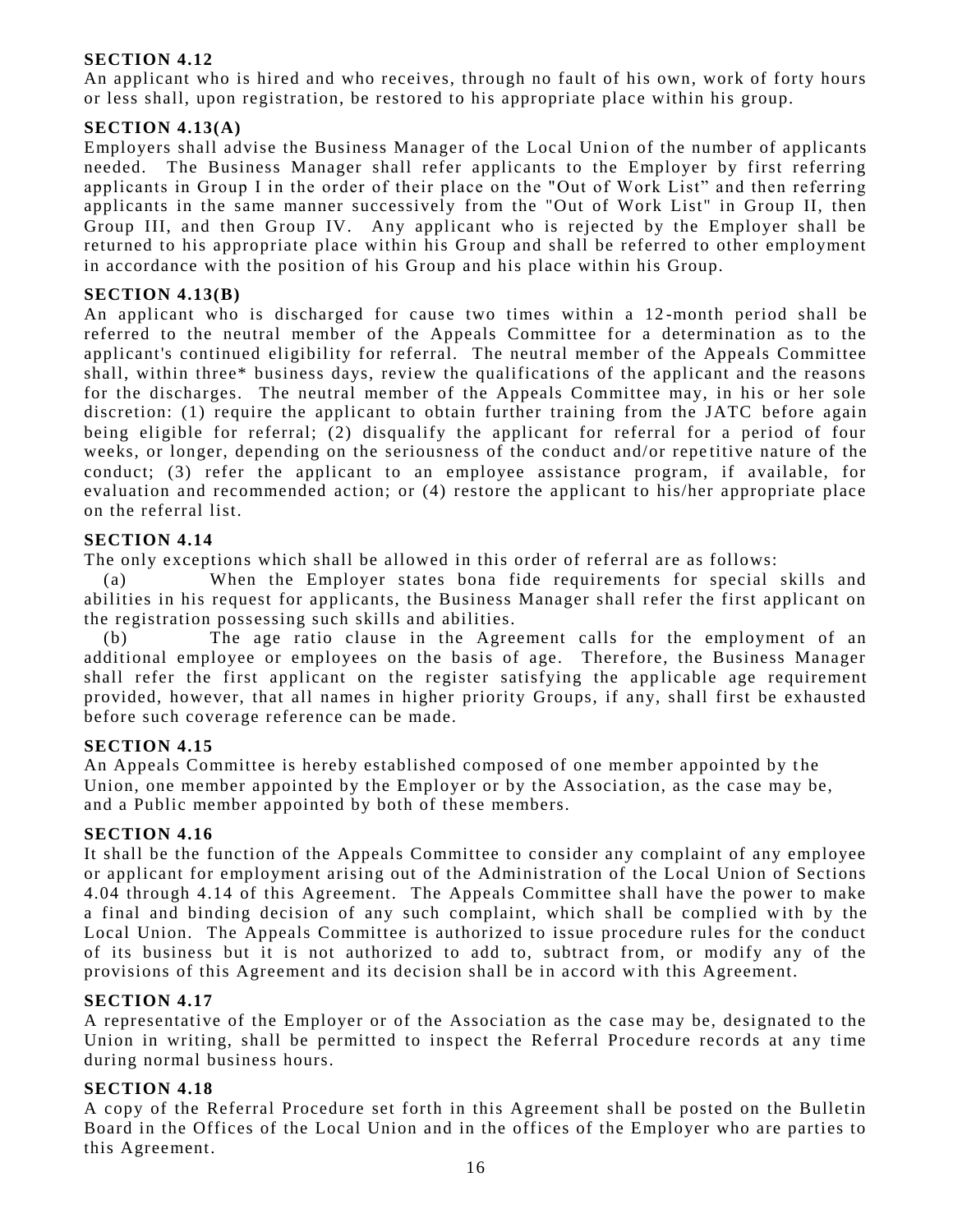#### **SECTION 4.19**

Apprentices shall be hired and transferred in accordance with the apprenticeship provisions of the Agreement between the parties.

### **SECTION 4.20**

When making reductions in the number of employees due to lack of work, Employers shall use the following procedure:

(a) Temporary employees, if any are employed, shall be laid off first. Then employees in Group IV shall be laid off next, if any are employed in this Group. Next to be laid off are employees in Group III, if any are employed in this Group, then those in Group II, and then those in Group I.

(b) Paragraph (a) will not apply as the special skill requirement as provided for in Section 4.14 (a) is required.

(c) Supervisory employees covered by the terms of this Agreement will be excluded from layoff as long as they remain in a supervisory capacity. When they are reduced to the status of Journeymen, they will be slotted in the appropriate GROUP in paragraph (a) above.

(d) Employer shall send termination notice to the Local Union office and give said notice to employee. Notice shall state the name of the employee, reason for termination, date of hire, and date of termination.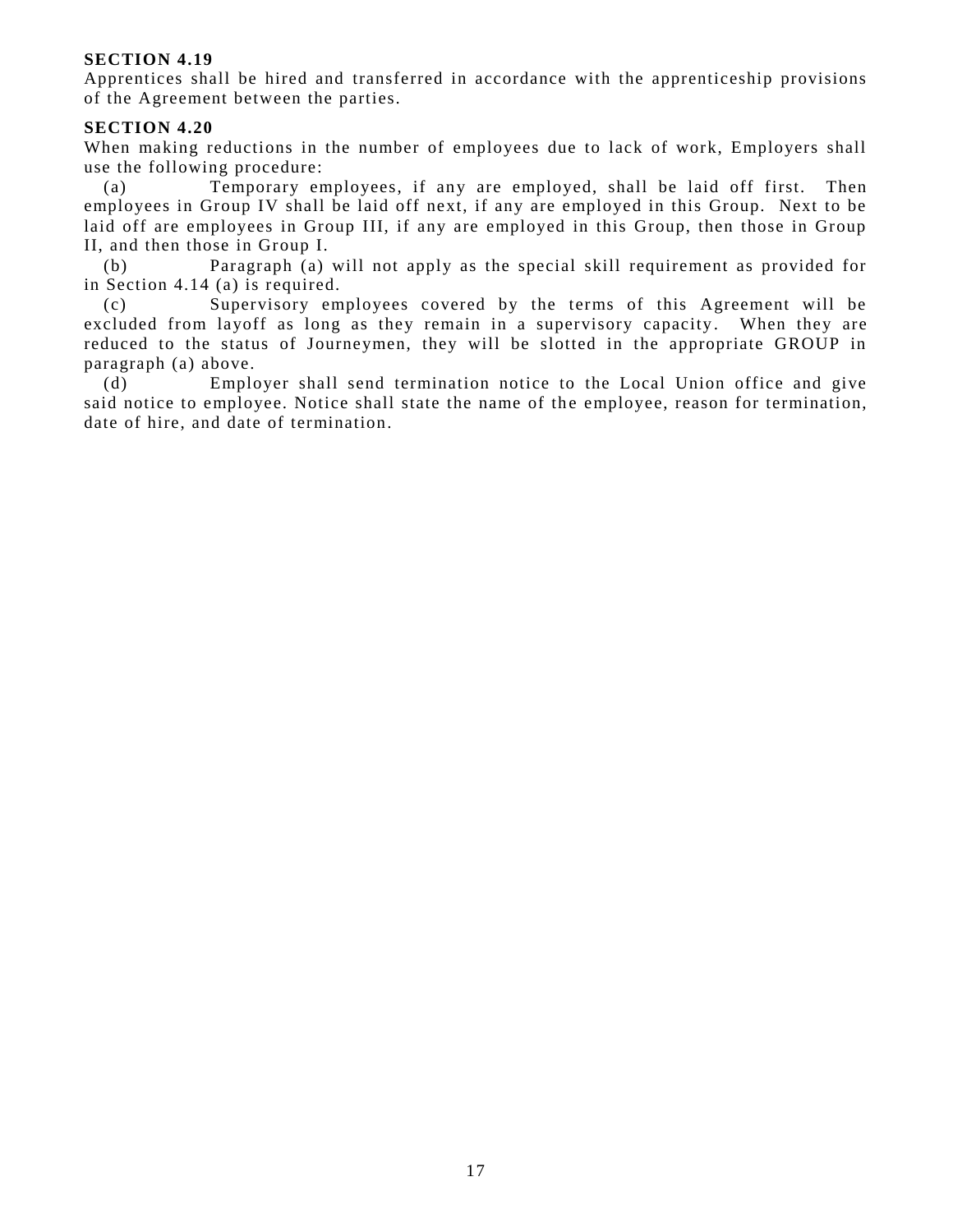# ARTICLE V APPRENTICESHIP AND TRAINING **SECTION 5.01**

There shall be a local Joint Apprenticeship and Training Committee (JATC) consisting of a total of either 6 or 8 members who shall also serve as Trustees to the local apprenticeship and training trust. An equal number of members (either 3 or 4) shall be appointed, in writing, by the local chapter of the National Electrical Contractors Association (NECA) and the local union of the International Brotherhood of Electrical Workers (IBEW).

The local apprenticeship standards shall be in conformance with national guideline standards and industry policies to ensure that each apprentice has satisfact orily completed the NJATC required hours and course of study. All apprenticeship standards shall be registered with the NJATC before being submitted to the appropriate registration agency.

The JATC shall be responsible for the training of apprentices, journeymen, installers, technicians, and all others (unindentured, intermediate journeymen, etc.)

# **SECTION 5.02**

All JATC member appointments, reappointment, and acceptance of appointments shall be in writing. Each member shall be appointed for a Three Year term, unless being appointed for a lesser period of time to complete an unexpired term. The terms shall be staggered, with one (1) term from each side expiring each year. JATC members shall complete their appointed term unless removed for cause by the party they represent or they voluntarily resign. All vacancies shall be filled immediately.

The JATC shall select from its membership, but not both from the same party, a Chairman and a Secretary who shall retain voting privileges. The JATC will maintain one (1) set of minutes for JATC committee meetings and a separate set of minutes for trust meetings. The JATC should meet on a monthly basis, and also upon the call of the Chairman.

# **SECTION 5.03**

Any issue concerning an apprentice or an apprenticeship matter shall be referred to the JATC for its review, evaluation and resolve; as per standards and policies. If the JATC deadlocks on any issue, the matter shall be referred to the Labor-Management Committee for the resolution as outlined in Article I of this agreement; except for trust fund matters, which shall be resolved as stipulated in the local trust instrument.

#### **SECTION 5.04**

There shall be only one (1) JATC and one (1) local apprenticeship and training trust. The JATC may, however, establish joint subcommittees to meet specific needs such as residential or telecommunications apprenticeship. The JATC may also establish a subcommittee to oversee an apprenticeship program within a specified area of the jurisdiction covered by this agreement.

All subcommittee members shall be appointed, in writing, by the party they represent. A committee member may or may not be a member of the JATC.

# **SECTION 5.05**

The JATC may select and employ a part-time or a full-time Training Director and other support staff, as it deems necessary. In considering the qualifications, duties and responsibilities of the Training Director, the JATC should review the Training Director's Job Description provided by the NJATC. All employees of the JATC shall serve at the pleasure and discretion of the JATC.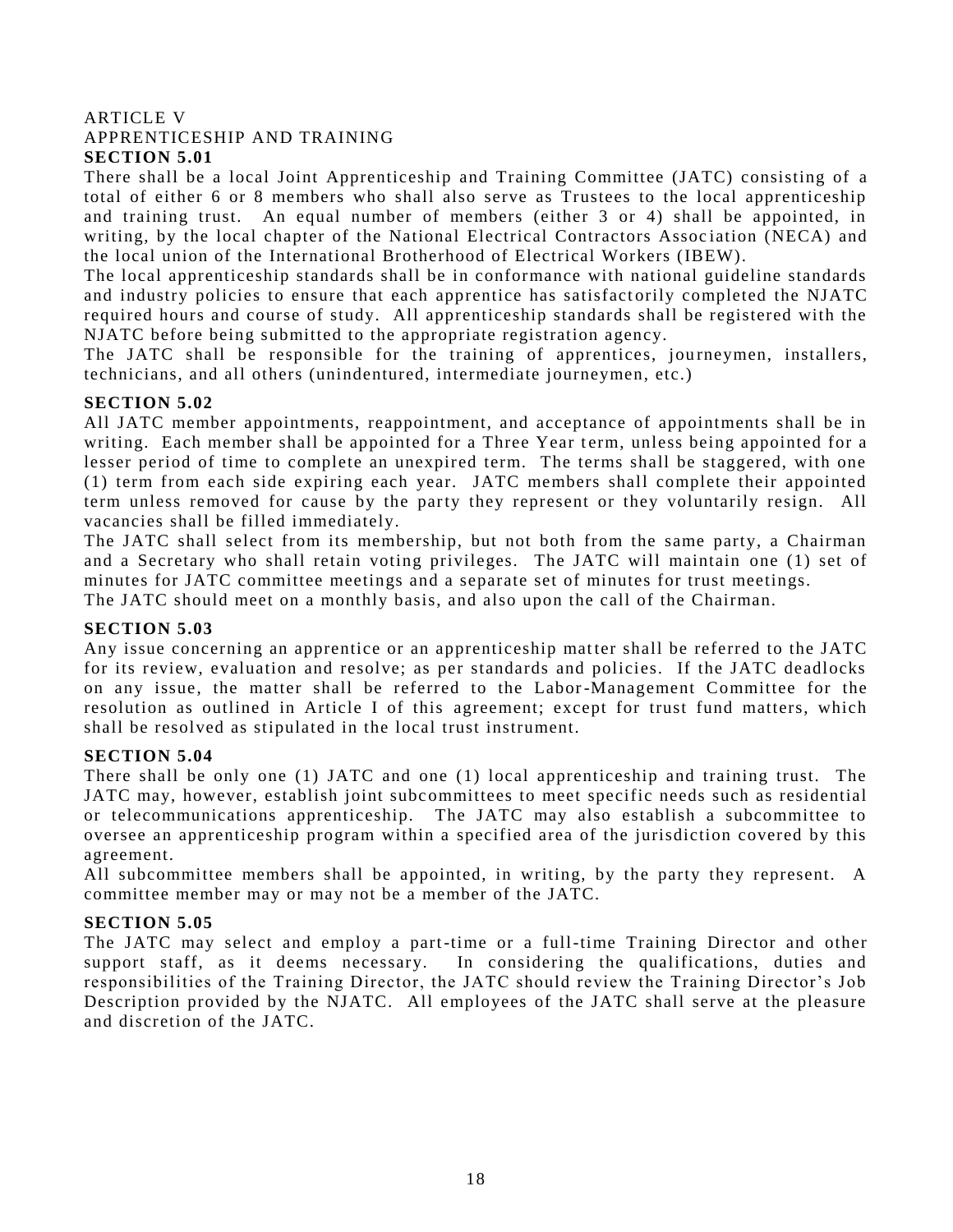# **SECTION 5.06**

To help ensure diversity of training, provide reasonable continuous employment opportunities and comply with apprenticeship rules and regulations, the JATC, as the program sponsor, shall have full authority for issuing all job training assignments and for transferring apprentices from one employer to another. The employer shall cooperate in providing apprentices with needed work experiences. The local union referral office shall be notified, in writing, of all job training assignments. If the Employer is unable to provide reasonable continuous employment for apprentices, the JATC is to be notified.

#### **SECTION 5.07**

All apprentices shall enter the program through the JATC as provided for in the registered apprenticeship standards and selection procedures.

An apprentice may have their indenture canceled by the JATC at any time prior to completion as stipulated in the registered standards. Time worked and accumulated in apprenticeship shall not be considered for local union referral purposes until the apprentice has satisfied all conditions of apprenticeship. Individuals terminated from apprenticeship shall not be assigned to any job in any classification, or participate in any related training, unless they are reinstated in apprenticeship as per the standards, or they qualify through means other than apprenticeship, at some time in the future, but no sooner than two years after their class has completed apprenticeship, and they have gained related knowledge and job skills to warrant such classification.

### **SECTION 5.08**

The JATC shall select and indenture a sufficient number of apprentices to meet local manpower needs. The JATC is authorized to indenture the number of apprentices necessary to meet the job site ratio as per Section 5.12.

#### **SECTION 5.09**

Though the JATC cannot guarantee any number of apprentices; if a qualified employer requests an apprentice, the JATC shall make every effort to honor the request. If unable to fill the request within ten (10) working days, the JATC shall select and indenture the next available person from the active list of qualified applicants. An active list of qualified applicants shall be maintained by the JATC as per the selection procedures.

#### **SECTION 5.10**

To accommodate short-term needs when apprentices are unavailable, the JATC shall assign unindentured workers who meet basic qualifications for apprenticeship. Unindentured workers shall not remain employed if apprentices become available for OJT assignmen ts. Unindentured workers shall be used to meet job sites ratios except on wage -and-hour (prevailing wage) job sites.

Before being employed, the unindentured person must sign a letter of understanding with the JATC and the employer—agreeing that they are not to accumulate more than two thousand (2000) hours as an unindentured, that they are subject to replacement by indentured apprentices and that are not to work on wage and hour (prevailing wage) job sites.

Should an unindentured worker be selected for apprenticeship, the JATC will determine, as provided for in the apprenticeship standards, if some credit for hours worked as an unindentured will be applied toward the minimum OJT hour of apprenticeship.

The JATC may elect to offer voluntary related training to unindentured; such as Math Review, English, Safety, Orientation/Awareness, and Introduction to OSHA, First-Aid and CPR. Participation shall be voluntary.

#### **SECTION 5.11**

The employer shall contribute to the local health and welfare plans and to the National Electrical Benefit Fund (NEBF) on behalf of all apprentices and unindentured. Contributions to other benefit plans may be addressed in other sections of this agreement.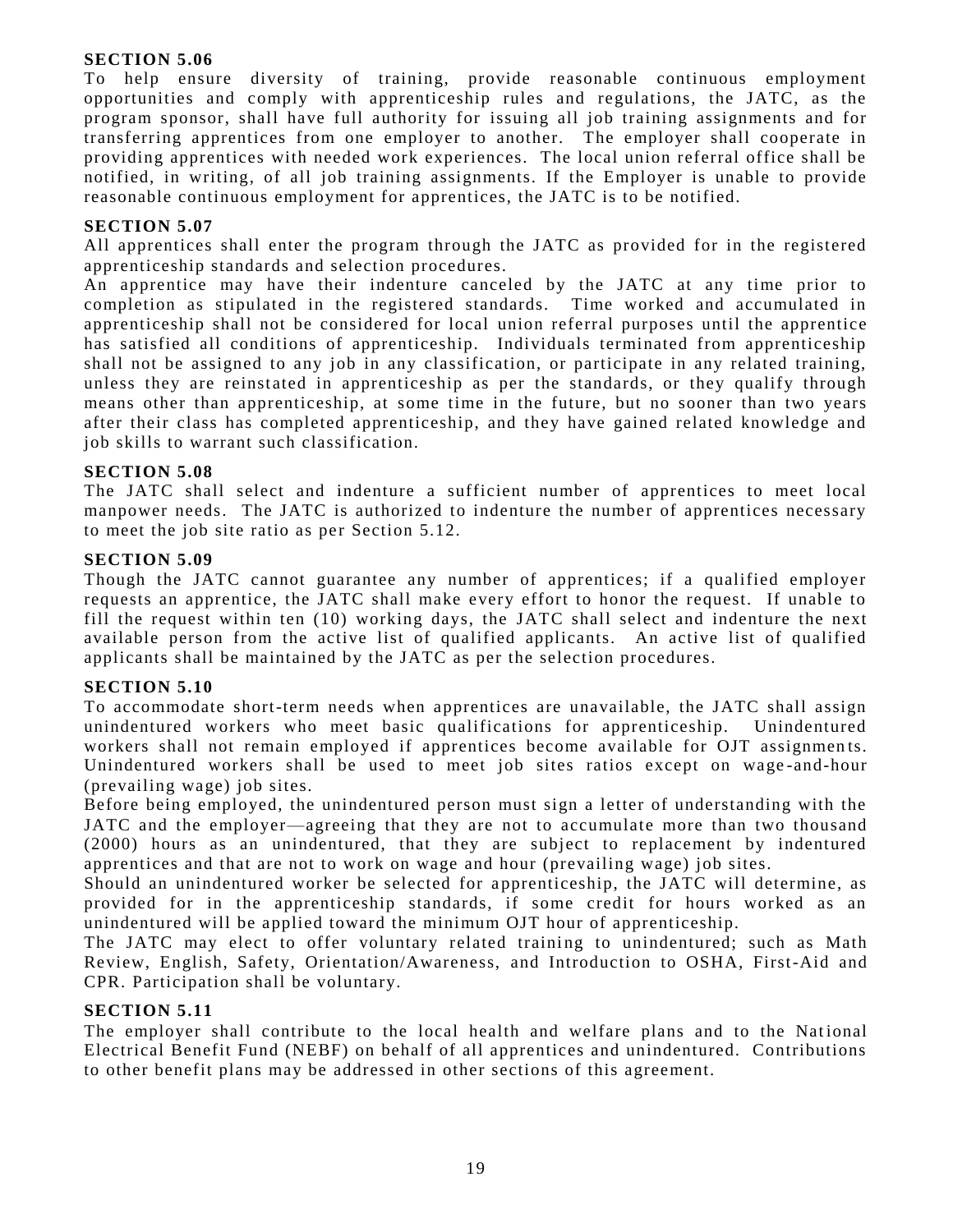# **SECTION 5.12**

| Each job site shall be allowed a ratio of; |                                              |
|--------------------------------------------|----------------------------------------------|
|                                            | 2 Apprentices for every 3 Journeyman Wiremen |
| Number of Journeyman                       | Maximum Number of Apprentices                |
| 2 to 3                                     |                                              |
| $4$ to 6                                   | $\Delta$                                     |
| etc.                                       | etc.                                         |
|                                            |                                              |

The first person assigned to any job site shall be a Journeyman Wireman.

A job site is considered to be a physical location where employees report for their work assignments. The employer's shop (service center) is considered to be a separate, single job site. All other physical locations where workers report for work are each considered to be a single, separate job site.

#### **SECTION 5.13**

An apprentice is to be under the supervision of a Journeyman Wireman at all times. This does not imply that the apprentice must always be in -sight-of a Journeyman Wireman. Journeymen are not required to constantly watch the apprentice. Supervision will not be of a nature that prevents the development of responsibility and initiative. Work may be laid out by the employers designated supervisor or journeyman based on their evaluation of the apprentice's skills and ability to perform the job tasks. Apprentices shall be permitted to perform job tasks in order to develop job skills and trade competencies. Journeymen are permitted to leave the immediate work area without being accompanied by the ap prentice.

Apprentices, who have satisfactorily completed the first four years of related classroom training using the NJATC curriculum and accumulated a minimum of 6,500 hours of OJT with satisfactory performance, shall be permitted to work alone on any job site and receive work assignments in the same manner as a Journeyman Wireman.

An apprentice shall not be the first person assigned to a job site and apprentices shall not supervise the work of others.

#### **SECTION 5.14**

Upon satisfactory completion of apprenticeship, the JATC shall issue all graduating apprentices an appropriate diploma from the NJATC. The JATC shall encourage each graduating apprentice to apply for college credit through the NJATC. The JATC may also require each apprentice to acquire any e lectrical license required for journeymen to work in the jurisdiction covered by this Agreement.

#### **SECTION 5.15**

The parties to this Agreement shall be bound by the Local Joint Apprenticeship and Training Trust Fund Agreement which shall conform to Section 302 of the Labor-Management Relations Act of 1947 as amended, ERISA and other applicable regulations.

The Trustees authorize under this Trust Agreement are hereby empowered to determine the reasonable value of any facilities, materials or services furnished by either party. All funds shall be handled and disbursed in accordance with the Trust Agreement.

#### **SECTION 5.16**

All Employers subject to the terms of this Agreement shall contribute the amount of funds specified by the parties' signatory to the local apprenticeship and training trust agreemen t. This sum shall be due the Trust Fund by the same date as is their payment to the NEBF under the terms of the Restated Employees Benefit Agreement and Trust. Contribution rates shall be equal to:

September 1, 2018 through August 31, 2019 - \$0.42 per hour worked September 1, 2019 through August 31, 2020 - \$0.49 per hour worked September 1, 2020 through August  $31, 2021 - 0.56$  per hour worked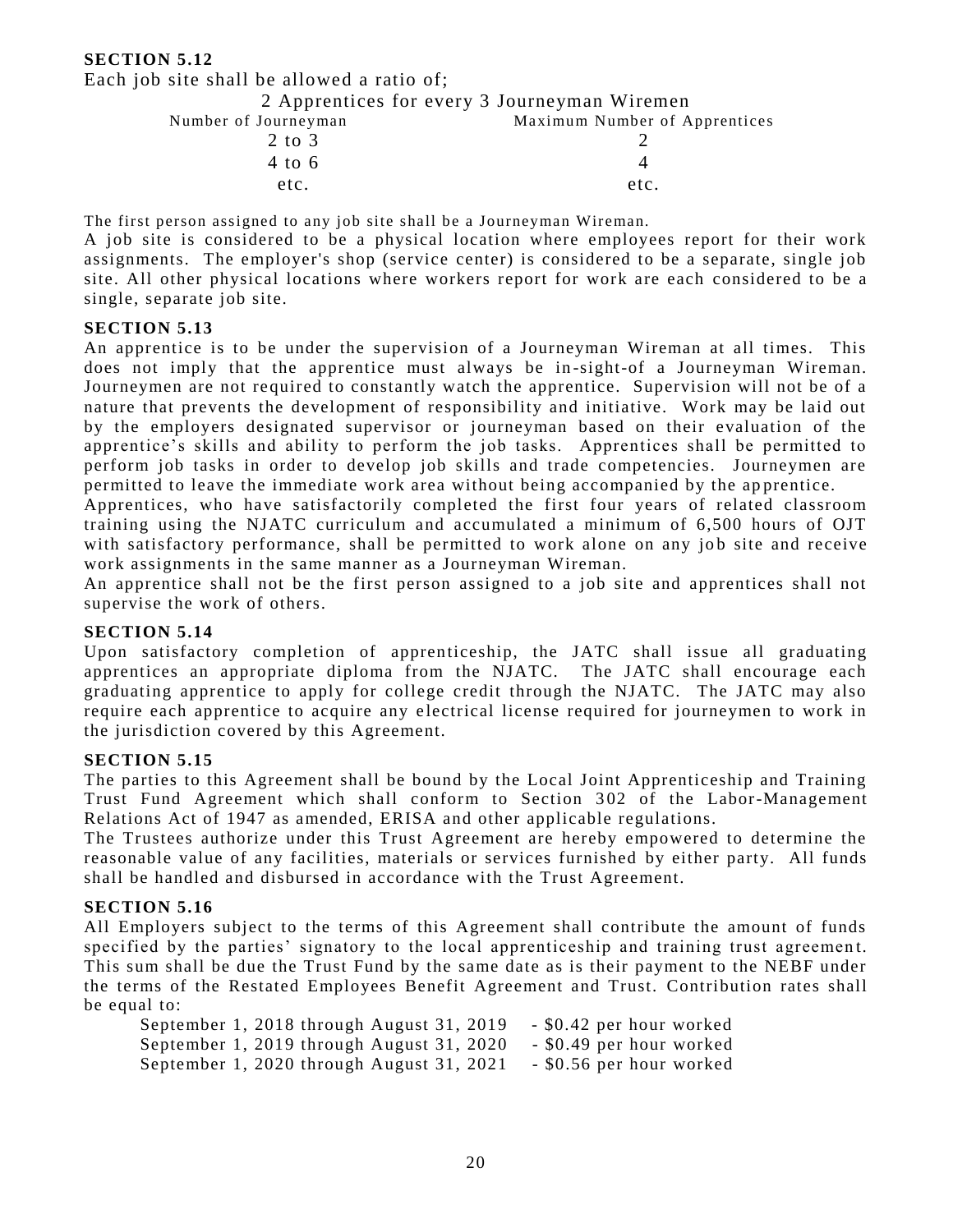#### **ARTICLE VI RELATED WORK RULE SECTION 6.01**

Each Employee shall be entitled to a ten (10) minute coffee break on or about mid-morning of each day worked. Second and Third shifts shall also be granted a ten (10) minute coffee break with a suitable time agreeable with the employees.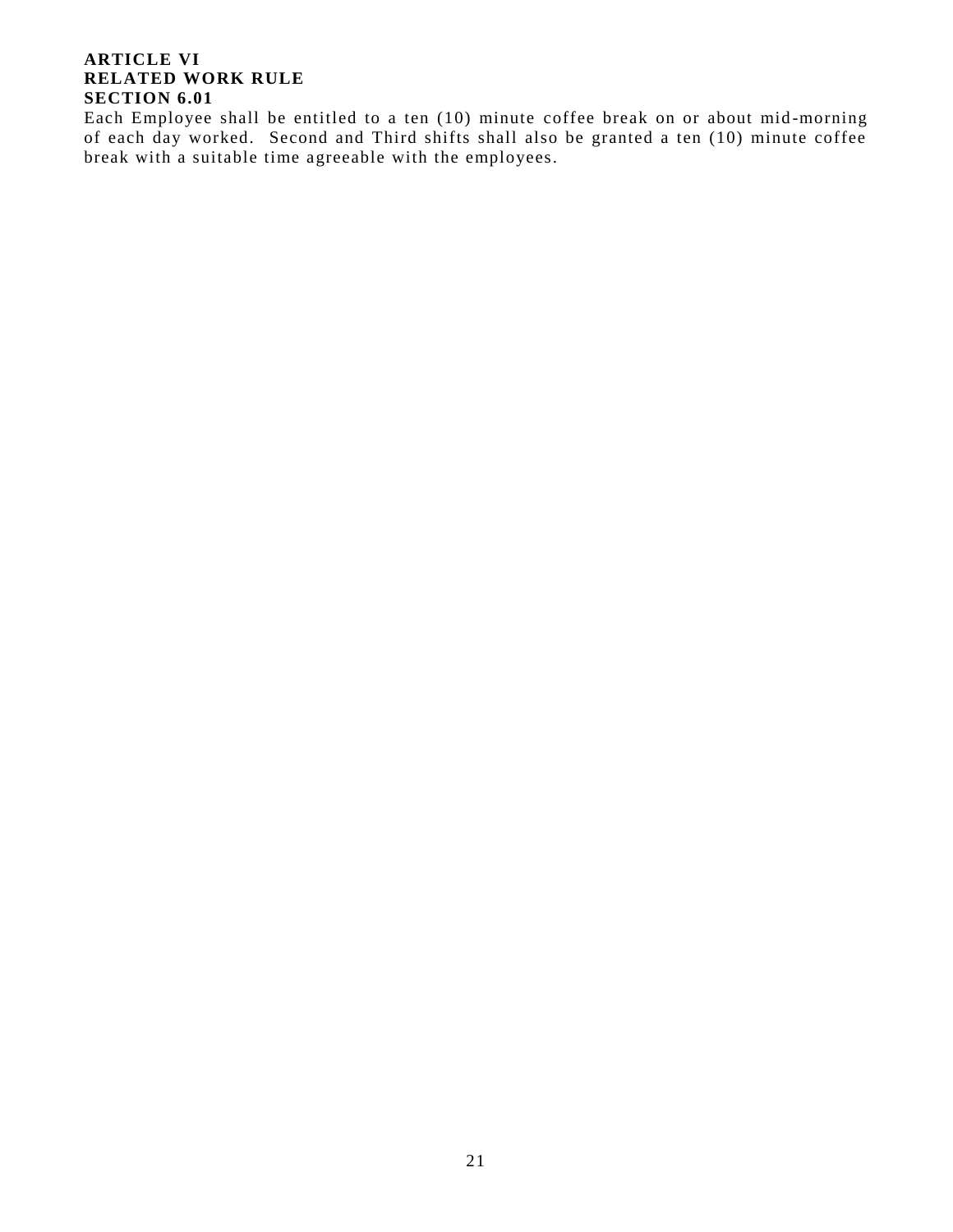#### **ARTICLE VII HEALTH AND WELFARE**

#### **SECTION 7.01**

It is further agreed to by the parties hereto, to establish the Local Union 607, IBEW Health and Welfare Fund for the benefit of the workers covered by this agreement, with the benefits that will be determined by the Trustees.

Each employee in the jurisdiction of Local Union 607, Shamokin, Pennsylvania and vicinity, shall be paid, by the employer, which the individual Employer shall contribute and forward monthly to Local Union 607 Health and Welfare Trust Fund an amount equal to;

September 1, 2018 through August 31, 2019 - \$10.65 per hour worked September 1, 2019 through August 31, 2020 - \$10.65 per hour worked September 1, 2020 through August 31, 2021 - \$10.65 per hour worked

which he is obligated to pay to the employees in this bargaining unit, and a completed payroll report prescribed by the Trustees. The payment and payroll report shall be mailed to reach the designated agent for transmittal to such bank as the Trustees so designate not later than 15 calendar days following the end of each calendar month. The individual Employer hereby accepts, and agrees to be bound by, the Health and Welfare Agreement.

#### **SECTION 7.02**

(a) The failure of an individual Employer to comply with the provisions of Sections 7.01 shall also constitute a breach of this labor agreement. As a remedy for such a violation, the Labor-Management Committee and/or the Council on Industrial Relations for the Electrical Contracting Industry, as the case may be, are empowered, at the request of the Union, to require an Employer to pay into the affected Joint Trust Funds established under this Agreement any delinquent contribution to such funds which have resulted from the violation. (b) If, as a result of violations of this Section, it is necessa ry for the Union and/or the Trustees of the Joint Trust Funds to institute court action to enforce an award rendered in accordance with Subsection (a) above, or to defend an action which seeks to vacate such award, the Employer shall pay any accountants' and attorneys' fees incurred by the Union and/or Fund Trustees, plus costs of the litigation which have resulted from the bringing of such court action.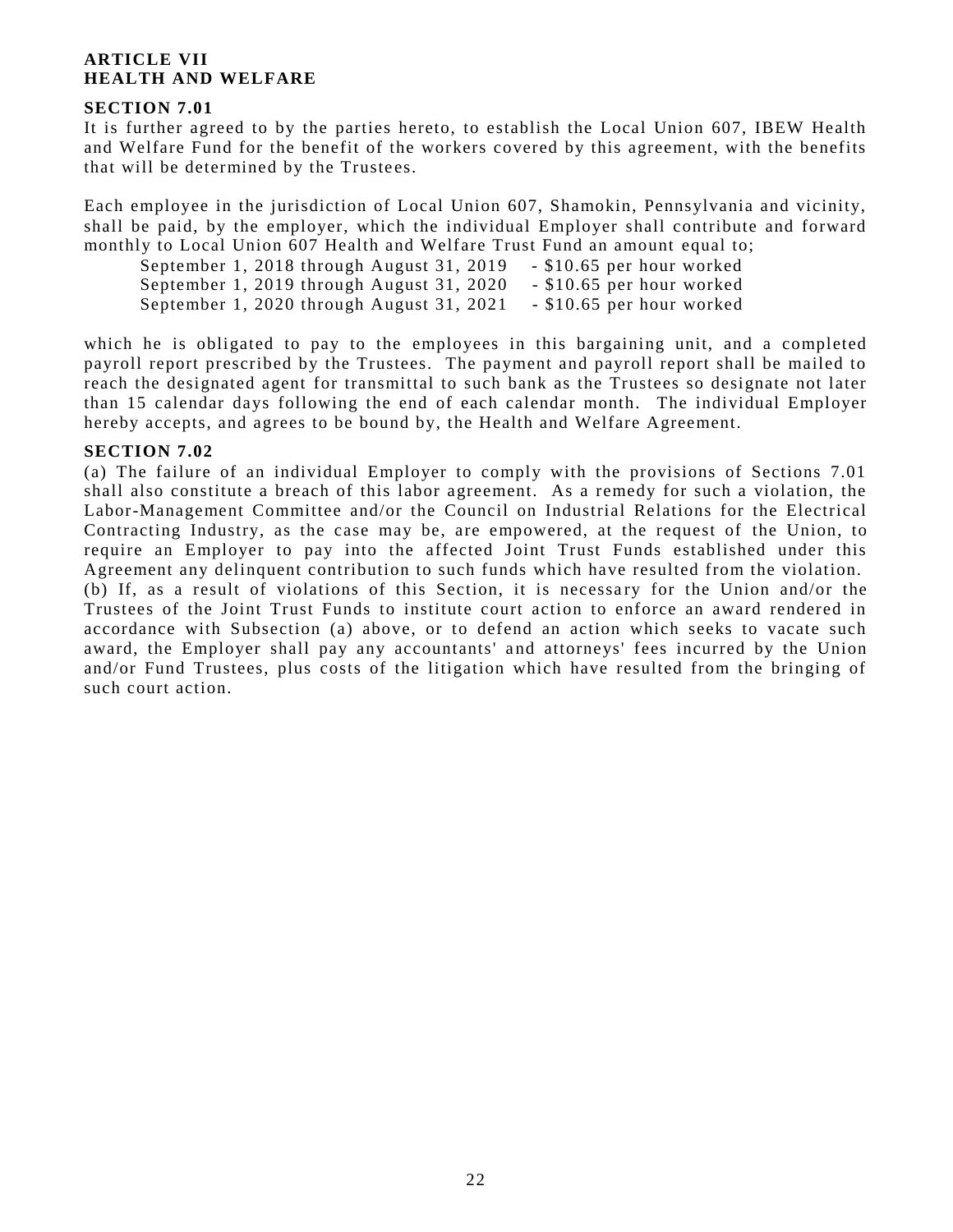# **ARTICLE VIII PENSION**

#### **SECTION 8.01**

It is further agreed by the parties hereto, to establish the IBEW Local Union 607 Pension Trust Fund for the benefit of the workers covered by this Agreement, with the benefits that will be determined by the Trustees.

Each employee in the jurisdiction of Local Union 607, Shamokin, Pennsylvania and vicinity, shall be paid, by the employer, which the individual Employer shall contribute and forward monthly to Local Union 607 Pension Trust Fund an amount equal to;

September 1, 2018 through August 31, 2019 - \$6.00 per hour worked September 1, 2019 through August 31, 2020 - \$6.30 per hour worked September 1, 2020 through August 31, 2021 - \$6.60 per hour worked

which he is obligated to pay to the employees in this bargaining unit, and a completed payroll report prescribed by the Trustees. The payment and payroll report shall be mailed to reach the designated agent for transmittal to such bank as the Trustees so designate not later than 15 calendar days following the end of each calendar month. The individual Employer hereby accepts, and agrees to be bound by, the Pension Agreement.

#### **SECTION 8.02**

(a) The failure of an individual Employer to comply with the provisions of Sections 8.01 shall also constitute a breach of this labor agreement. As a remedy for such a violation, the Labor-Management Committee and/or the Council on Industrial Relations for the Electrical Contracting Industry, as the case may be, are empowered, at the request of the Union, to require an Employer to pay into the affected Joint Trust Funds established under this Agreement any delinquent contribution to such funds which have resulted from the violation. (b) If, as a result of violations of this Section, it is necessary for the Union and/or the Trustees of the Joint Trust Funds to institute court action to enforce an award rendered in accordance with Subsection (a) above, or to defend an action which seeks to vacate such award, the Employer shall pay any accountants' and attorneys' fees incurred by the Union and/or Fund Trustees, plus costs of the litigation which have res ulted from the bringing of such court action.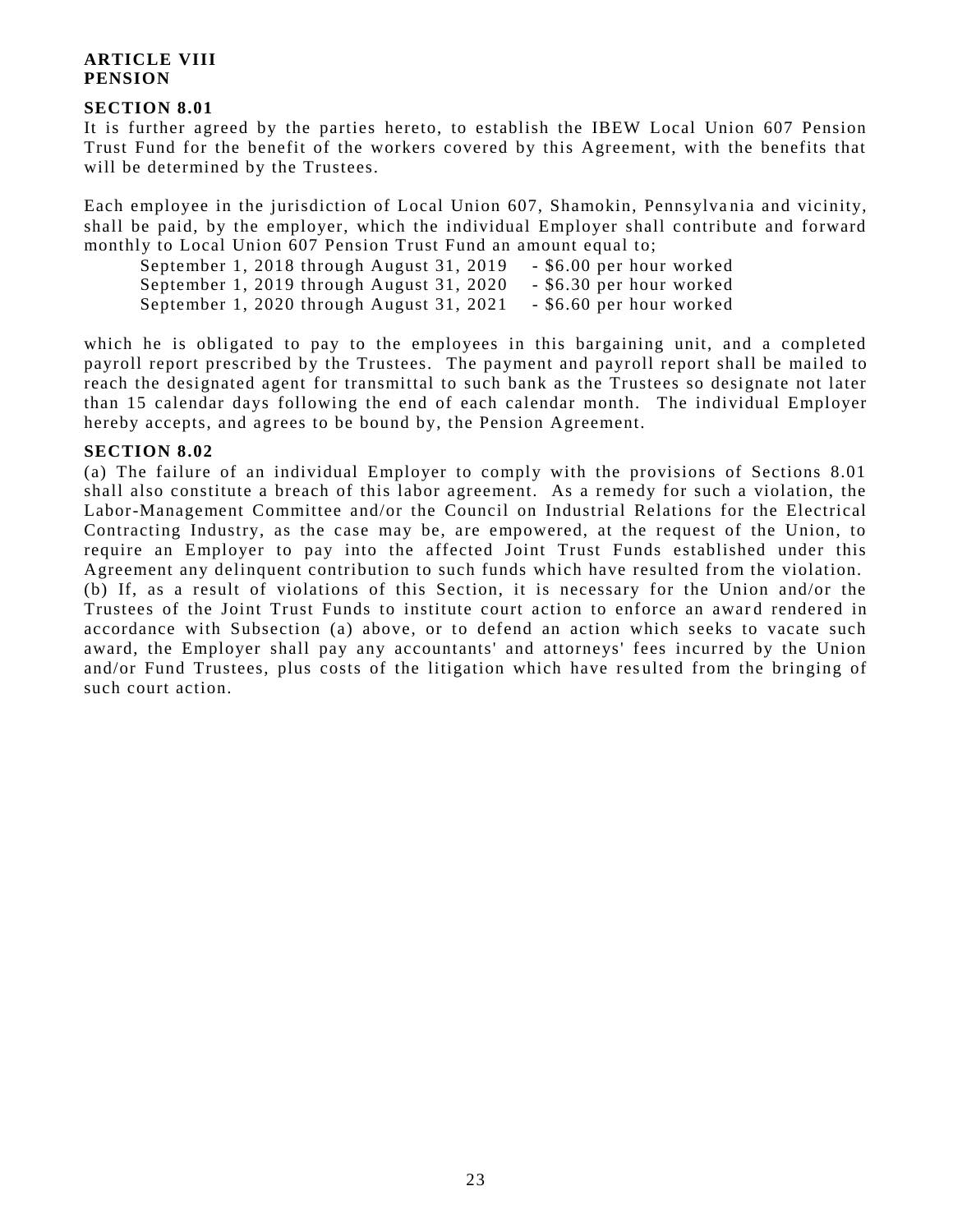# **ARTICLE IX ANNUITY**

#### **SECTION 9.01**

It is further agreed to by the parties hereto, to establish the Local Union 607, IBEW Annuity Fund for the benefit of the workers covered by this agreement, with the benefits that will be determined by the Trustees.

Each employee in the jurisdiction of Local Union 607, Shamokin, Pennsylvania and vicinity, shall be paid, by the employer, which the individual Employer shall contribute and forward monthly to Local Union 607 Annuity Fund an amount equal to;

September 1, 2018 through August 31, 2019- \$5.80 per hour worked September 1, 2019 through August 31, 2020- \$6.15 per hour worked September 1, 2020 through August 31, 2021- \$6.55 per hour worked

which he is obligated to pay to the employees in this bargaining unit, and a completed payroll report prescribed by the Trustees. The payment and payroll report shall be mailed to reach the designated agent for transmittal to such bank as the Trustees so designate not later than 15 calendar days following the end of each calendar month. The individual Employer hereby accepts, and agrees to be bound by, the Health and Welfare Agreement.

#### **SECTION 9.02**

(a) The failure of an individual Employer to comply with the provisions of Sections 10.01 shall also constitute a breach of this labor agreement. As a remedy for such a violation, the Labor-Management Committee and/or the Council on Industrial Relations for the Electrical Contracting Industry, as the case may be, are empowered, at the request of the Union, to require an Employer to pay into the affected Joint Trust Funds established under this Agreement any delinquent contribution to such funds which have resulted from the violation. (b) If, as a result of violations of this Section, it is necessary for the Union and/or the Trustees of the Joint Trust Funds to institute court action to enforce an award rendered in accordance with Subsection (a) above, or to defend an action which seeks to vacate such award, the Employer shall pay any accountants' and attorneys' fees incurred by the Union and/or Fund Trustees, plus costs of the litigation which have resulted from the bringing of such court action.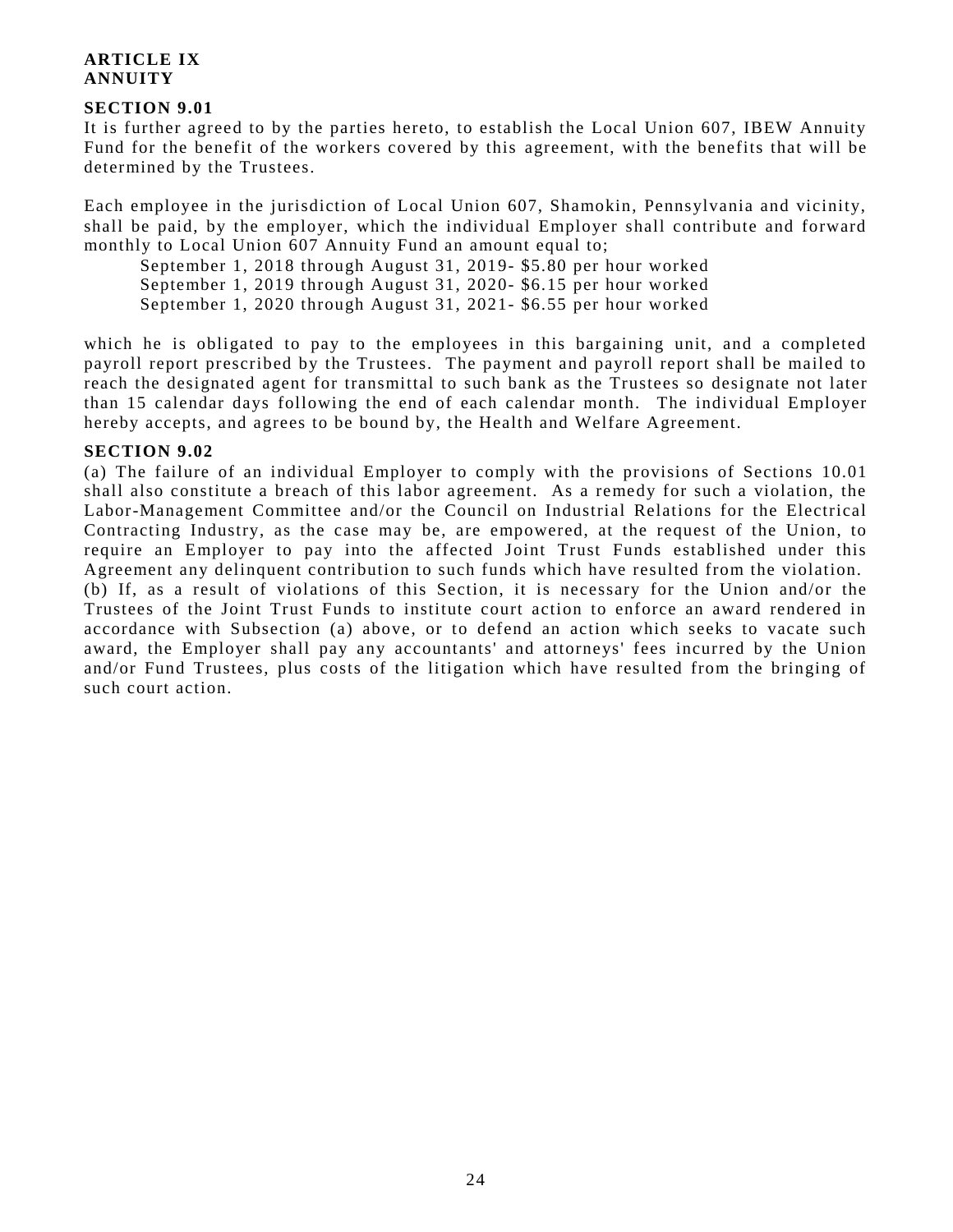#### **ARTICLE X WORKING DUES DEDUCTIONS**

#### **SECTION 10.01**

The Employer agrees to deduct and forward to the Financial Secretary of the Local Union—upon receipt of a voluntary written authorization—the additional working dues from the pay of each IBEW member. The amount to be deducted shall be the a mount specified in the approved Local Union Bylaws. Such amount shall be certified to the Employer by the Local Union upon request by the Employer.

These payments to be made no later than fifteen (15) calendar days following the end of each calendar month to Local Union 607, IBEW, 25 S 5th Street, Shamokin Pennsylvania 17872. The Union agrees to save the Employer harmless from any action growing out of the disposition of funds deducted once they have been received by the Local Union.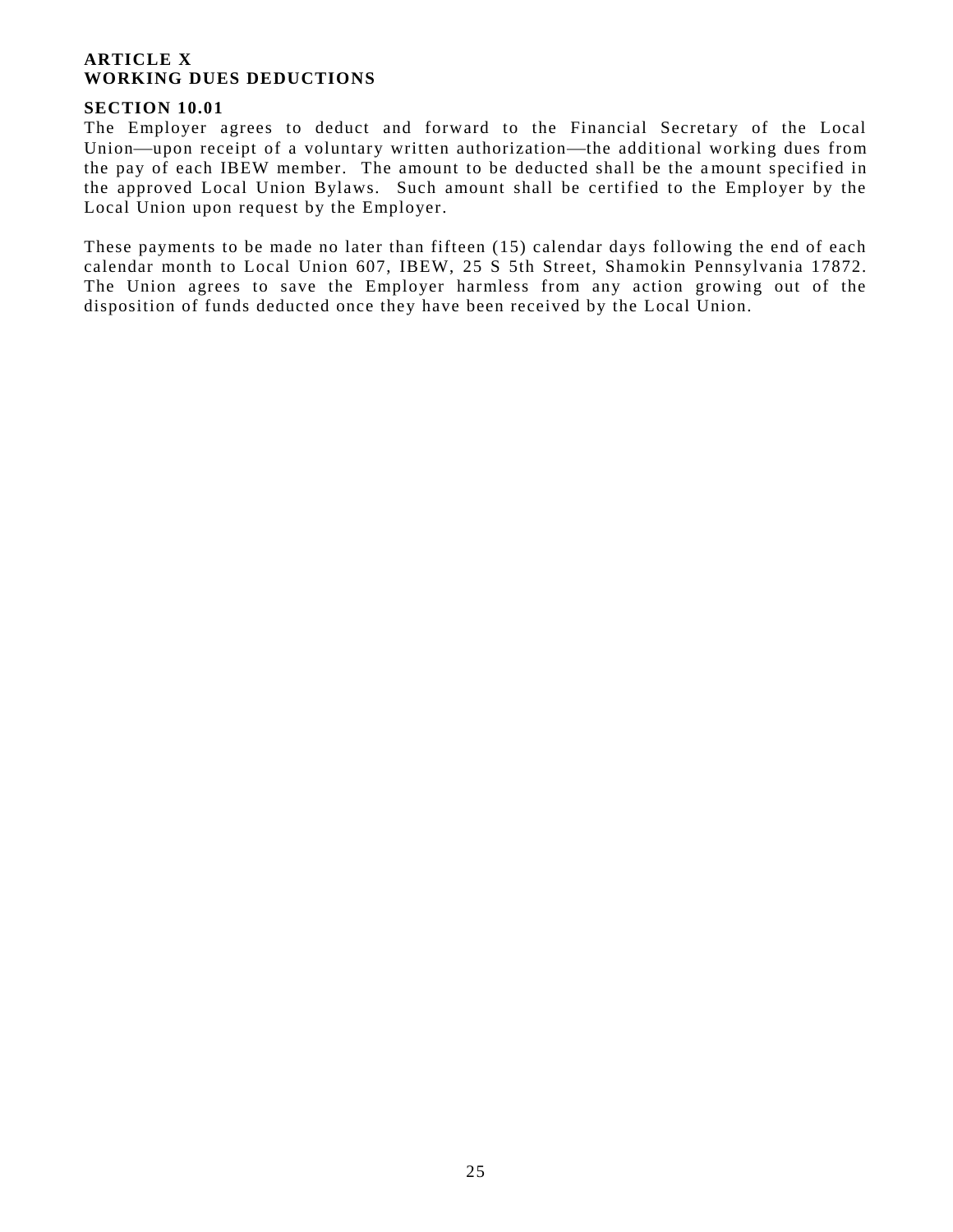#### **ARTICLE XI JURISDICTION - INSIDE**

### **SECTION 11.01**

The Employer recognizes the IBEW as having jurisdiction over installation, operation, maintenance and repair of all electrical wiring and electrical equipment used in the construction, alterations and repair of buildings, structures, bridges, street and highway work, tunnels, subways, shafts, dams, river and harbor work, airports, mines, all electrical raceways for electrical wires and cables, and such other work as by custom has been performed by members of the IBEW when determined to be within the inside branch in accordance with Section 12.04 below.

#### **SECTION 11.02**

All electrical work as defined in Section 12.01 and all equipment, tools, supports, materials and temporary light and power work used to accomplish such electrical work shall be performed by workmen covered by this Agreement.

#### **SECTION 11.03**

On any job where there is a vehicle such as a pickup, panel truck, etc., and these vehicles are used for transportation of men and /or material on the job site, and these vehicles remain on the job site in the performance of electrical work, these vehicles shall be operated by workmen covered by this Agreement.

#### **SECTION 11.04**

The Employer understands that the Local Union's jurisdiction--both trade and territorial--is not a subject for negotiations but rather is determined solely within the IBEW by the International President and, therefore, agrees to recognize and be bound by such determinations.

#### **SEPARABILITY CLAUSE**

Should any provision of this Agreement be declared illegal by any court of competent jurisdiction, such provisions shall immediately become null and void, leaving the remainder of the Agreement in full force and effect and the parties shall, thereupon, seek to negotia te substitute provisions which are in conformity with the applicable laws.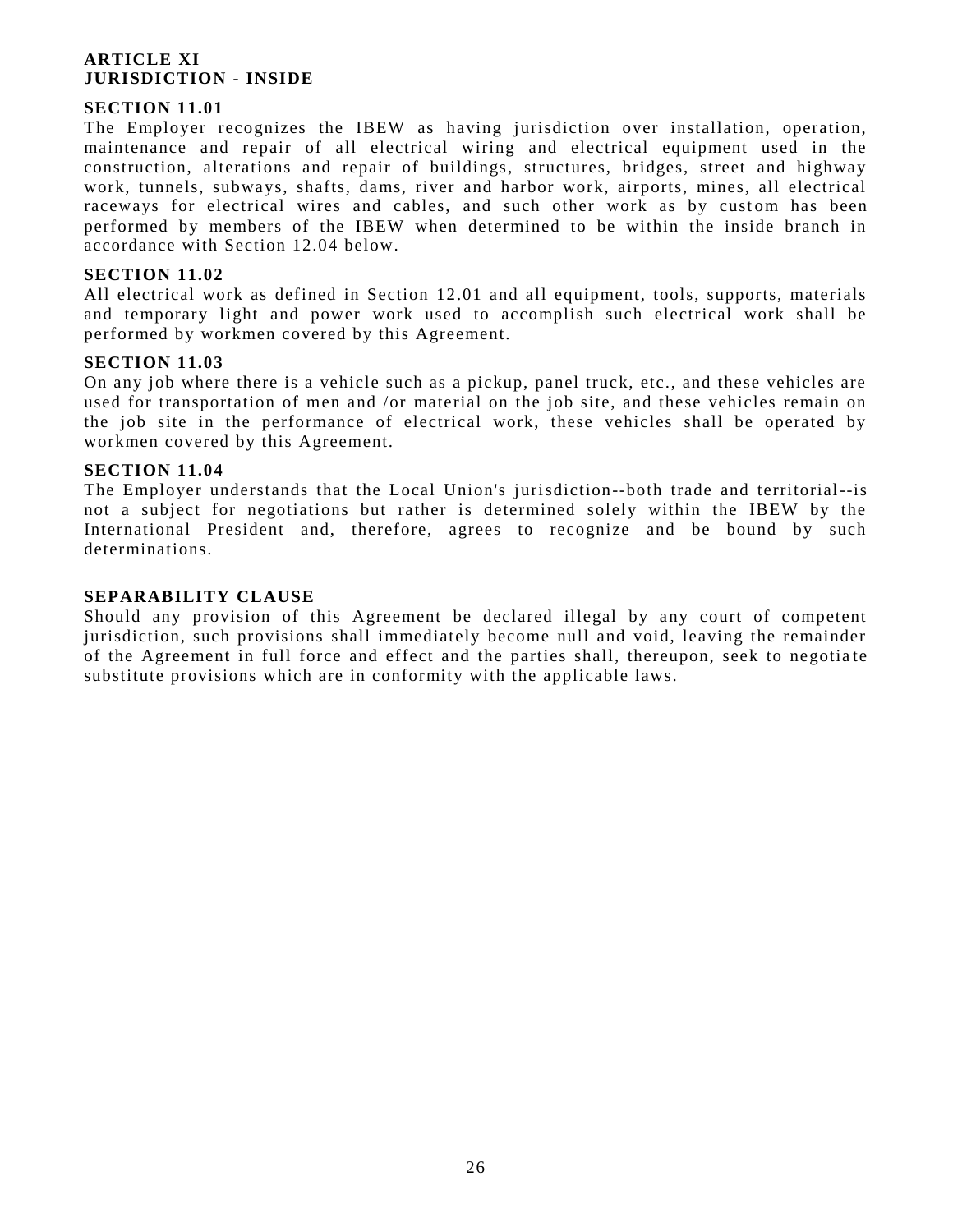#### **ARTICLE XII FUNDS REQUIRED PAYMENTS**

# **SECTION 12.01**

Employer shall contribute to the Health and Welfare Fund, Pension Fund, Annuity Fund, Apprenticeship Training Fund, National Electrical Benefit Fund, and any Fund established by Union and Employer pursuant to Section 302 (c) (5) of the Labor-Management Relations Act.

#### **SECTION 12.02**

All agreements, declarations of trusts, or plan documents of the funds to which the Employer must contribute under Articles V, VII, VIII, IX, X, XI, XVII as they exist at the signing of this Agreement or amended thereafter are in corporated therein.

### **SECTION 12.03**

If Employer fails to make contributions to the Funds, when same shall be due and payable, it shall be considered delinquent and in breach of this Agreement and shall pay, as an additional amount to cover bookkeeping costs and other incidental expenses the sum of twenty (\$20.00) Dollars, or ten (10%) percent of the amount of the delinquent payment, whichever is greater, plus interest at the rate of one and one -half percent per month until paid to each fund. In addition, Employer shall be liable for reasonable expenses, including attorney's fees and accountant fees, incurred by each fund in the collection of Employer's contributions.

### **SECTION 12.04**

Employer may be required to post a \$2 0,000.00 cash bond or other form of security to cover Fund contributions, required to be made under this Agreement.

The necessity of posting bond, the amount of and the form of the bond posted, and the type of surety, shall be subject to the approval of the governing bodies of the Funds.

#### **SECTION 12.05**

Should any Employer at any time during the term of this Agreement, or any extension thereof, fail to meet his payroll, including fringe benefits and all funds deducted from employee's wages, he shall thereafter furnish a cash bond or certified check the sum of \$50,000.00, before the Union shall again furnish him workmen. Said bond or certified check to be held by any bank acceptable by both Employer and Union Executive Board. Any and all bank interest derived from said bond or certified check, while on deposit, shall be credited to the Contractor supplying same. This bond in case of recurrence of the failure to meet payroll, including fringe benefits, shall be used by the said bank to pay wages and fringe due upon order furnished by the Union and signed by each employee involved, under the terms of this contract.

The bond provided herein shall be non -cancelable except by permission of the Union and shall provide for immediate payment of all wages and fringe benefits due workmen under the terms of this Agreement.

#### **SECTION 12.06**

Contributions and payments that Employer is required to make under this Agreement to the Funds shall be made monthly, and shall be accompanied by a report in the form prescribed by the Funds. Contributions and payments and report for each month shall be postmarked on or before the 15th day of the following month.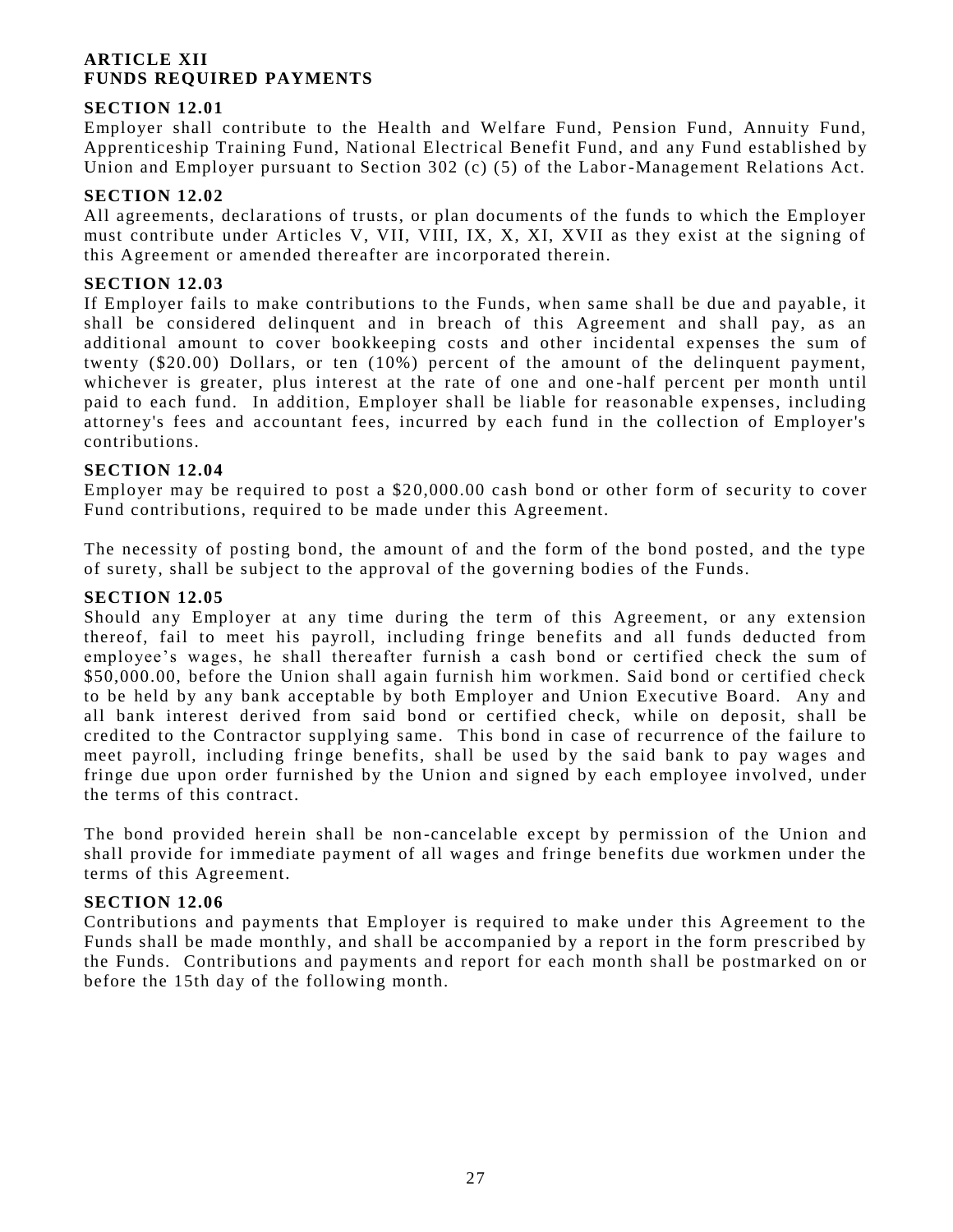# **ARTICLE XIII LOCAL LABOR MANAGEMENT COOPERATION COMMITTEE (LMCC)**

# **SECTION 13.01**

The parties agree to participate in the Labor-Management Cooperation Fund, under authority of Section 6(b) of the Labor-Management Cooperation Act of 1978, 29 U.S.C. §175(a) and Section  $302(c)(9)$  of the Labor-Management Relations Act, 29 U.S.C. §186(c)(9). The purpose of this Fund includes the following:

(1) to improve communications between representatives of labor and management;

(2) to provide workers and employers with opportunities to study and explore new and innovative joint approaches to achieving organization effectiveness;

(3) to assist workers and employers in solving problems of mutual concern not susceptible to resolution within the collective bargaining process;

(4) to study and explore ways of eliminating potential problems which reduce the competitiveness and inhibit the economic development of the electrical construction industry;

(5) to sponsor program which improve job security, enhance economic and community development, and promote the general welfare of the community and the industry;

(6) to engage in research and development programs concerning variou s aspects of the

industry, including, but not limited to, new technologies, occupational safety and health,

labor relations, and new methods of improved production;

(7) to engage in public education and other programs to expand the economic development of the electrical industry;

(8) to enhance the involvement of workers in making decisions that affect their working lives; and,

 $(9)$  to engage in any lawful activities incidental or related to the accomplishment of these purposes and goals.

### **SECTION 13.02**

The Fund shall function in accordance with, and as provided in, it's Agreement and Declaration of Trust and any amendments thereto and any other of its governing documents. Each Employer hereby accepts, agrees to be bound by, and shall be entitled to partic ipate in the LMCC, as provided in said Agreement and Declaration of Trust.

# **SECTION 13.03**

Each employer shall contribute  $\frac{1}{2}$  =  $\frac{1}{2}$  ( $\frac{1}{2}$ ) per hour worked under this Agreement. Payment shall be forwarded monthly, in a form and manner prescribed by the Truste es, no later than fifteen (15) calendar days following the last day of the month in which the labor was performed. The Penn-Del-Jersey Chapter, NECA, or its designee, shall be the collection agent for this Fund.

# **SECTION 13.04**

If an Employer fails to make the required contributions to the Fund, the Trustees shall have the right to take whatever steps are necessary to secure compliance. In the event the Employer is in default, The Employer shall be liable for a sum equal to 15% of the delinquent payment, but not less than the sum of twenty dollars (\$20.00), for each month payment of contributions is delinquent to the Fund, such amount being liquidated damages, and not a penalty, reflecting the reasonable damages incurred by the Fund due to the delinquency of the payments. Such amounts shall be added to and become part of the contributions due and payable, and the whole amount due shall bear interest at the rate of ten percent (10%) per annum until paid. The Employer shall also be liable for all costs of collecting the payment together with attorneys' fees.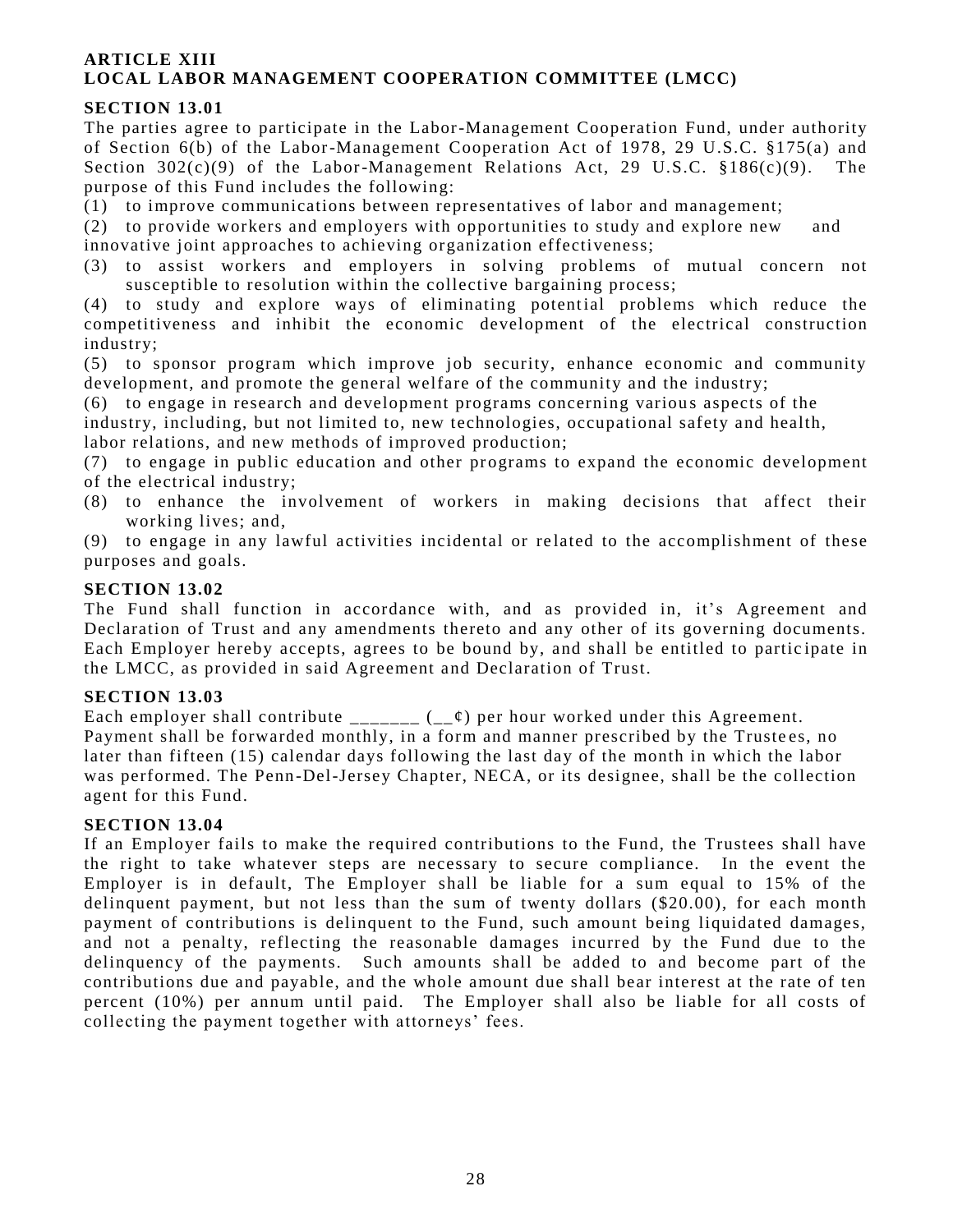#### **ARTICLE XIV ADMINISTRATIVE FUND**

## **SECTION 14.01**

Each Employer covered by this Agreement will contribute to the Administrative Fund ½ of 1% of their gross labor payroll effective September 1, 2003 for all work covered by this Agreement. The Fund will be administered solely by the Association and will be utilized to pay for Management's costs of the labor contract administration including negotiations, disputes and grievance representation and for other administrative functions and expenses required of management, including service on fringe benefit funds.

Further, from time to time it will be utilized for promotion of the electrical contracting industry and the enhancement of labor relations in Central Pennsylvania.

No part of the funds collected under this trust will be used for any purpose which is held to be in conflict with the interests of the International Brotherhood of Electrical Workers and its Local Unions.

Payment will be forwarded monthly to the designated depository in a form and manner prescribed by the trustees, no later than fifteen (15) calendar days following the last day of the month in which labor was performed. Failure to do so will be considered a breach of this Agreement by the individual Employer.

Enforcement for delinquent payments to the Fund will be the sole responsibility of the Fund or the employers and not the Local Union.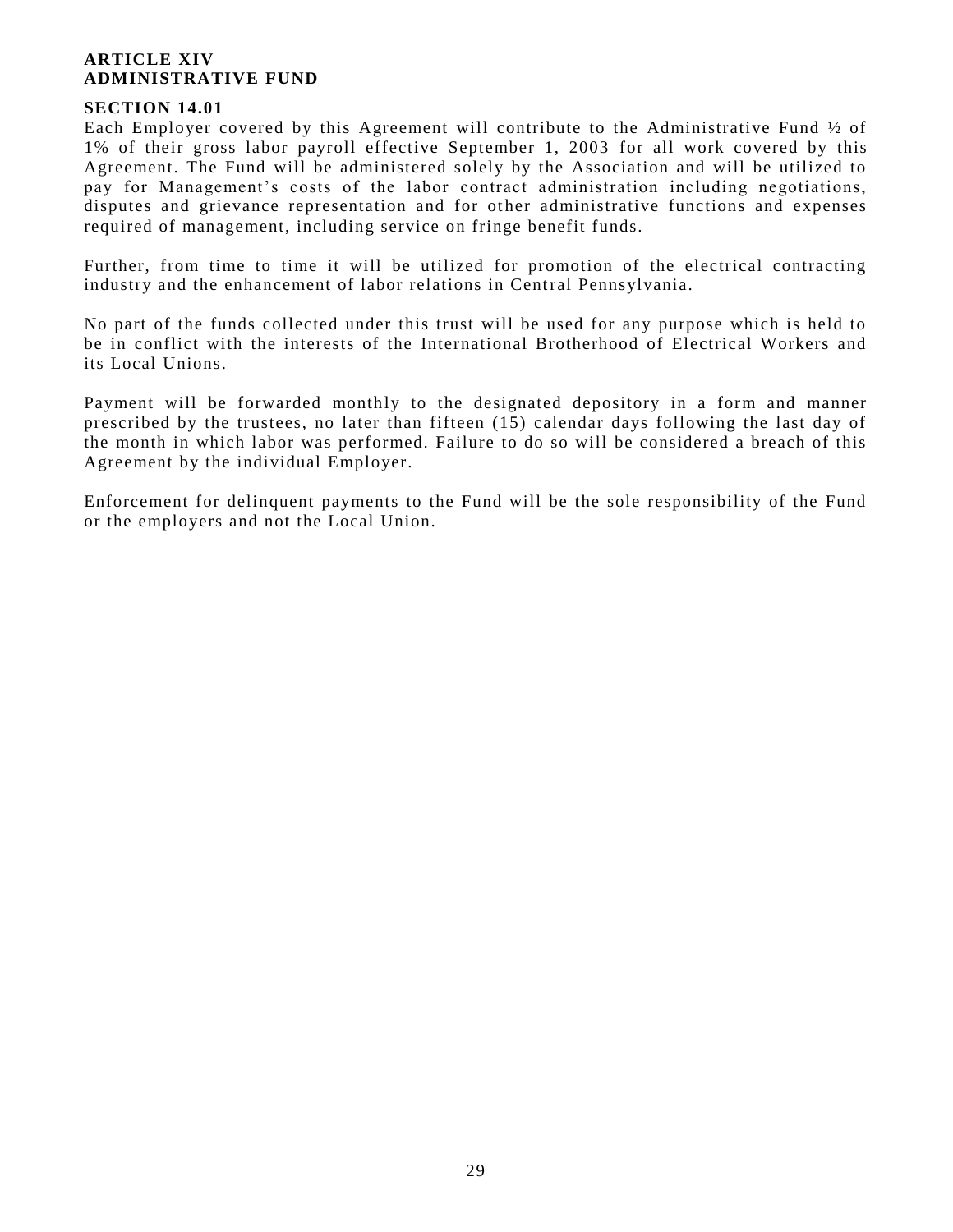# **ARTICLE XV NATIONAL ELECTRICAL INDUSTRY FUND**

#### **SECTION 15.01**

.

Each individual Employer shall contribute an amount not to exceed one percent (1%) nor less than 14 of 1% of the productive electrical payroll as determined by each local Chapter and approved by the Trustees, with the following exclusions:

Twenty-five percent (25%) of all productive electrical payroll in excess of 75,000 man -hours paid for electrical work in any one Chapter area during any one calendar year but not exceeding 150,000 man hours.

One hundred percent (100%) of all productive electrical payroll in excess of 150,000 man -hours paid for electrical work in any one Chapter area during any one calendar year.

(Productive electrical payroll is defined as the total wages including overtime paid with respect to all hours worked by all classes of electrical l abor for which a rate is established in the prevailing labor area where the business is transacted.)

Payment shall be forwarded monthly to the National Electrical Industry Fund in a form and manner prescribed by the Trustees no later than fifteen (15) cal endar days following the last day of the month in which the labor was performed. Failure to do so will be considered a breach of this Agreement on the part of the individual Employer.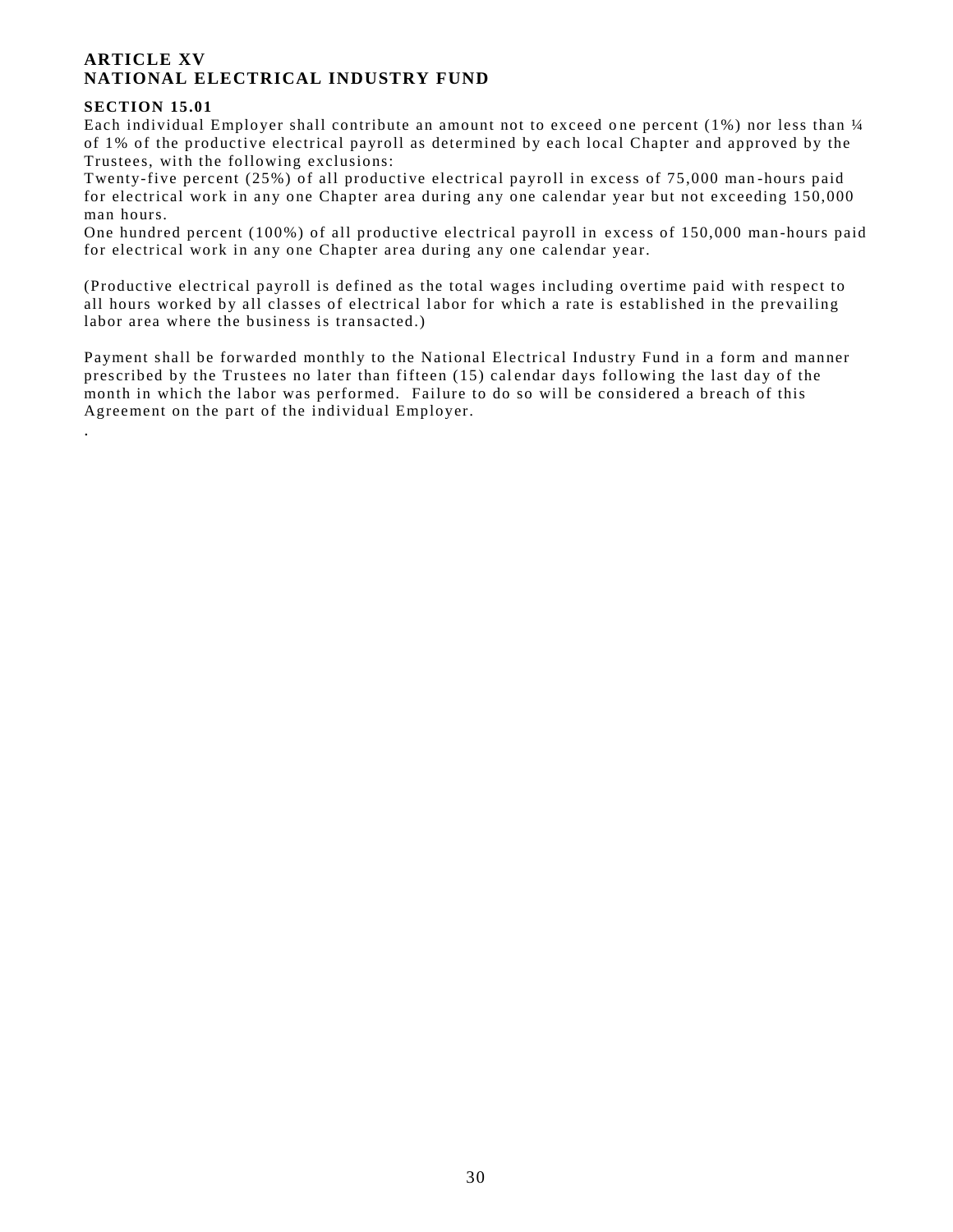# **ARTICLE XVI NEBF**

#### **SECTION 16.01**

It is agreed that in accord with the Employees Benefit Agreement of the National Electrical Benefit Fund ("NEBF"), as entered into between the National Electrical Contractors Association and the International Brotherhood of Electrical Workers on September 3, 1946, as amended, and now delineated as the Restated Employees Benefit Agreement and Trust, that unless authorized otherwise by the NEBF the individual Employer will forward monthly to the NEBF's designated local collection agent an amount equal to 3% of the gross monthly labor payroll paid to, or accrued by, the employees in this bargaining unit, and a completed payroll report prescribed by the NEBF. The payment shall be made by check or draft and shall constitute a debt due and owing to the NEBF on the last day of each calendar month, which may be recovered by suit initiated by the NEBF or its assignee. The payment and the payroll report shall be mailed to reach the office of the appropriate local collection agent not later than fifteen (15) calendar days following the end of each calendar month.

The individual Employer hereby accepts, and agrees to be bound by, the Restated Employees Benefit Agreement and Trust.

An individual Employer who fails to remit as provided above shall be additionally subject to having his agreement terminated upon seventy -two (72) hours' notice in writing being served by the Union, provided the individual Employer fails to show satisfactory proof that the required payments have been paid to the appropriate local collection agent.

The failure of an individual Employer to comply with the applicable provisions of the Restated Employees Benefit Agreement and Trust shall also constitute a breach of this Agreement.

### **SECTION 16.02**

(a) The failure of an individual Employer to comply with the provisions of Sections 17.01 shall also constitute a breach of this labor agreement. As a remedy for such a violation, the Labor-Management Committee and/or the Council on Industrial Relations for the Electrical Contracting Industry, as the case may be, are empowered, at the request of the Union, to require an Employer to pay into the affected Joint Trust Funds established under this Agreement any delinquent contribution to such funds which have resulted from the violation. (b) If, as a result of violations of this Section, it is necessary for the Union and/or the Trustees of the Joint Trust Funds to institute court action to enforce an award rendered in accordance with Subsection (a) above, or to defend an action which seeks to vacate such award, the Employer shall pay any accountants' and attorneys' fees incurred by the Union and/or Fund Trustees, plus costs of the litigation which have resulted from the bringing of such court action.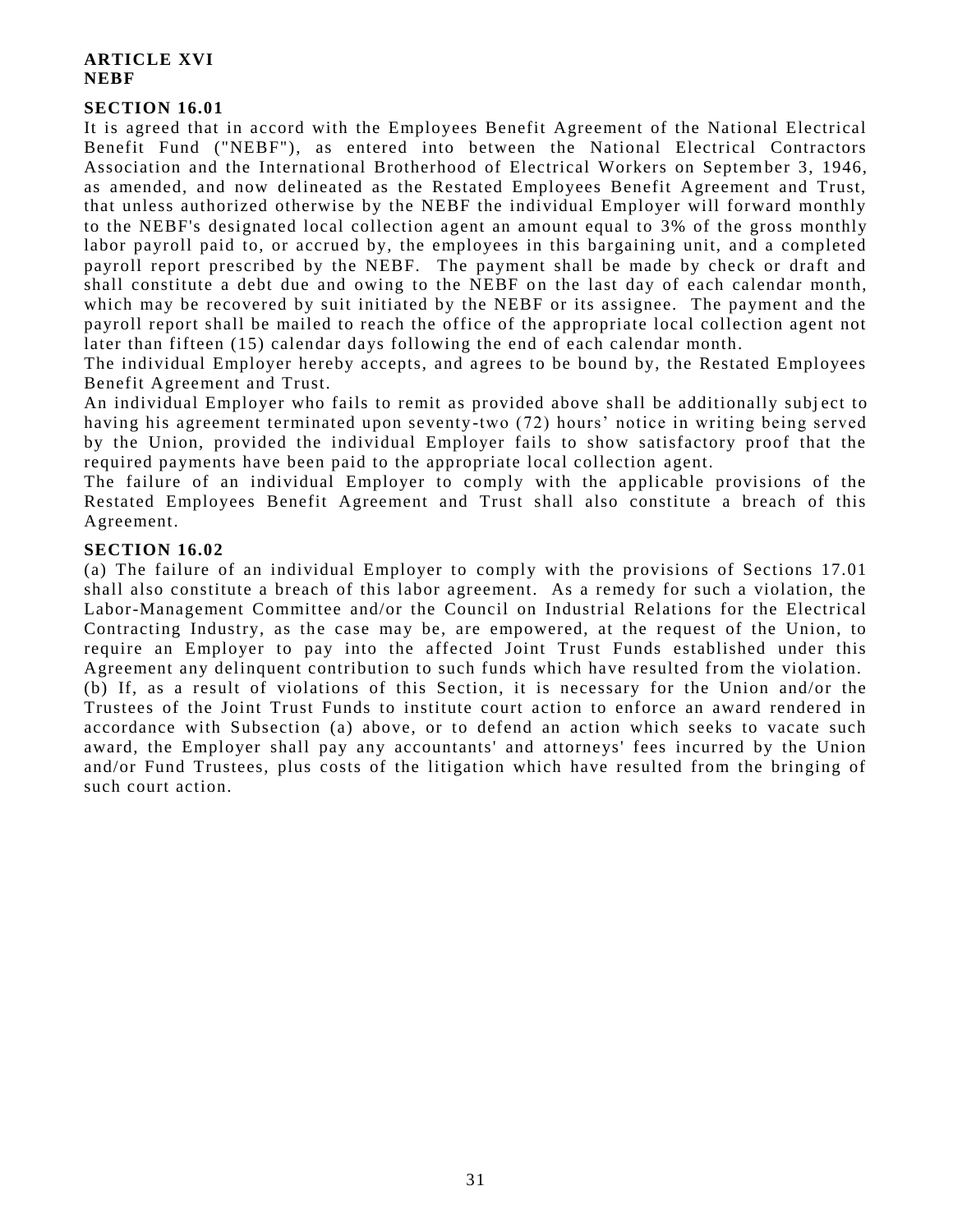# **ARTICLE XVII SAFETY**

#### **SECTION 17.01**

There shall be a Joint Safety Committee consisting of three members representing the Chapter and three members representing the Union. The duties of this Committee shall be to develop and recommend safe work rules that are equal to or greater than the Standards of Construction as established by the Occupational Safety and Health Act of 1970, or other applicable federal or state laws. Such rules and the other safety rules provided in this Article are minimum rules and not intended to imply that the Union o bjects to the establishment and imposition by the Employers of additional or more stringent safety rules to protect the health and safety of the employees.

#### **SECTION 17.02**

It shall also be the function of this Committee to study these safe work rules and recommend their update to the parties to this Agreement for possible inclusion in this Agreement. This Committee shall meet at least once each quarter and also when called by the Chairman or when called by a majority of the current Committee members.

### **SECTION 17.03**

Members of the Joint Safety Committee shall be selected by the party they represent. Their term of office shall be three years unless removed by the party they represent. The term of one Chapter and one Union representative shall expire each year with successors to be determined in the same manner as the original appointments were made. A Committee member is eligible to succeed himself.

#### **SECTION 17.04**

Neither the Union, nor any member of the Committee, nor any employee representative performing safety- or health-related functions under this Agreement, shall be liable to any Employer, to any employee, or to any other person for any act or failure to act in the capacity of an employee representative or committee member.

#### **SECTION 17.05**

Two Journeymen shall work together on all energized circuits of 440 volts AC or 250 Volts DC or respective higher voltages. Journeymen shall be used in assisting a Journeyman Wireman while splicing cable.

#### **SECTION 17.06**

Cable Splicer's shall not be required to work on wires or cables when the difference in potentials is over 200 Volts between any two conductors or between any conductor or ground unless assisted by one Journeyman. In no case shall Cable Splicer's be required to work on energized cables carrying in excess of 480 Volts.

#### **SECTION 17.07**

No employees shall be compelled to use a powder-actuated tool. Only qualified employees shall be permitted to use powder-actuated tools.

#### **SECTION 17.08**

The Employer shall furnish all safety equipment, excluding steel-toed shoes, when such are required and shall also furnish proper individual protective gear to workers engaged in burning and welding operations.

#### **SECTION 17.09**

The safe work practices that are in effect on utility company property that are more stringent than those in this Agreement shall apply to work performed on that property under the terms of this Agreement.

#### **SECTION 17.10**

It is the Employer's exclusive responsibility to insure the safety of its employees and their compliance with these safety rules and standards.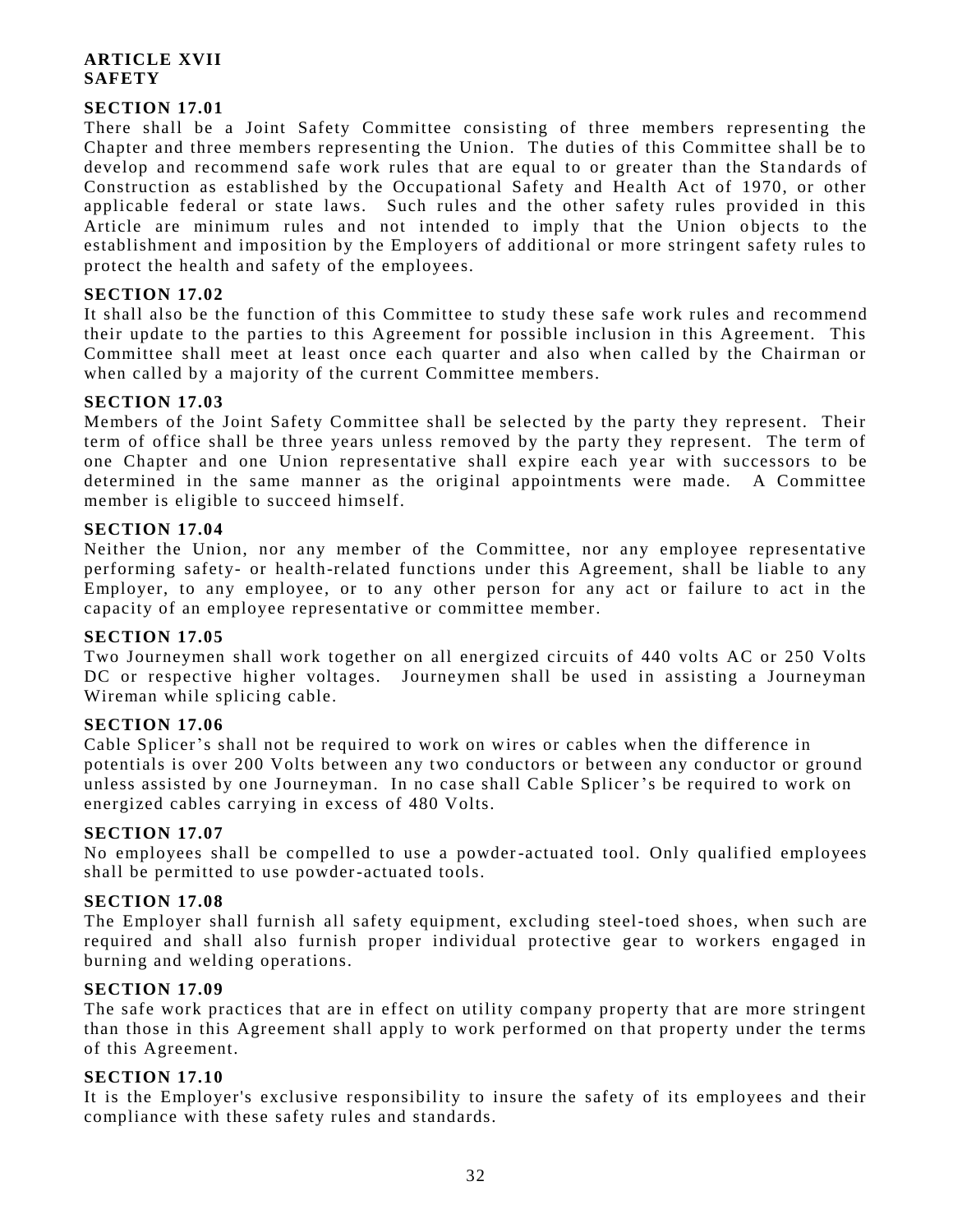#### **ARTICLE XVIII SUBSTANCE ABUSE**

### **SECTION 18.01**

The dangers and costs that alcohol and other chemical abuses can create in the electrical contracting industry in terms of safety and productivity are significant. The parties to this Agreement resolve to combat chemical abuse in any form and agree that, to be effective, programs to eliminate substance abuse and impairment should contain a strong rehabilitation component. The local parties recognize that the implementation of a drug and alcohol policy and program must be subject to all applicable federal, state, and local laws and regulations. Such policies and programs must also be administered in accordance with accepted scientific principles, and must incorporate procedural safeguards to ensure fairness in application and protection of legitimate interests of privacy and confidentiality. To provide a drug -free workforce for the Electrical Construction Industry, each IBEW local union and NECA chapter shall implement an area -wide Substance Abuse Testing Policy. The policy shall include minimum standards as required by the IBEW and NECA. Should any of the required minimum standards fail to comply with federal, state, and/or local laws and regulations, they shall be modified by the local union and chapter to meet the requirements of those laws and regulations.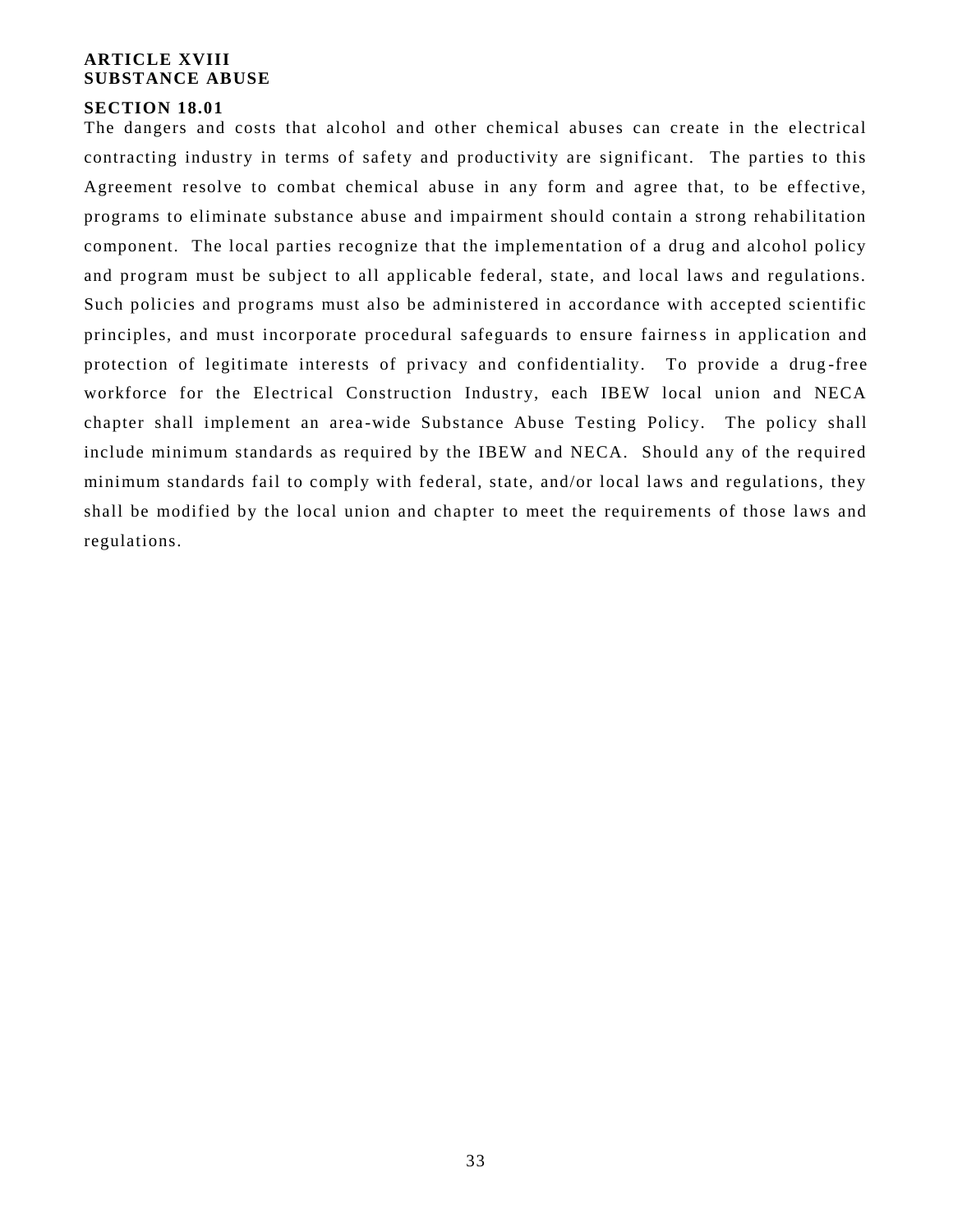# **ARTICLE XIX NATIONAL LABOR MANAGEMENT COOPERATION COMMITTEE (NLMCC)**

# **SECTION 19.01**

The parties agree to participate in the Labor-Management Cooperation Fund, under authority of Section 6(b) of the Labor-Management Cooperation Act of 1978, 29 U.S.C. §175(a) and Section  $302(c)(9)$  of the Labor-Management Relations Act, 29 U.S.C. §186(c)(9). The purpose of this Fund includes the following:

(1) to improve communications between representatives of labor and management;

(2) to provide workers and employers with opportun ities to study and explore new and innovative joint approaches to achieving organization effectiveness;

(3) to assist workers and employers in solving problems of mutual concern not susceptible to resolution within the collective bargaining process;

(4) to study and explore ways of eliminating potential problems which reduce the competitiveness and inhibit the economic development of the electrical construction industry;

(5) to sponsor program which improve job security, enhance economic and community development, and promote the general welfare of the community and the industry;

(6) to encourage and support the initiation and operation of similarly constituted local labormanagement cooperation committees;

(7) to engage in research and development programs concerning various aspects of the industry, including, but not limited to, new technologies, occupational safety and health, labor relations, and new methods of improved production;

(8) to engage in public education and other pr ograms to expand the economic development of the electrical industry;

 $(9)$  to enhance the involvement of workers in making decisions that affect their working lives; and,

 $(10)$ to engage in any lawful activities incidental or related to the accomplishment of these purposes and goals.

# **SECTION 19.02**

The Fund shall function in accordance with, and as provided in, its Agreement and Declaration of Trust and any amendments thereto and any other of its governing documents. Each Employer hereby accepts, agrees to be bound by, and shall be entitled to participate in the NLMCC, as provided in said Agreement and Declaration of Trust.

# **SECTION 19.03**

Each employer shall contribute one cent  $(1\phi)$  per hour worked under this Agreement up to a maximum of 150,000 hours per year. Payment shall be forwarded monthly, in a form and manner prescribed by the Trustees, no later than fifteen (15) calendar days following the last day of the month in which the labor was performed. The Penn-Del-Jersey Chapter, NECA, or its designee, shall be the collection agent for this Fund.

# **SECTION 19.04**

If an Employer fails to make the required contributions to the Fund, the Trustees shall have the right to take whatever steps are nece ssary to secure compliance. In the event the Employer is in default, The Employer shall be liable for a sum equal to 15% of the delinquent payment, but not less than the sum of twenty dollars (\$20.00), for each month payment of contributions is delinquent to the Fund, such amount being liquidated damages, and not a penalty, reflecting the reasonable damages incurred by the Fund due to the delinquency of the payments. Such amounts shall be added to and become part of the contributions due and payable, and the whole amount due shall bear interest at the rate of ten percent (10%) per annum until paid. The Employer shall also be liable for all costs of collecting the payment together with attorneys' fees.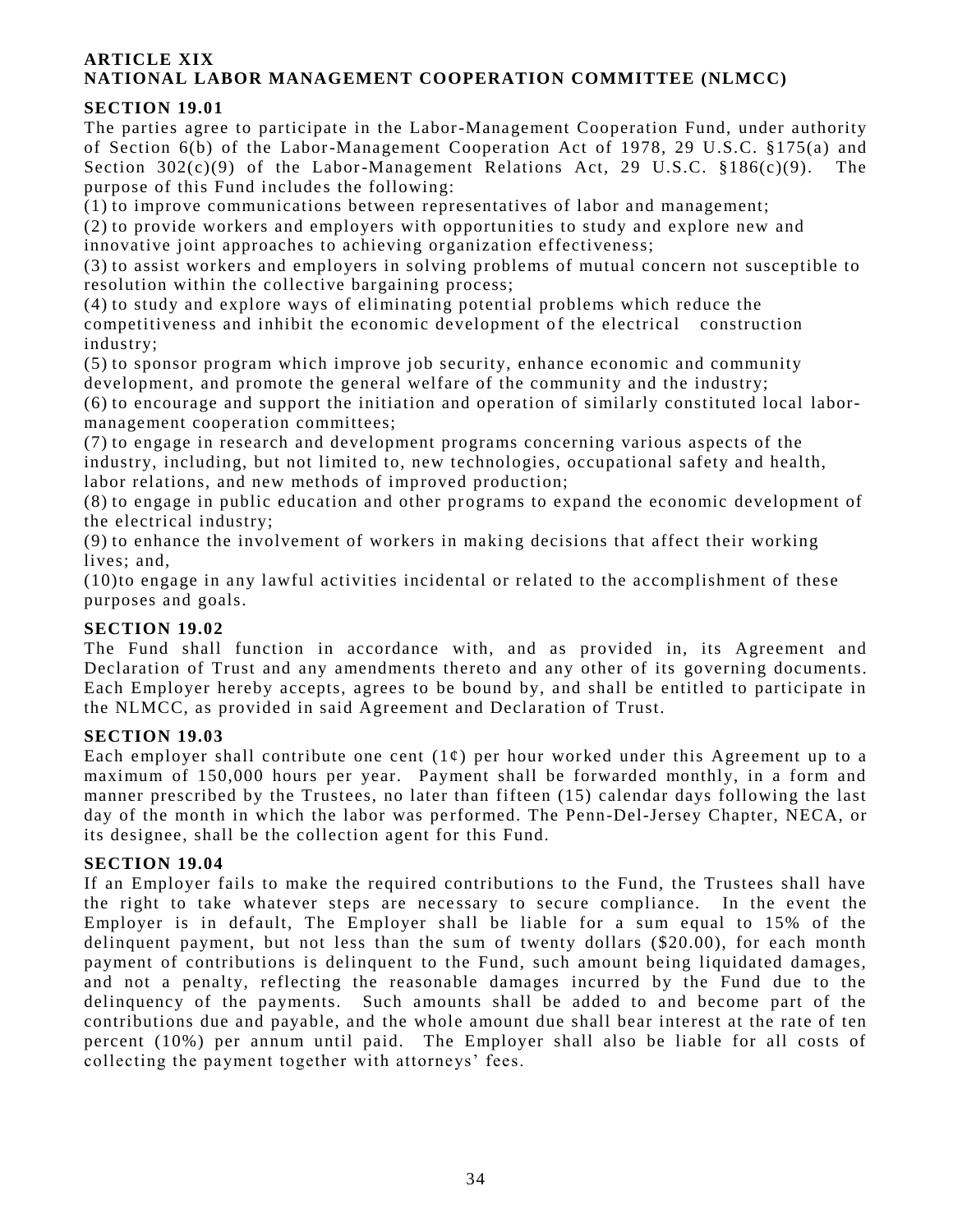# **ARTICLE XX CODE OF EXCELLENCE**

#### **SECTION 20.01**

The parties to this Agreement recognize that to meet the needs of our customers, both employer and employee must meet the highest levels of performance, professionalism, and productivity. The Code of Excellence has proven to be a vital element in meeting the customers' expectations. Therefore each IBEW local union and NECA chapter shall implement a Code of Excellence Program. The program shall include minimum standards as designed by the IBEW and NECA.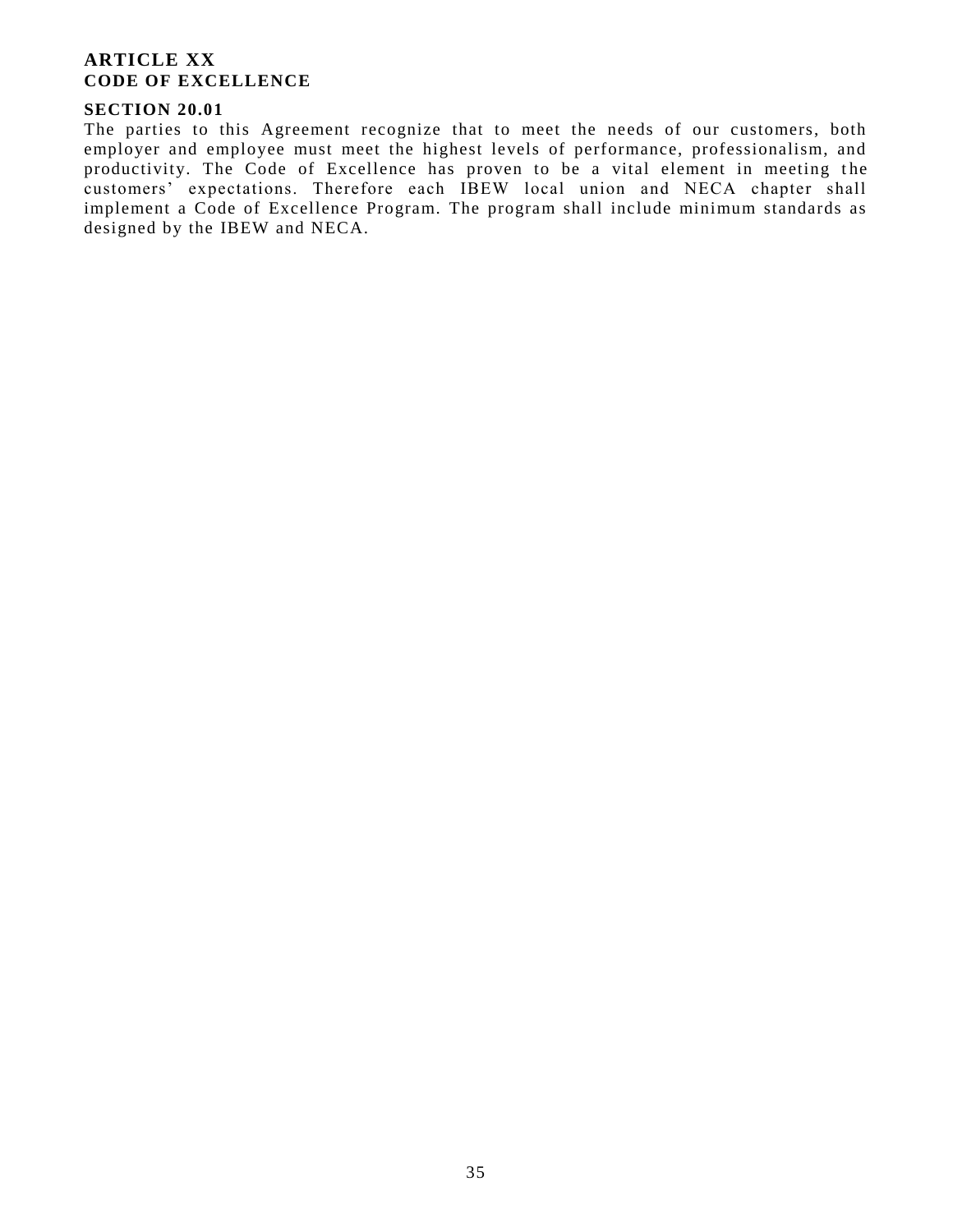#### **ARTICLE XXI SOLAR & WIND POWER GENERATION**

# **SECTION 21.01**

The intent and purpose of this Article is to identify the jurisdictional rights of the Journeyman Electrician to install, repair, and maintain Solar and Wind generation systems, including all support structures and components, installation of conduit, raceways, panels, pulling wire and make terminations . Development of new technologies requires necessary job skills and abilities processed by a Journeyman Wireman and therefore shall include all work associated with the Solar and Wind Generation industry with the exception of a structural support that is an integral part of the support for a build or roof .

#### **SECTION 21.02**

Local standards allow for individuals registered in a certified apprentice training program to be employed under the supervision of a Journeyman Wireman. Any new classification established by the IBEW to address market concerns shall be negotiated for specific ratios and rates.

(a) The Inside Journeyman Wireman classification and the NJATC Standardized Apprentice Wireman Training Course have been recognized and Certified by the Federal or State Departments of Labor.

### **SECTION 21.03**

The JATC commitment to training promotes and provides training classes on a regular basis to help meet the needs of the new and developing technology. This training shall be provided for individuals seeking to enhance their trade knowledge and skills. The JATC promotes and encourage the use of NJATC courses. The JATC also offers classes or courses approved by the NJATC the continually upgrade the requirements of the electrical industry.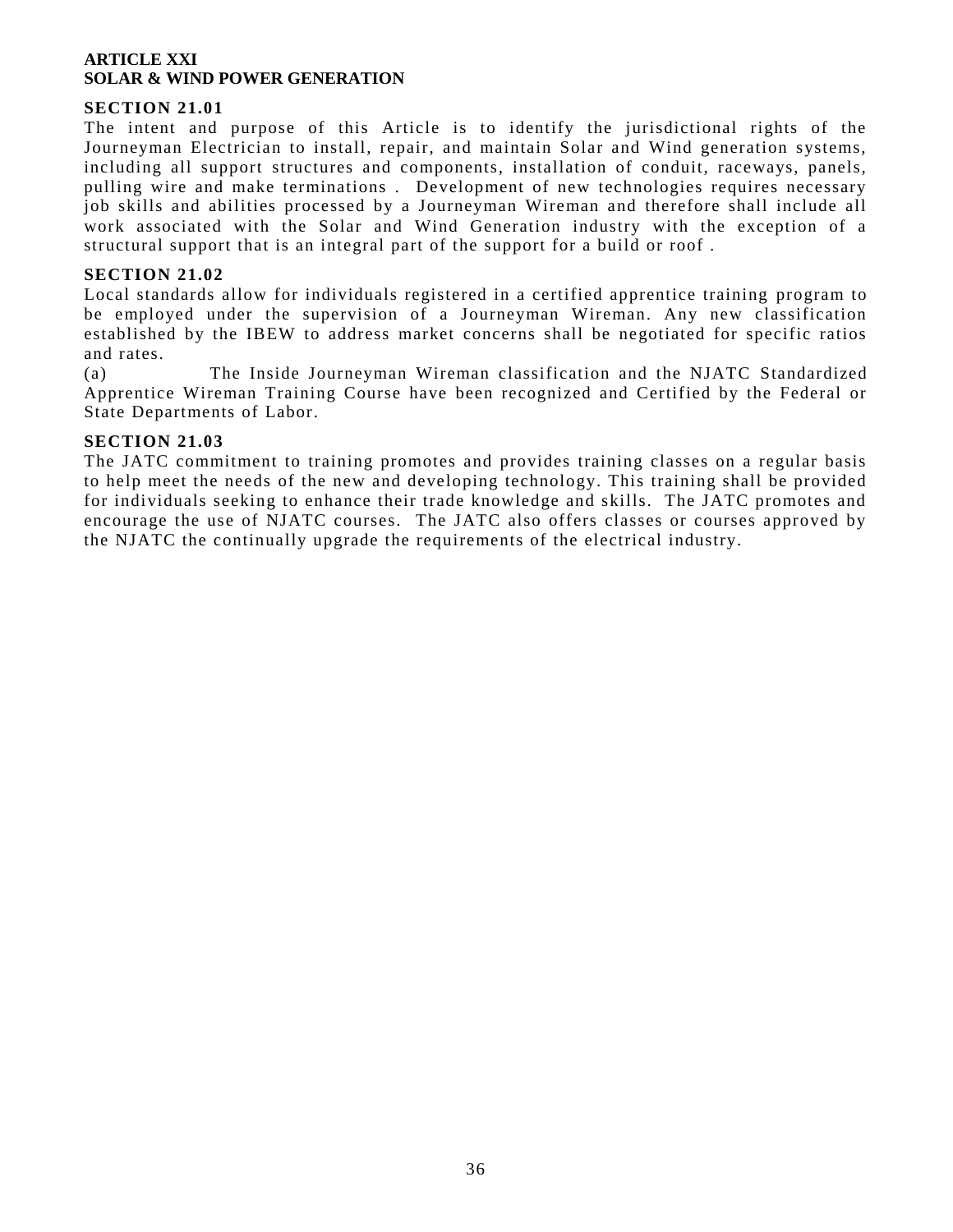*This page intentionally left blank*